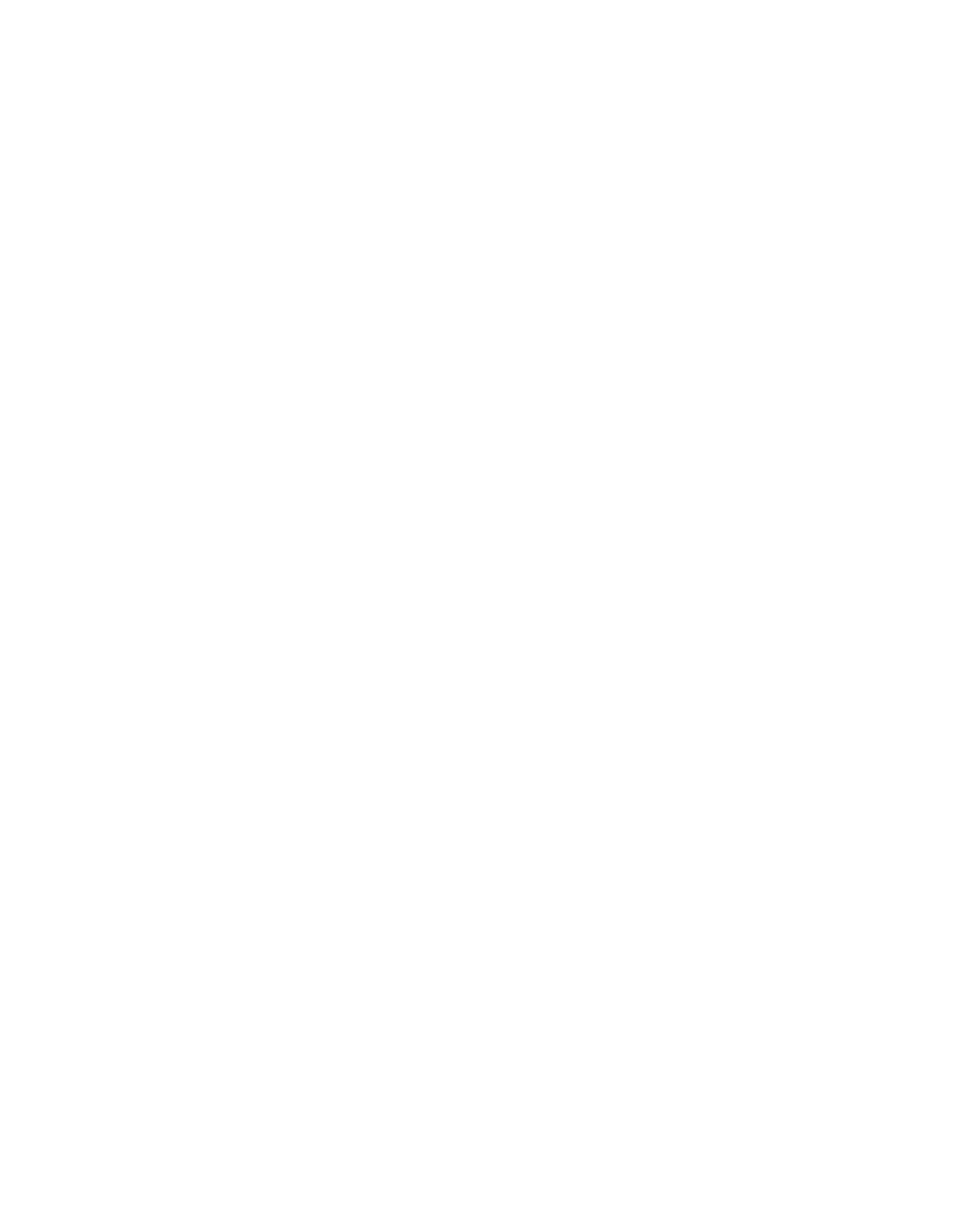Dissociating Socioeconomic Influences on Maternal Language Input and Child Language

**Outcomes** 

by

Klaudia Izabela Kulawska

A Proposal Submitted to the Honors Council

For Honors in Psychology

April 19th, 2021

Approved by:

Advisor: Dr. Rachel Romeo

Advisor: Dr. Judith Grisel

Second Evaluator in major: Dr. J.T. Ptacek

Ruhl Rants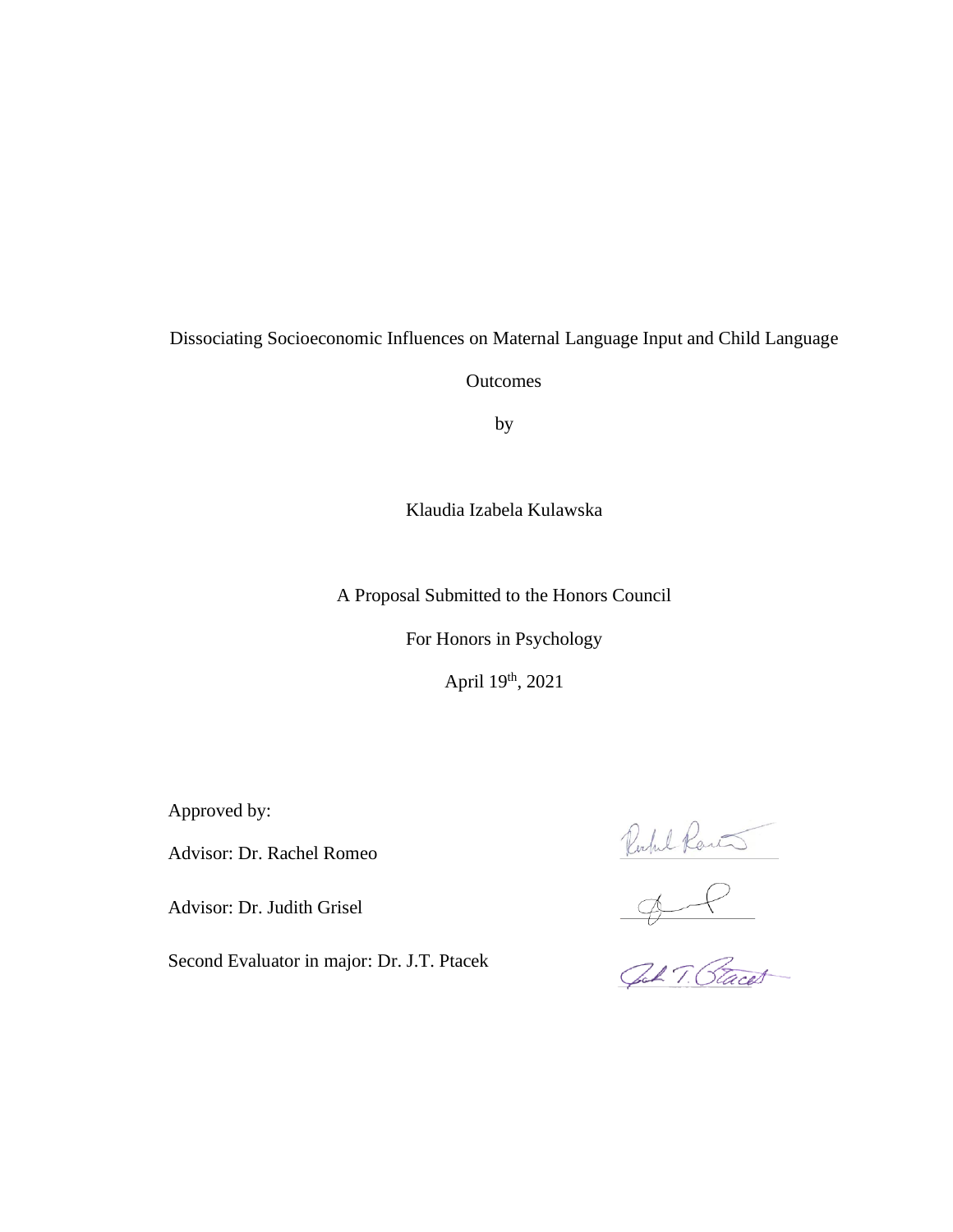## **Acknowledgments**

I would like to thank Doctor Rachel Romeo for her guidance and mentorship throughout my honors thesis process. She has made an impact on my development as a researcher, student and person. Thank you also to Doctor Grisel for her belief in me and to Doctor Ptacek for his support during this journey.

Thanks to the whole research group from the Stress and Development Lab at Harvard University. It is the joint effort of each member that made this project possible.

Finally, I want to dedicate my work and research to my family – Owen and Leopold. I can't find enough words to express how truly grateful I am for your constant words of encouragement and for always keeping me grounded.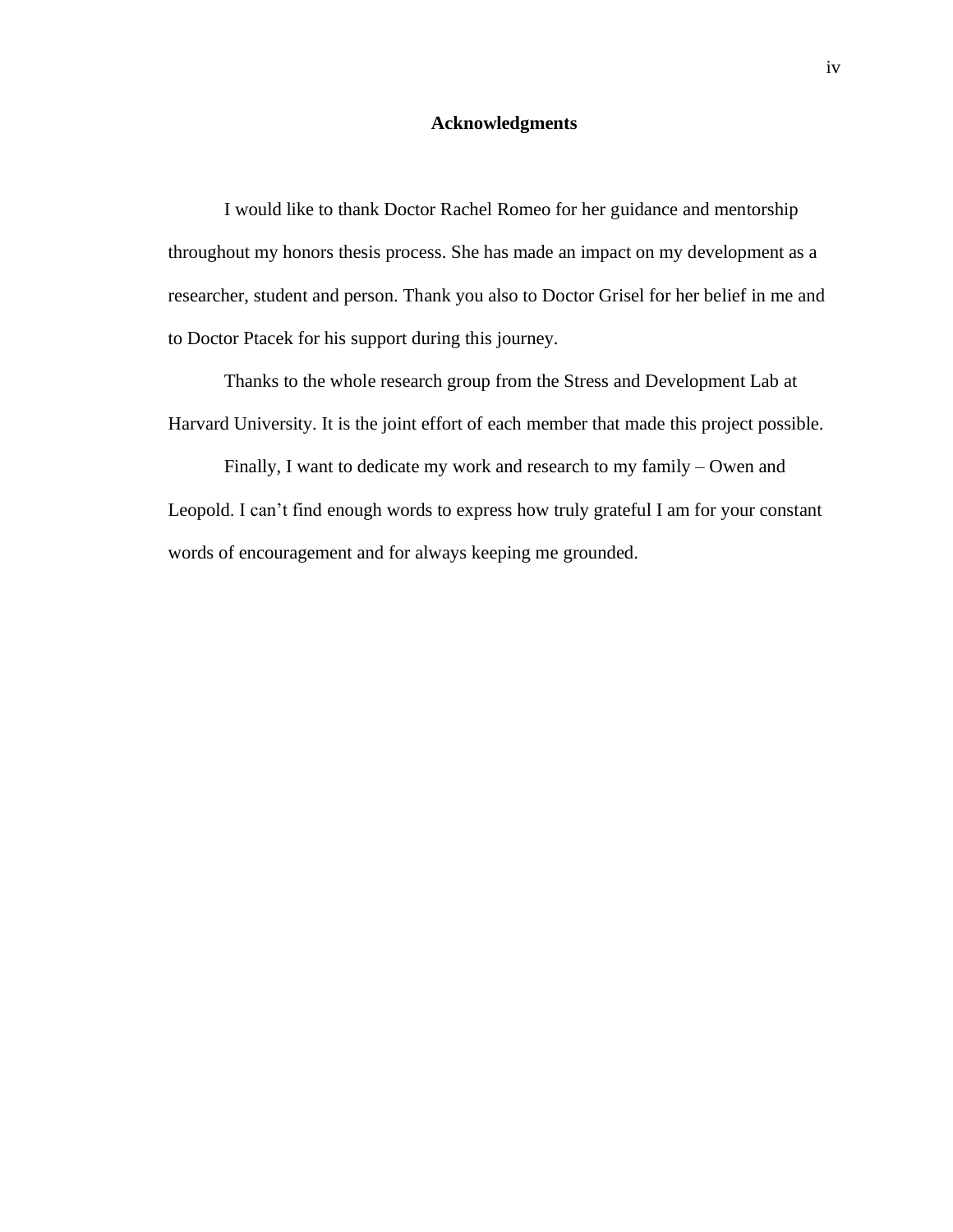# **Table of Contents**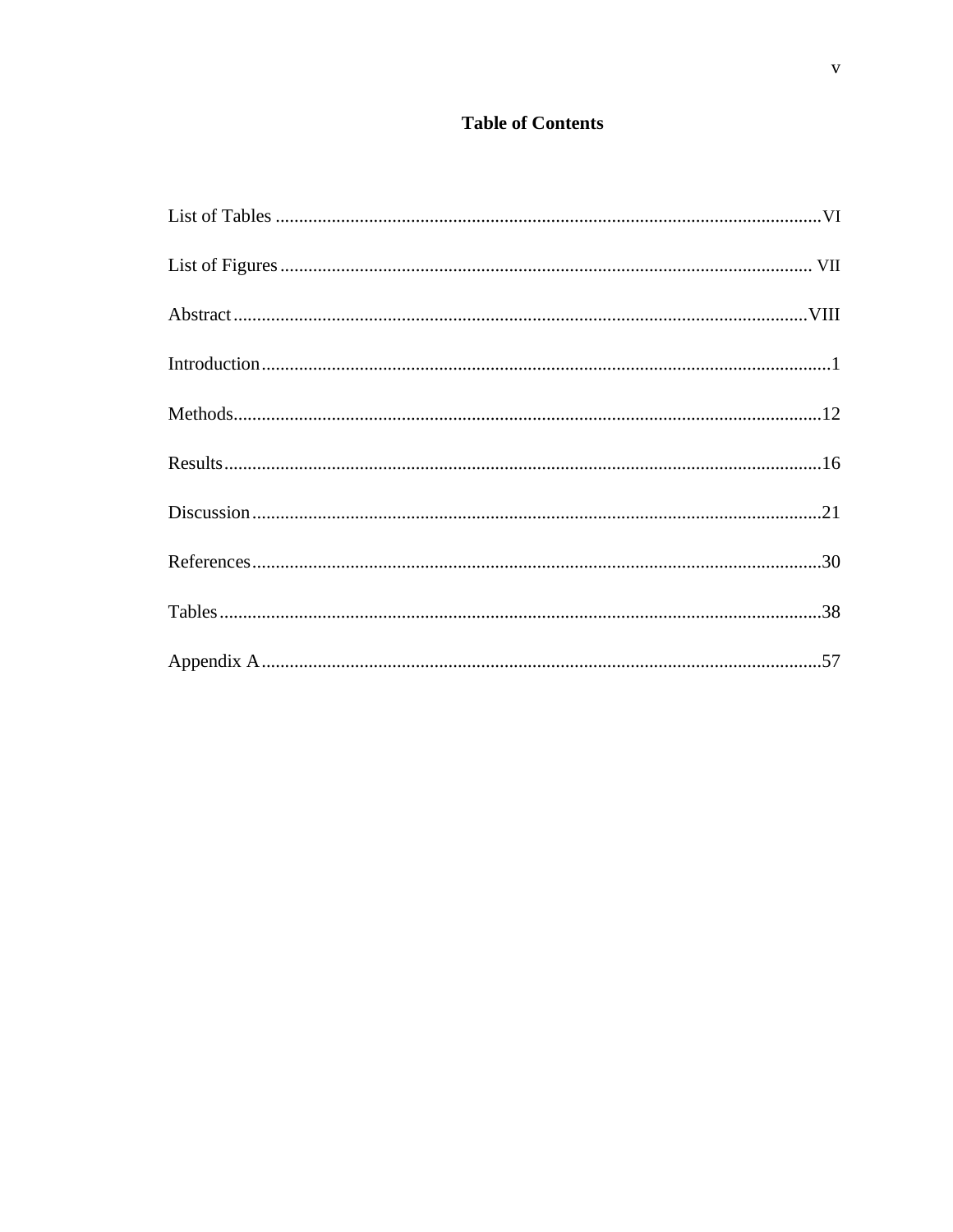# <span id="page-5-0"></span>**List of Tables**

| Table 3. Multiple Regression: SES and Child Receptive Language Outcomes 40  |  |
|-----------------------------------------------------------------------------|--|
| Table 4. Stepwise Regression: SES and Child Receptive Language Outcomes42   |  |
|                                                                             |  |
|                                                                             |  |
|                                                                             |  |
| Table 8. Multiple Regression: Maternal Input and Child Receptive Outcomes50 |  |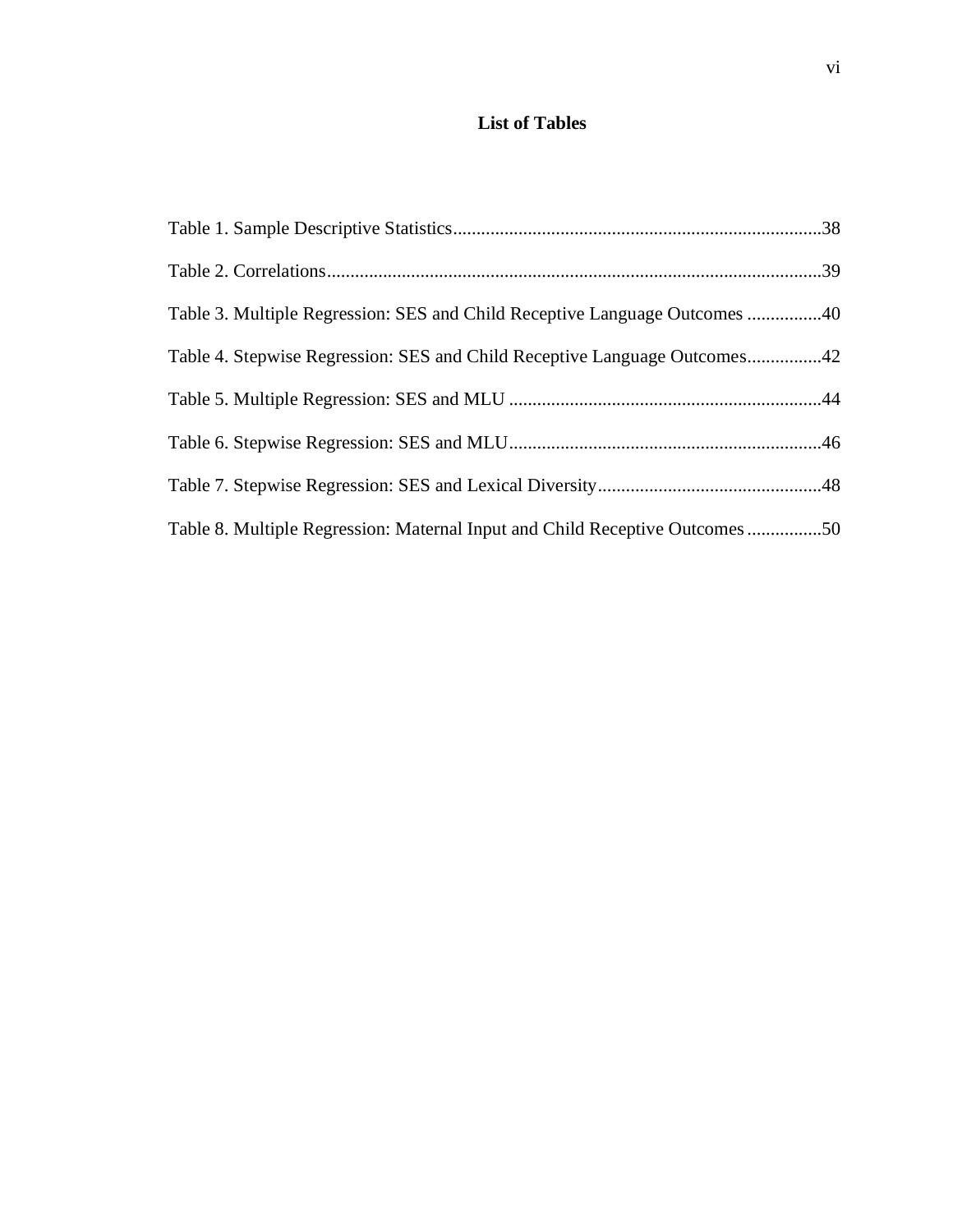# **List of Figures**

<span id="page-6-0"></span>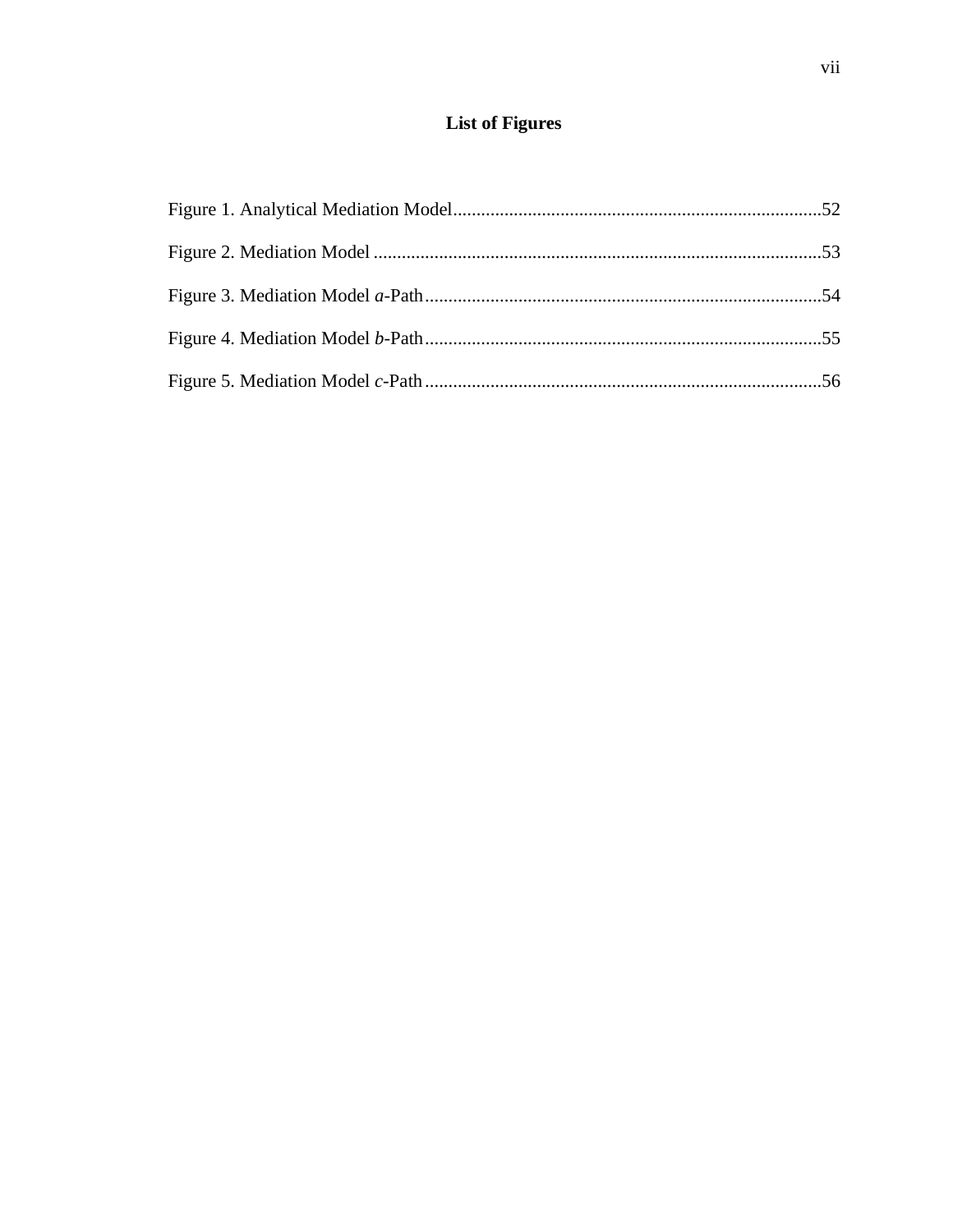### **Abstract**

<span id="page-7-0"></span>Early language development is associated with children's socioeconomic status (SES). Specifically, children from lower SES backgrounds, on average, exhibit slower language development compared to their peers from higher-SES backgrounds. Even though SES is a multidimensional construct, research often relies on a single dimension or a composite measure when studying child language development. In this article, I investigate four dimensions of SES, including maternal education, income-to-needs ratio, financial security, and neighborhood SES. Specifically, I examine whether the quantity and quality of maternal linguistic input mediates the relationships between dimensions of SES and child receptive language skills. Mothers and their 36-40 months old children (n=276 dyads) were video recorded during a 15-minute free play session. Three measures of maternal linguistic input were derived from verbatim transcripts, including one quantitative measure (number of words spoken) and two qualitative measures (lexical diversity and syntactic complexity). Children's concurrent receptive language skills were measured by a standardized measure of children's ability to receive, process, and execute oral instructions of increasing syntactic complexity. Results revealed that maternal education was the strongest predictor of both maternal linguistic input and child receptive language outcomes. Syntactic complexity of input was the only measure that mediated the relationship between maternal education and child receptive language skills. These findings critically identify which early environmental factors are mechanistically related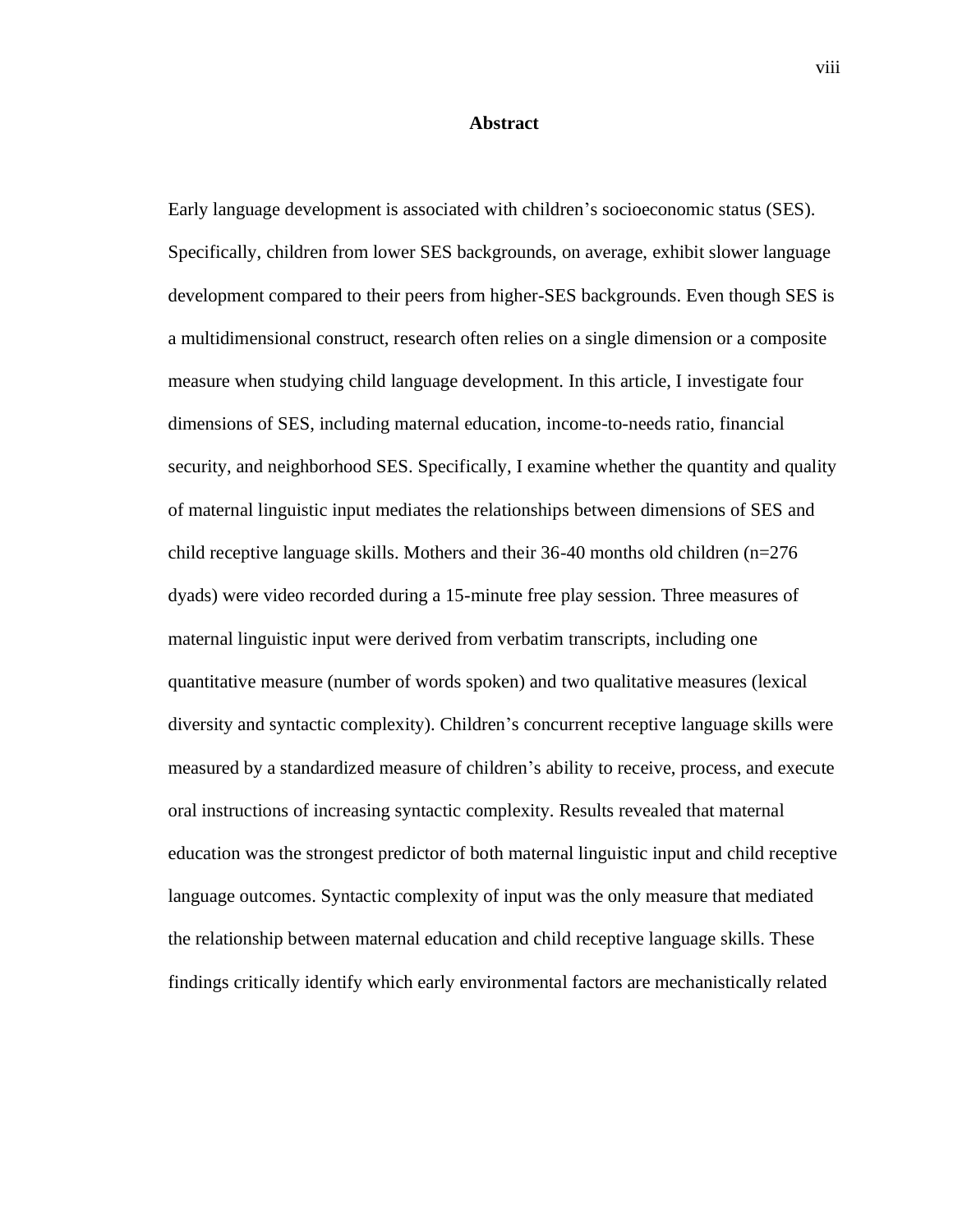to SES disparities in children's language development and provide implications for interventions to reduce these disparities.

*Key words:* syntactic complexity, language outcomes, socioeconomic status, SES.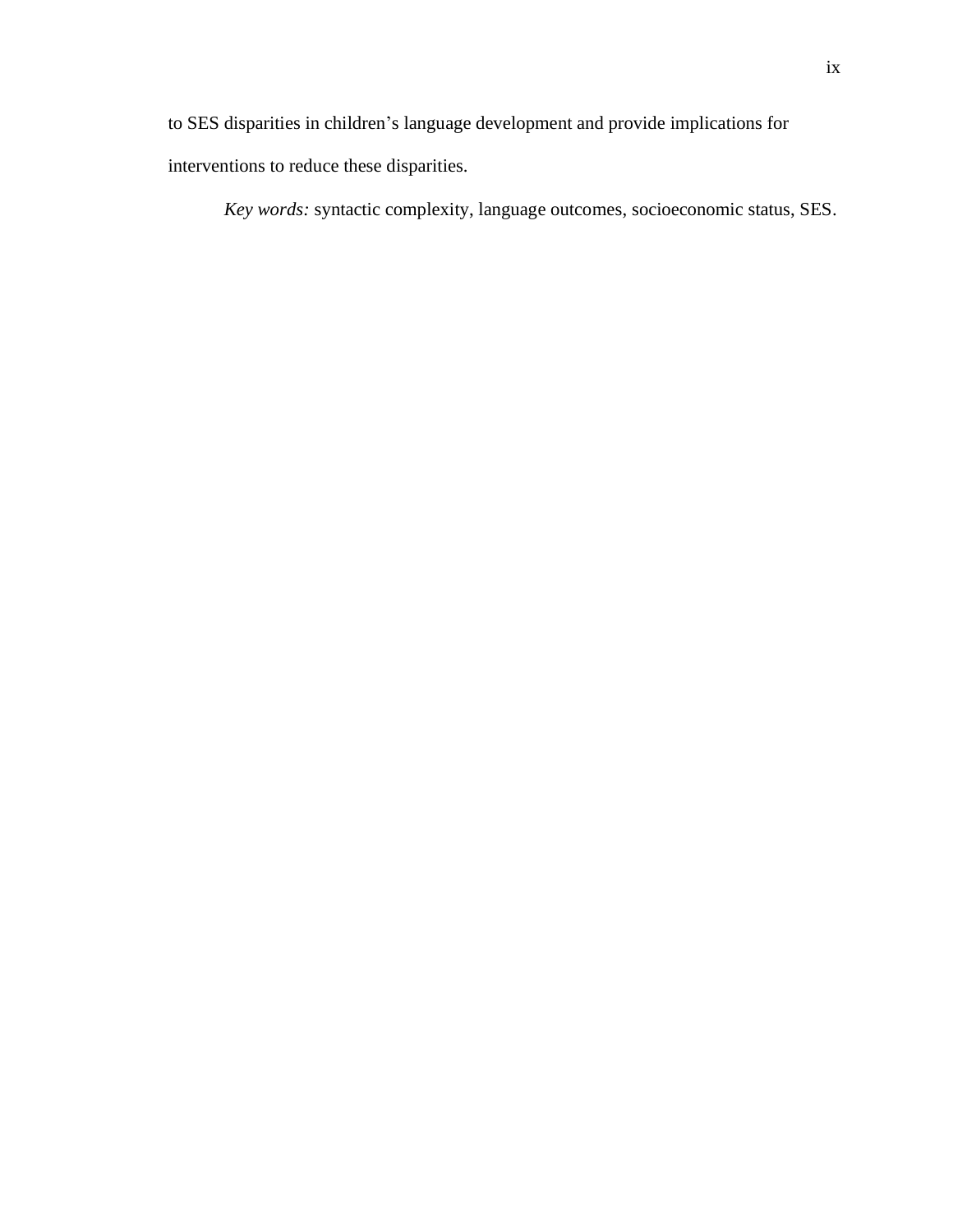## **Introduction**

<span id="page-9-0"></span>Despite over fifty years of research on socioeconomic status (SES) and its association with children's language development, we still do not fully understand the underlying mechanism of adult language input, and how it relates SES to child language abilities. The early literature suggested that children who come from low SES families on average hear 30 million fewer words in the first four years of their lives when compared to their peers from high SES families (Hart & Risley, 1995; Hoff, Laursen & Tardiff, 2002; Rowe, 2008). These findings are often referred to as the "30-million-word gap," which presumably leads to disparities in language development. Although the general association between SES and language input has been frequently replicated (Fernald, Marchman & Weisleder, 2013; Pace, Luo, Hirsh-Pasek, & Golinkoff, 2017), there is also often as much, if not more, variation within SES strata as across it (Schwab & Lew-Williams, 2016; Gilkerson et al., 2017). This suggests that a unitary measure of SES, combining factors such educational, financial, and material resources, may not appropriately capture the variety of environmental factors that influence language input (Rowe, 2017). Hence, disparities in language development might be much more intricate than an omnibus SES measure is able to reveal.

#### **Definition and Measurement of Socioeconomic Status**

SES is a complex measure that encompasses an individual's financial and educational resources, and his/her social standing in relation to others in the society. It is challenging to precisely assess a family's financial and social resources, therefore, most

1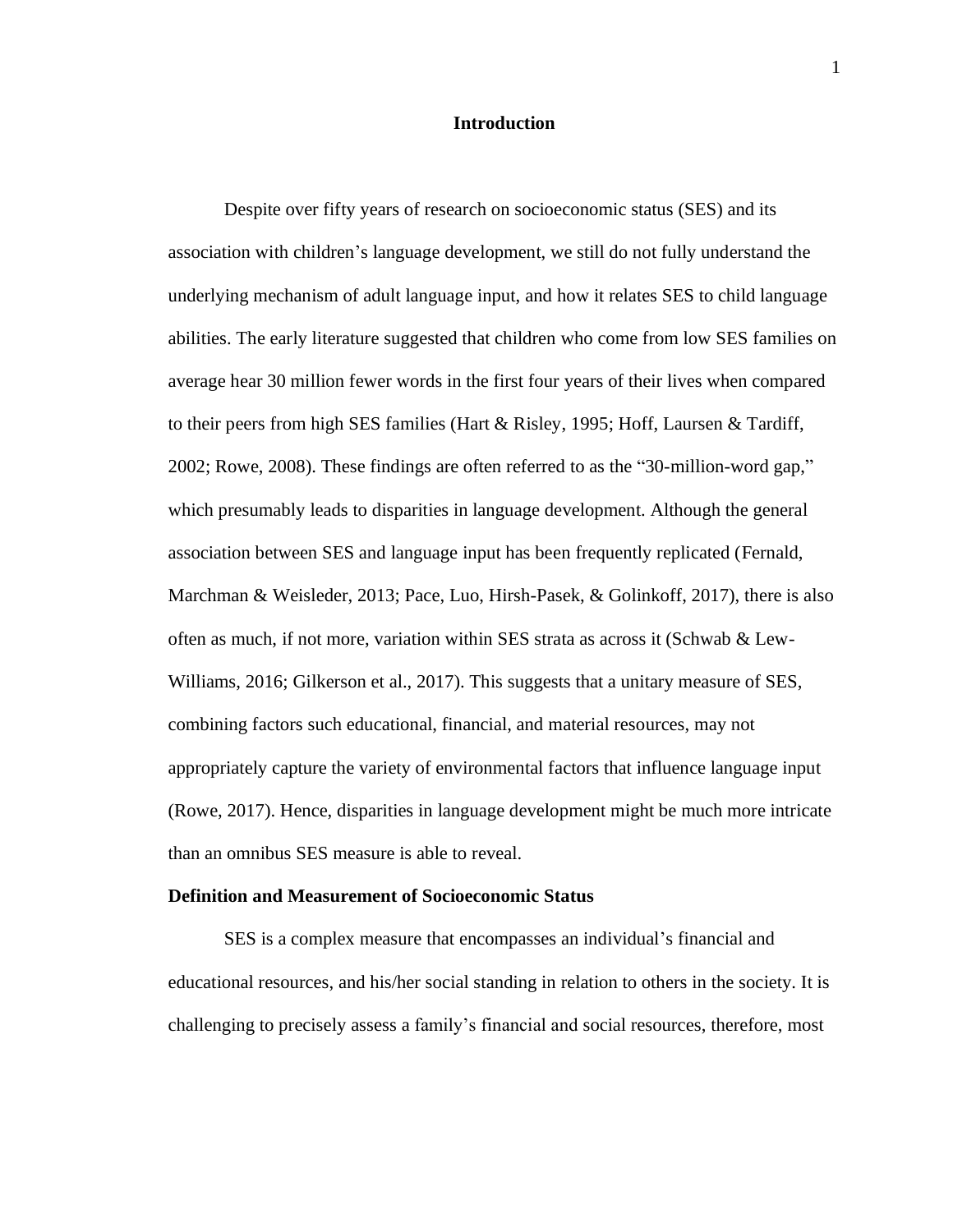studies on SES effects on child development treat SES as a unidimensional measure. Social scientists often combine different components of SES into a single composite or focus on a singular aspect of SES. Education and occupation are commonly used as a proxy for SES in developmental studies (Duncan & Magnuson, 2012). Many early studies on SES and development incorporated Hollingshead's Four Factor Index, which is calculated by the sum of family's education and occupational prestige (Hollingshead, 1975; Hoff et al., 2002). Some researchers do not directly measure SES but derive occupational and social status from measures that are associated with SES such as home ownership, family structure, or low-income assistance programs (Pace et al., 2017). Another approach to deriving family's socioeconomic standing is through direct questions about participant's perceived social status (Duncan & Magnuson, 2012). Nonetheless, maternal education, occupation, and family income, or combination of the three, are the most commonly used measures of SES. There is no consensus on which variable is the most optimal measure of SES, and the above-mentioned variables are used interchangeably.

Maternal education is often measured as a categorical variable that ranges from some high school education, high school graduate, some college education to college graduate (Pace et al., 2017). Maternal education has been shown to be a strong predictor of overall child development outcomes (Hoff et al., 2002; Hoffman, 2013; Magnuson et al., 2009). Nonetheless, it might not be a clear indicator of SES. For instance, a mother who acquired a college education in a single parent household might still experience poverty related issues. Income-related variables of SES are often measured by family's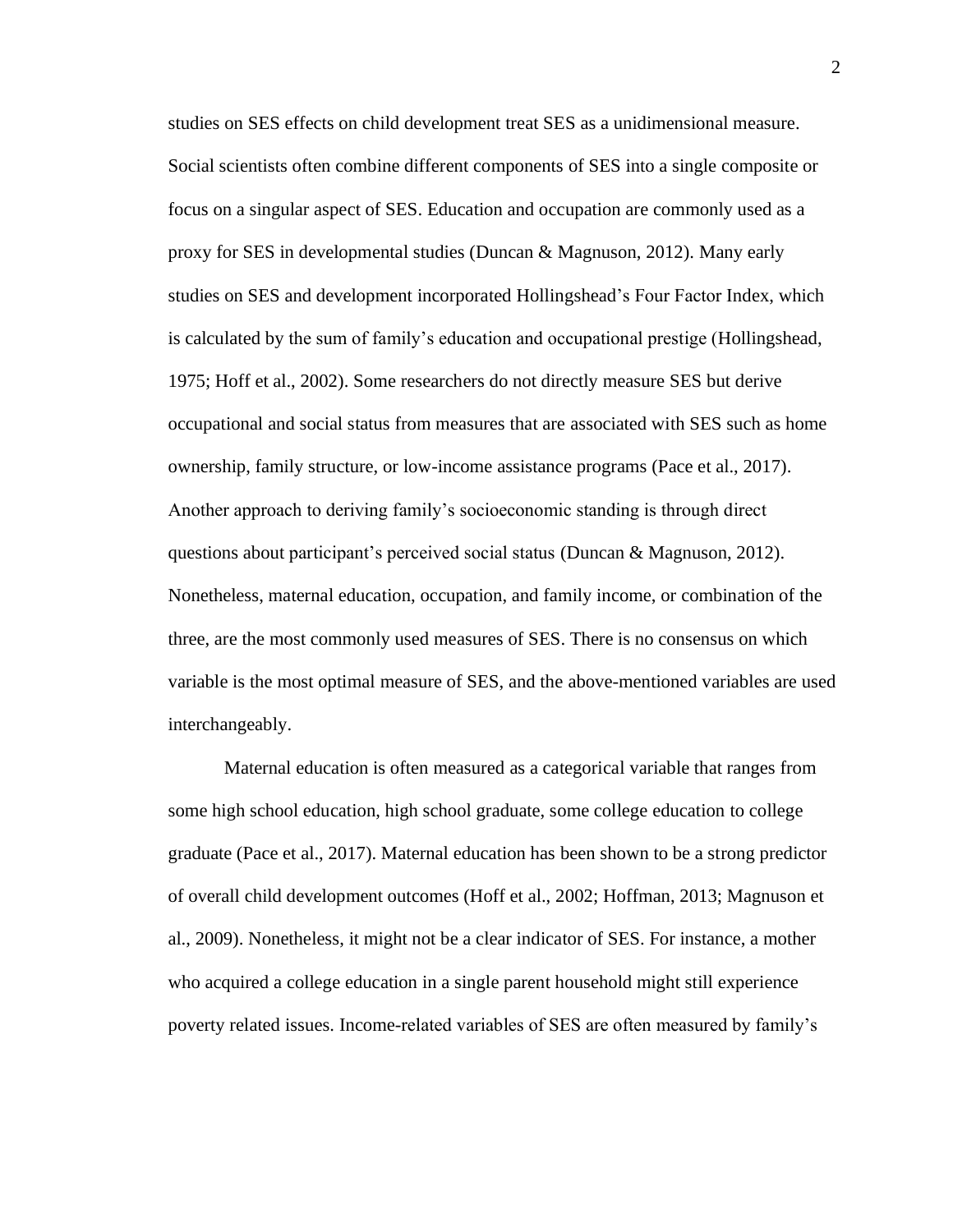income that place family either below or above the federal poverty threshold (FPT, Taylor et al., 2004). Income-to-needs ratio (INR) aims to capture more complex financial circumstances by dividing the total family income by the federal poverty threshold for a particular household size. Financial security encompasses even more complex financial circumstances of the household. This particular measure evaluates family's access to the resources such as proper housing, clothing, furniture, car, food, medical care and recreational activities. INR and financial security are more reflective of a family's financial standing compared to household income alone or FPT measures. For example, a household might be only one dollar over the FPT, which would exclude the family from low-income assistance programs and ultimately put a family in a more financially unstable position than a family under FPT who receives help from the government. Previous investigations have found maternal education to be more strongly related to children's cognitive development than financial measures (Hoff, 2003; Magnuson, 2007). However, there is limited literature that directly compares different components of SES and their relation to child language outcomes.

#### **Effects of Socioeconomic Status on Parenting and Child Development**

Moreover, different aspects of SES—educational, financial, material—are distinct constructs that might be linked uniquely to child development. Education is a human capital investment, which yields both financial and personal advantages. It is more stable than income itself and might therefore have more profound effects (Hoff et al., 2002). Research has found that parents who obtain more education are more likely to spend more time with their children and provide a more cognitively enriching environment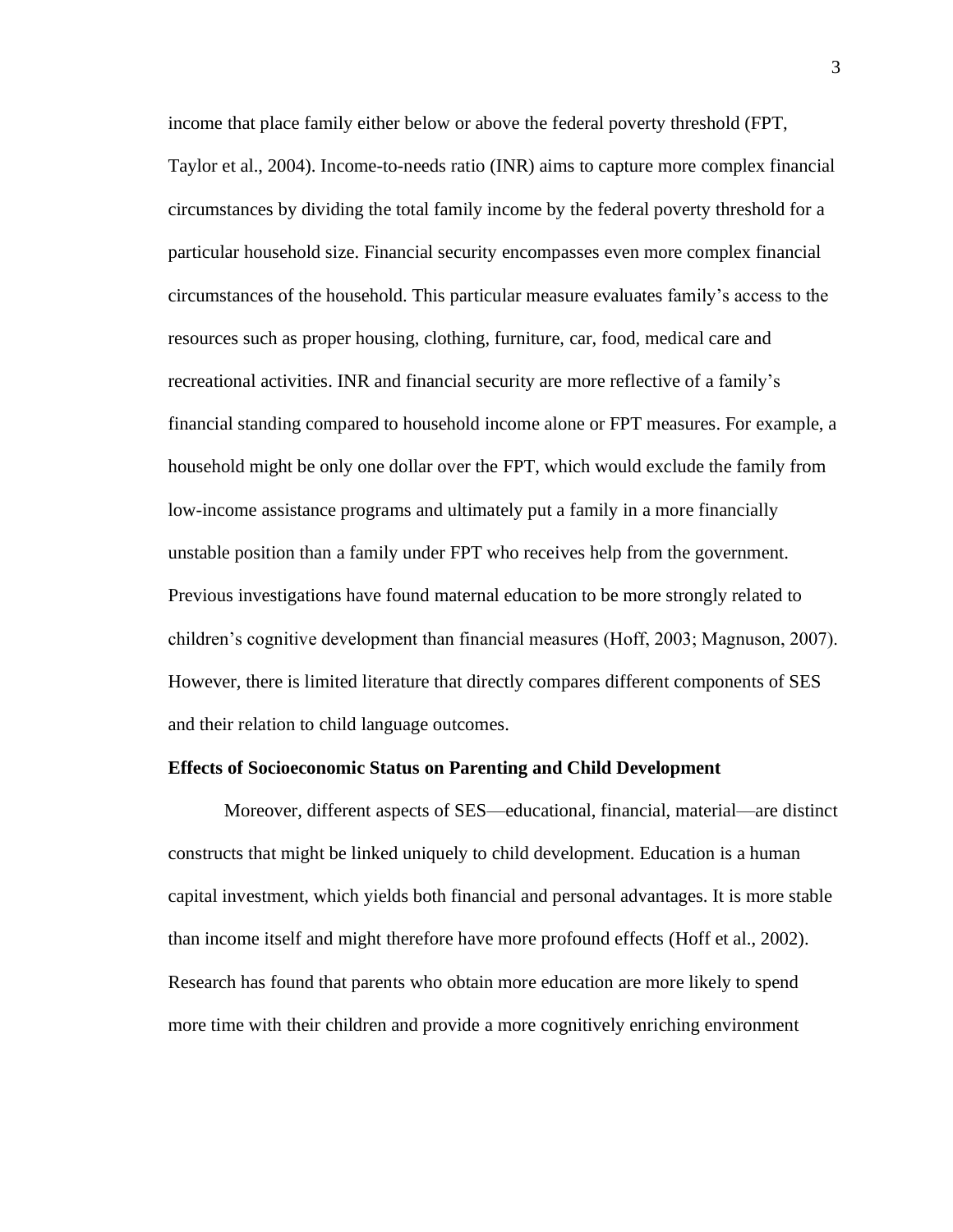(Kalil & Ryan, 2020). Occupational aspect of SES is related to social standing and it is also strongly related to parental education and income. Previous studies revealed that parents with less prestigious employment relied more on authoritative strategies when parenting, while parents with more prestigious occupations used more strategies that enhanced their child's independence (Kohn, 1959). Lastly, income measures refer to the economic resources of the family. The access to resources allows families to provide a richer cognitive environment for children. Research has been conducted, in which income has been manipulated in order to observe change or lack thereof in child development outcomes (Duncan, Magnusen & Votruba-Drzal, 2014). An increase of \$1,000 dollars per year showed a positive effect on children's development, particularly in low-income families. However, parental income measures are unstable and prone to variation during childhood due to changes in career, policy, and other life events (Duncan, 1988).

Furthermore, when considering SES effects, it is critical to examine the contexts in which SES influences child development. The bioecological model attempts to capture social context ranging from proximal (direct interaction between the child and mother, other family members and peers) to distal (education, culture, social policies,) influences on child development (Bronfenbrenner & Morris, 1998). Because SES operates at both individual and community levels, both proximal and distal influences should be taken into account when analyzing the effects of SES on child development. Proximal aspects of SES are more volatile and prone to change across childhood, while distal influences have a larger impact on society as a whole (Duncan & Magnuson, 2012). The majority of studies on SES and child development focus on family-level variables; however, to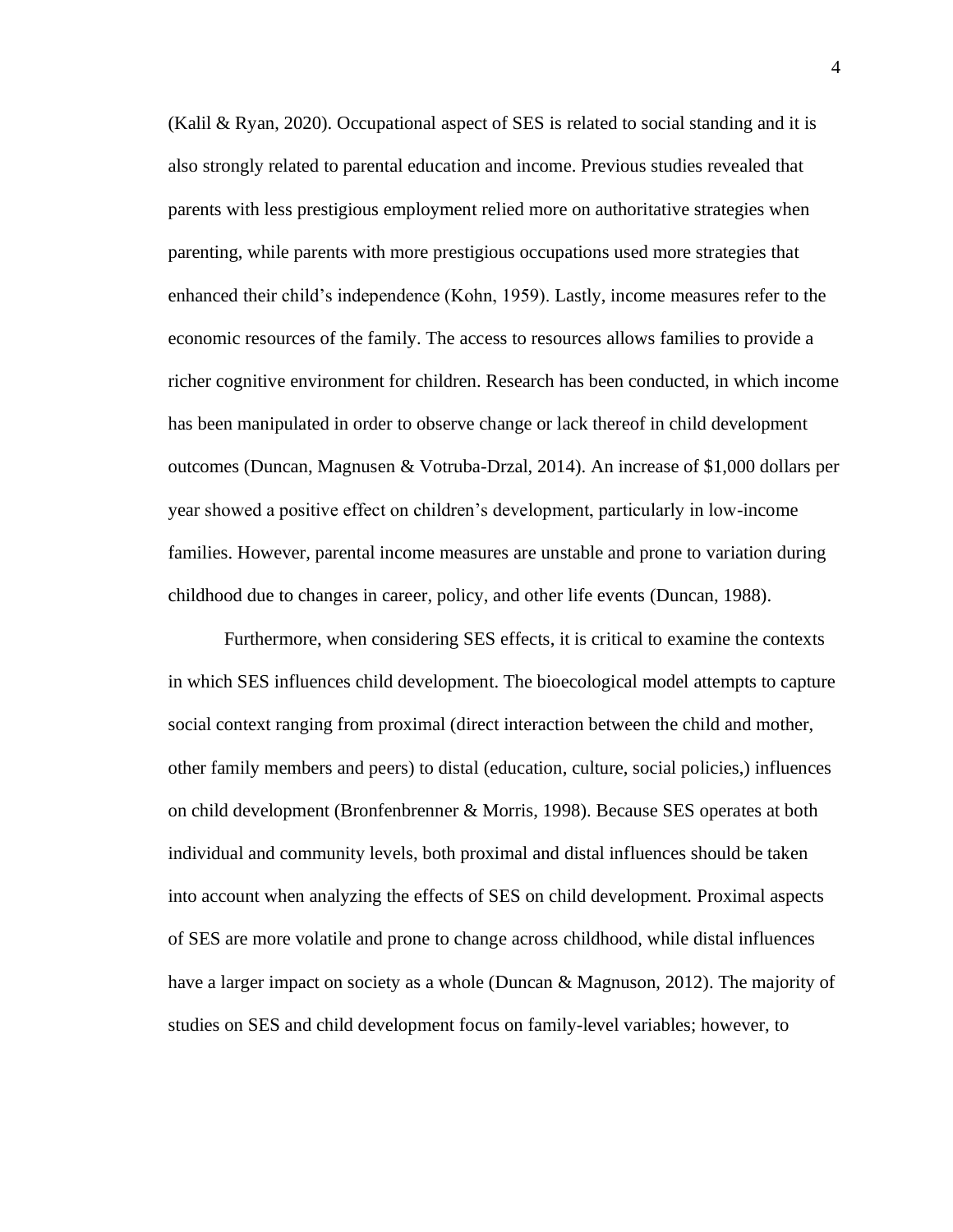capture the complete picture of the problem, neighborhood-level variables should be also considered (Bradley & Corwyn, 2002; Leventhal & Brooks-Gunn, 2000). This oversimplification of SES and the complex household and community factors in which children and parents interact may give rise to inconsistent findings and obscure the truly influential environmental factors (Duncan & Magnuson, 2012).

#### **The Effects of Socioeconomic Status on Child Language Outcomes**

Differences of language skills between children from low-SES and high-SES emerge as early as when they are 18 months old (Fernald et al., 2013). By 24 months, a 6 month gap has been observed between the two groups in vocabulary knowledge and language processing abilities (Marchman & Fernald, 2008). By the age of 3 years old, when lower-SES children enter programs like Head Start, they are already behind on lexical development compared to their middle-SES peers (Levine et al., 2020). SES differences relate not only to vocabulary, but also to children's syntax. Snow (1999) measured the mean length of utterances (MLUs) of 3- to 5-year-old children, which indexes their level of grammatical development, with longer utterances indicating more advanced syntax. Children from low-income families were on average one year behind their peers from more affluent socioeconomic backgrounds in syntactic development. Vasilyeva et al. (2008) further showed that by 26 months, there were significant SES differences in children's usage of complex syntax structures. SES differences in syntax development have been also observed by Huttenlocher et al. (2010) in a longitudinal study from 14 to 46 months; while SES was stable across this time period, disparities in syntax widened with children's age. Both vocabulary and syntax SES-related differences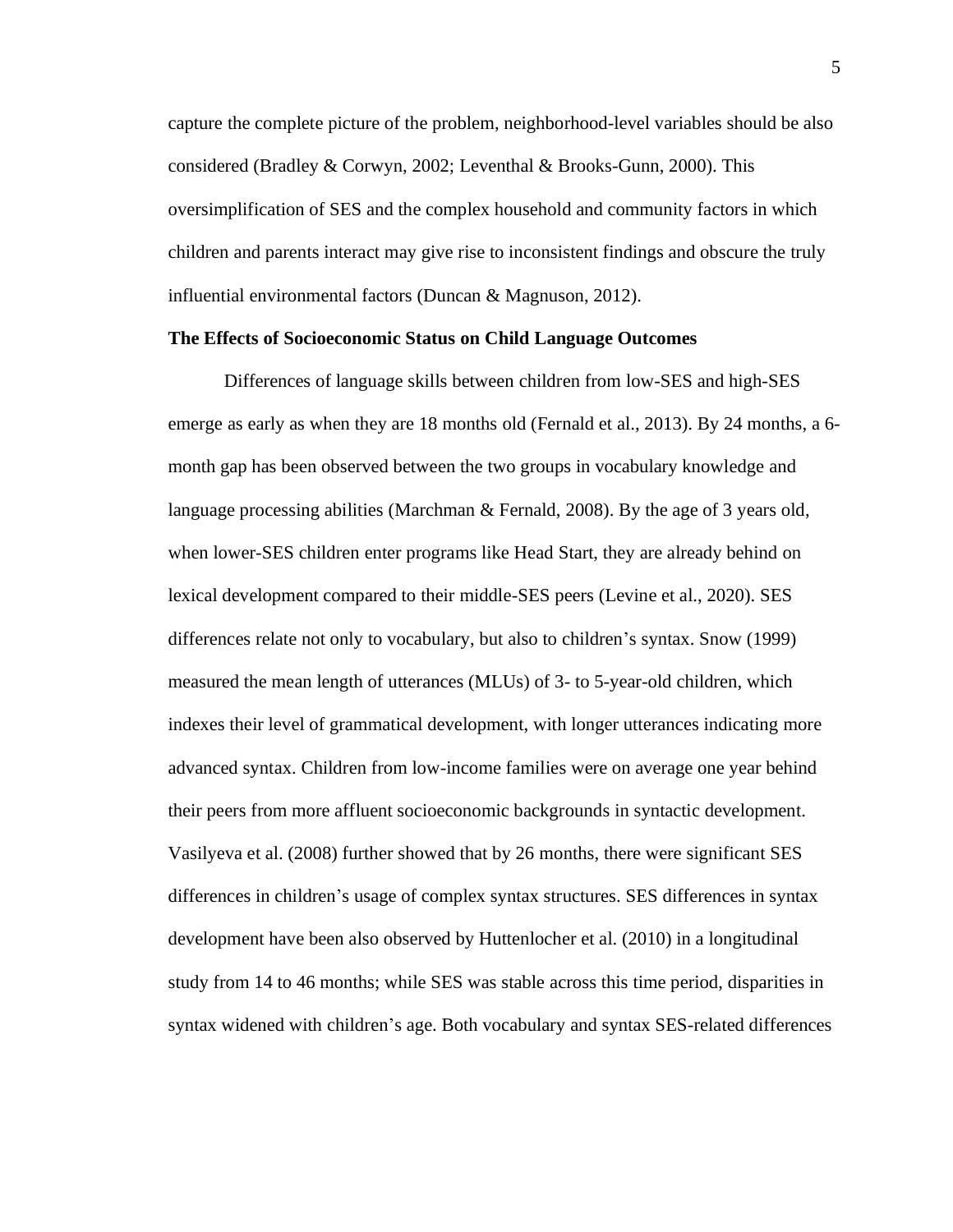emerge as early as the particular skill can be observed and measured (Levine et al., 2020). Research has also shown that the earlier in a child's life that they experience poverty, the more profound the effects on cognitive outcomes (Duncan et al., 1988). These early differences might be partially accountable for disparities in educational achievement later in life, because language is not only crucial for human communication, but it allows for learning. Thus, early language delays might impede children's later academic performance.

# **The Effects of Maternal Language Input on Child Language Outcomes**

Hart and Risley (1992), in their seminal article *Meaningful Differences in the Everyday Experience of Young American Children,* found that parents from lower SES backgrounds on average spoke less to their children when compared to parents from higher SES backgrounds. This resulted in a significant SES difference in children's productive vocabulary (number of different words used) at the age of 36 months. Their measurement of SES was based on socioeconomic occupational measures that ranged from "welfare" to "professional class". However, their sample was quite small, including only 42 families, and only seven families representing low-SES index, with limited racial/sociocultural diversity (Hart and Risley, 1992). Therefore, the "30-million-word gap" might be an overestimation and may also stem from cultural and communication style differences.

Despite shortcomings of this study, several other studies have found that the amount of parental language input, and specifically the number of words spoken, predicts vocabulary growth between 14 and 28 months (Hoff, 2003; Hoff-Ginsberg, 1998;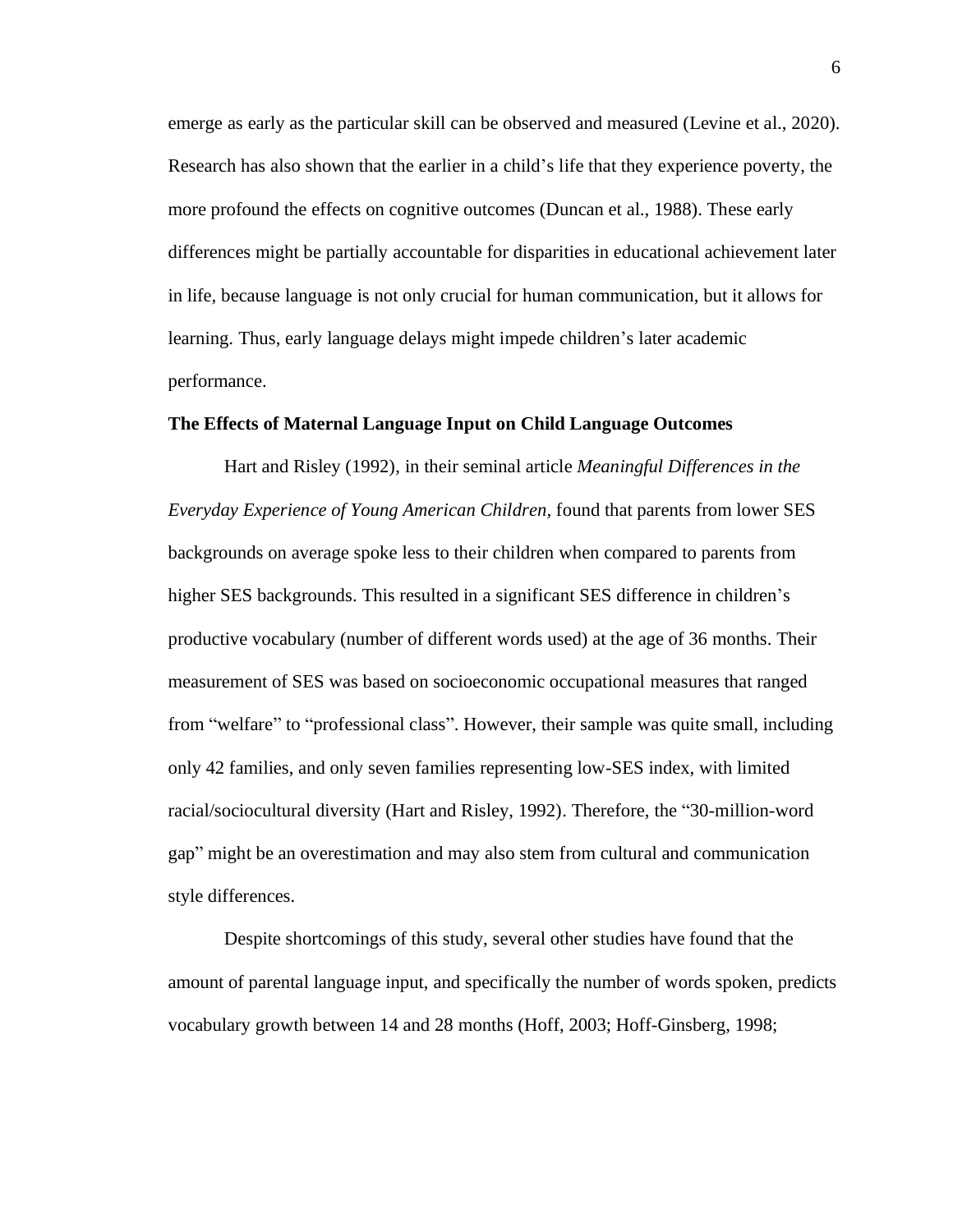Huttenlocher et al., 1991). The number of words children hear on average enables them to build their vocabulary, which in turn helps them conceptualize and categorize the world around them. It has also a beneficial impact on emotional and behavioral regulation (Roben et al., 2013; Rowe, 2012).

Moreover, qualitative measures of linguistic input encompass both linguistic measures, such as the variability and complexity of parents' speech, as well as socialinteractional and conceptual measures (Rowe & Snow, 2020). For example, 3-year-old children's vocabulary is best predicted by the number of different words and the number of rare words used in speech by parents, while 4-year-old children's vocabulary is best predicted by the topic of discussion (Rowe, 2012). Moreover, research has shown that the fluency and connectedness of parent-child conversational exchange at 24 months is predictive of expressive language at 36 months, over and above the number of words spoken (Hirsch-Pasek et al., 2015).

Furthermore, while the quantity of linguistic input is indeed crucial, the quality of input might be even more influential on language acquisition and educational outcomes. Previous research has shown that the quality of input is a much stronger predictor of language outcomes (Cartmill et al., 2013; Hirsh-Pasek et al., 2015; Huttenlocher et al., 2010; Rowe, 2012). In a study by Pan et al. (2005), researchers found that the number of different words parents spoke (i.e., vocabulary diversity) was most predictive of toddler vocabulary growth. Further expanding on this correlation, studies have found that children whose parents use more rare words, also have more complex vocabulary by the time they enter kindergarten (Weizman & Snow, 2001). These findings may suggest a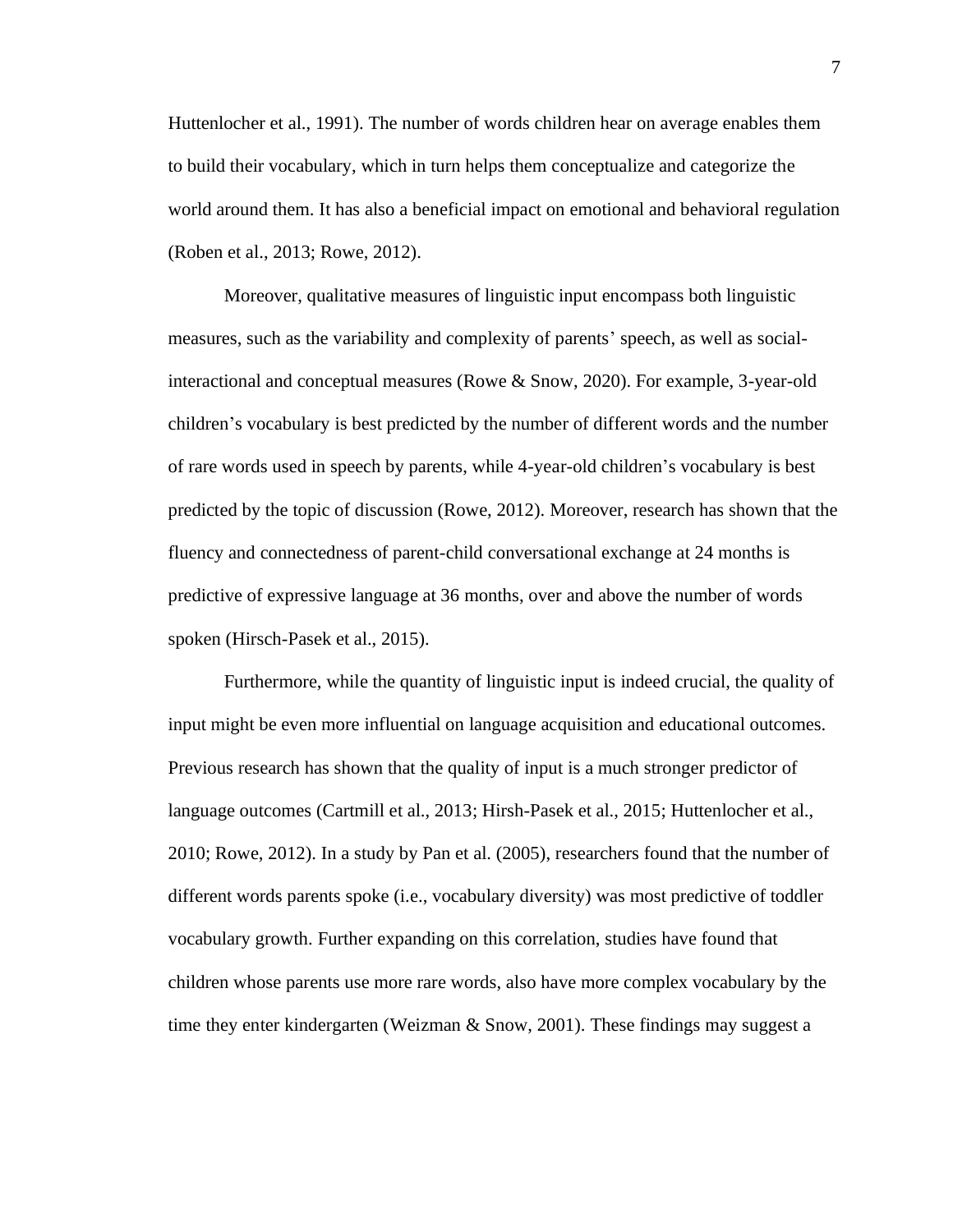developmental trajectory whereby quantitative measures are more important for language development in infancy, while qualitative measures become more important as children reach toddlerhood and preschool ages (Rowe, 2018; Rowe & Zuckerman, 2016). Nonetheless, these measures are highly correlated; mothers who talk more on average, also use more diverse vocabulary and build more complex sentence structures.

A study by Huttenlocher and colleagues (2010) also found that caregiver speech mediated the relation between SES and language growth. Their key finding was that earlier child speech predicted vocabulary growth pointing to bidirectionality of this relation. However, earlier child speech was not correlated with syntactic development, which indicates that caregivers' grammatical input is crucial for syntactic development. It has been suggested that the syntactic quality of input is more predictive of later language outcomes compared to the number of words or number of rare words uttered by caregiver (Cartmill et al., 2013; Rowe, 2012). Syntactic input from a caregiver has been directly related to development of syntactic structures in children's language (Huttenlocher et al., 2002), and also has been found to mediate the relationship between SES and children's vocabulary (Hoff, 2003). Given the importance of both quantitative and qualitative measures of input, as well as both lexical and syntactic qualitative measures, the present study examines instances of all of these measures to investigate relationships with SES and child language outcomes.

#### **The Effects of Socioeconomic Status on Maternal Language Input**

Debates have sprung up in current literature about the interpretation of the effects of SES on child language outcomes (Sperry, Sperry & Miller, 2018; Golinkoff et al.,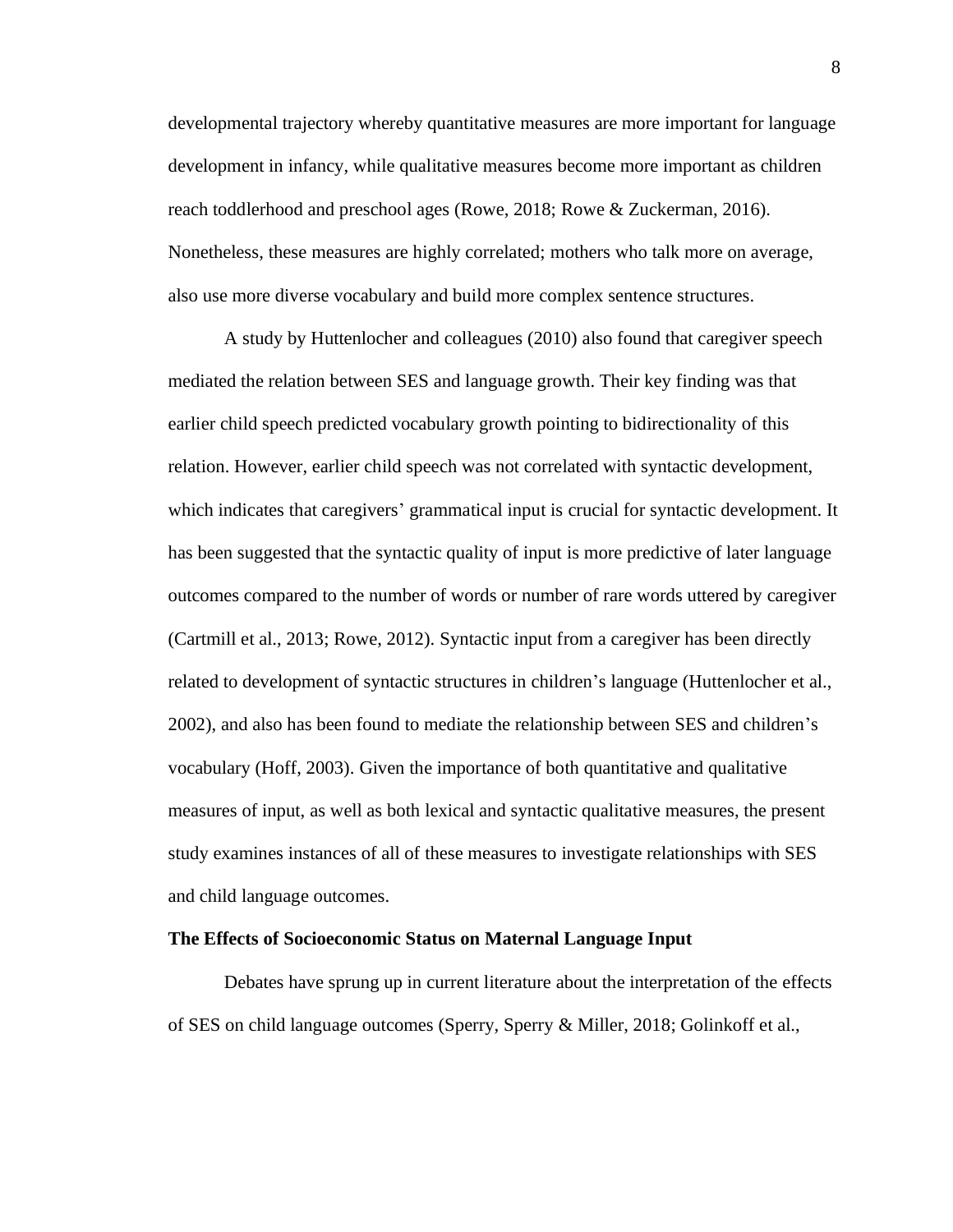2019). While associations between SES and child language have been observed across many studies, these have resulted in inconsistent conclusions. Variability has been found not only between socioeconomic strata, but also within it. In the study by Rowe, Pan and Ayoub (2005) researchers found that mothers from low SES showed large variability in the amount of speech, as well as the diversity of their speech. Nonetheless, only lexical diversity was correlated with child language growth. In the study by Hirsh-Pasek et al. (2015) the sample consisted of 60 low-income families. Within that sample large variability was found and revealed that language input quality was more predictive of child receptive language outcomes compared to the quantity of child directed speech. These findings point to the idea that quality of maternal language input is one the most significant factors in child language development. The observed differences between SES groups might reflect a general trend, namely high-quality maternal language input is more common in higher SES families. Nonetheless, many families from low SES strata also provide high-quality language environments.

Furthermore, studies have found that aspects of maternal language input mediate the relationship between SES and child language outcomes (Hoff, 2003; Huttenlocher et al., 2010; Romeo et al., 2018). However, all of these studies have used different measures of SES. Therefore, it is conflicting to directly compare findings from research using maternal education to those using yearly income. The use of maternal education is the most commonly used proxy for SES due to strong relationships with child development (Hoff, 2003, 2013; Vernon-Feagans et al., 2020). Mothers who have acquired more education and had more exposure to written texts, show an increased vocabulary and a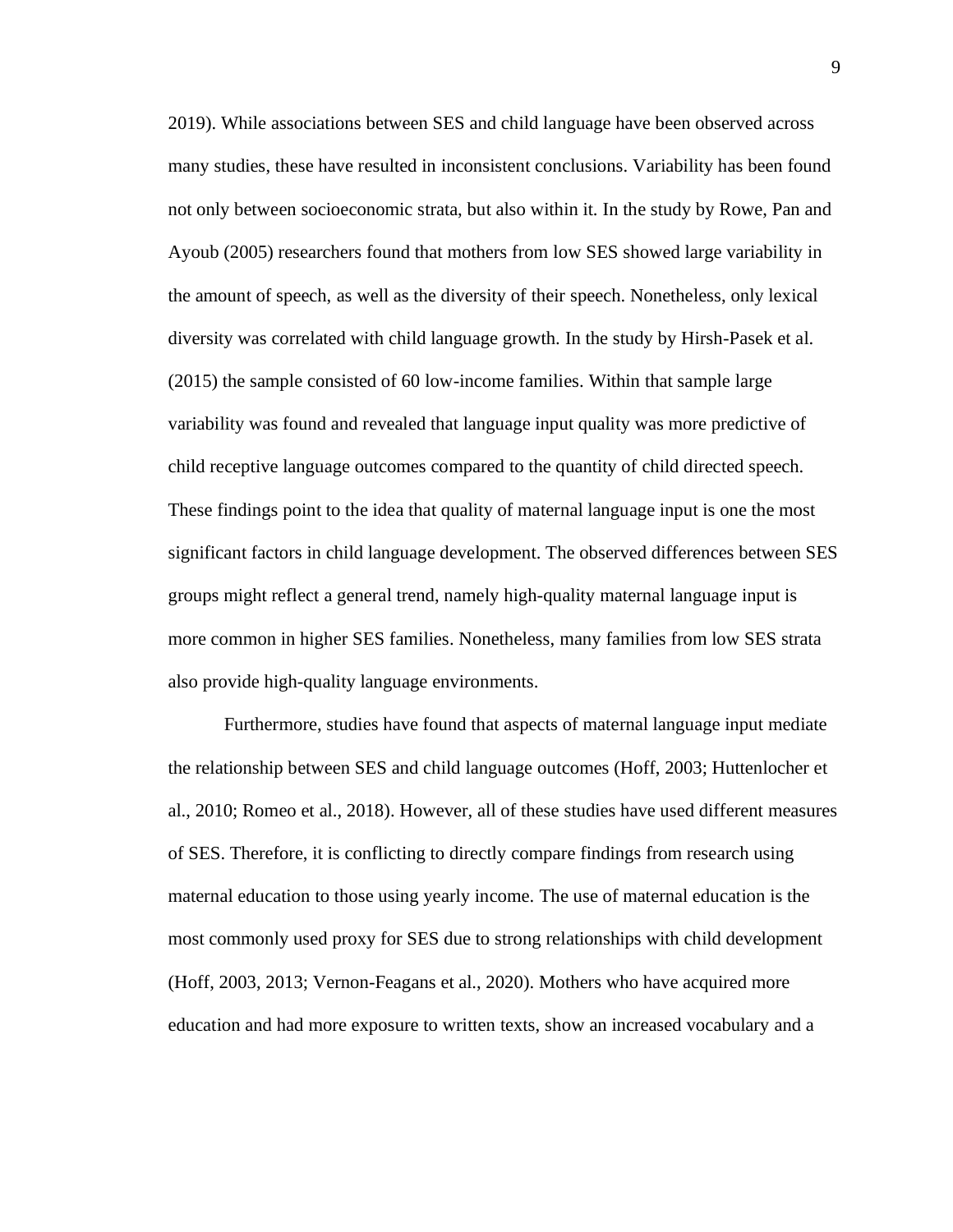more complex sentence structure of their language (Hoff et al., 2018; Rowe, 2008). Maternal education is often correlated with family income, but not necessarily with the SES of the neighborhood. While investigating SES, both proximal and distal influences have to be considered. By better understanding which aspects of SES influence maternal language input, as well as children's language skills, the more prepared we will be to design interventions that enhance language environments for children from lower SES backgrounds.

## **The Present Study**

In my research I will investigate how various dimensions of SES, including educational, financial, and material resources, relate to dimensions of parental language input, including both quantitative and qualitative measures, and how input in turn relates to children's receptive language outcomes.

#### **Hypotheses**

In light of the above literature review, my work aims to contribute to the understanding of the complexity of SES beyond its apparent implications. By employing a dimensional approach, I will investigate the impact of different components of SES, such as maternal education, family income-to-needs ratio, financial security, and neighborhood SES on both quantitative and qualitative measures of maternal language input, and in turn their effect on child language measures.

**Hypothesis 1**: I hypothesize that different components of SES will have different effects on quantitative and qualitative measures of maternal language input. Specifically, I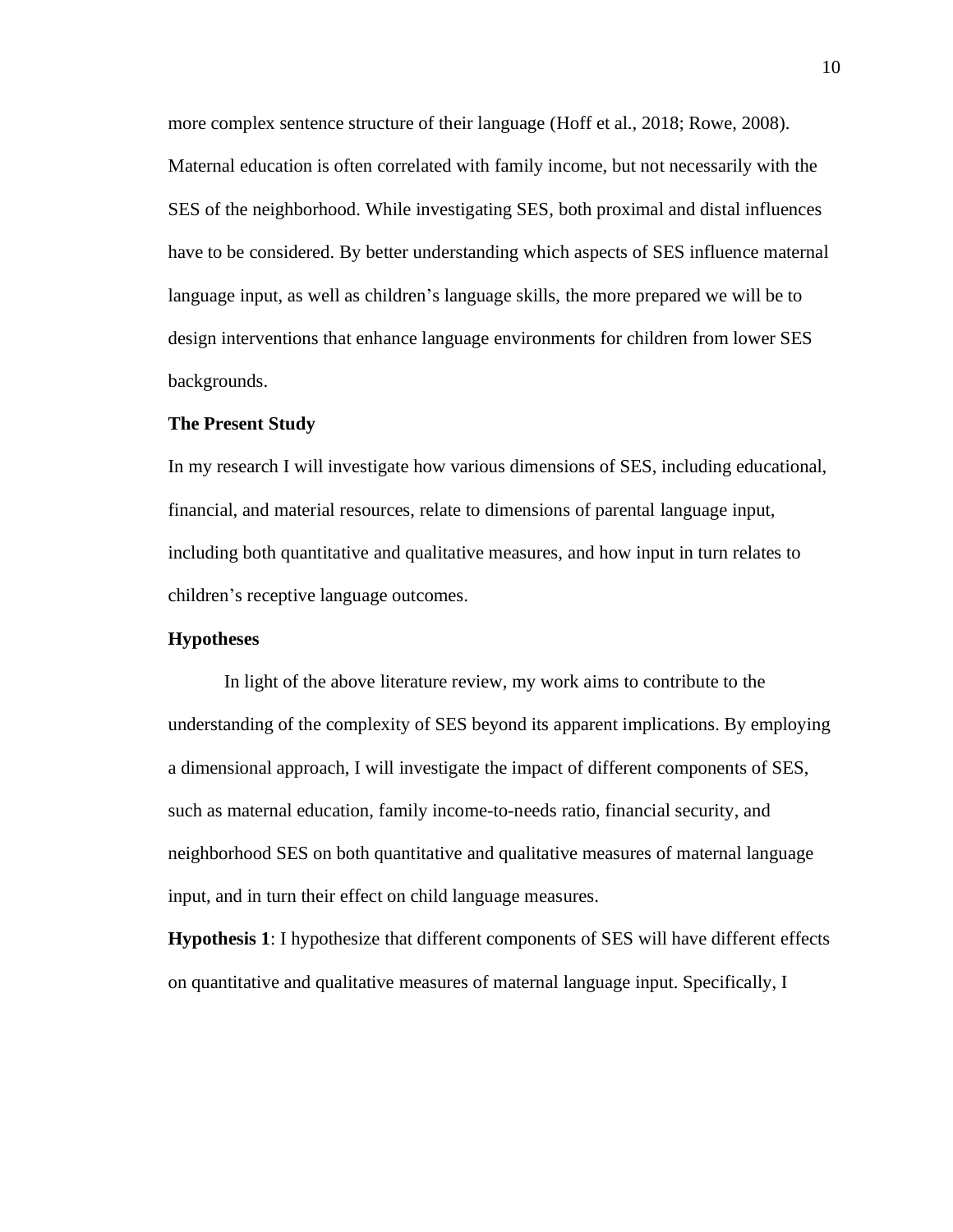hypothesize that maternal education will be more strongly related to language input than measures of financial resources.

**Hypothesis 2**: I hypothesize that different components of maternal linguistic input quality will show different effects on child language receptive measure. Specifically, I hypothesize that syntactic complexity will be more strongly related to child receptive language measure than lexical diversity.

**Hypothesis 3:** I hypothesize that the quality of maternal linguistic input will mediate the association between the maternal education measure and child receptive language measure.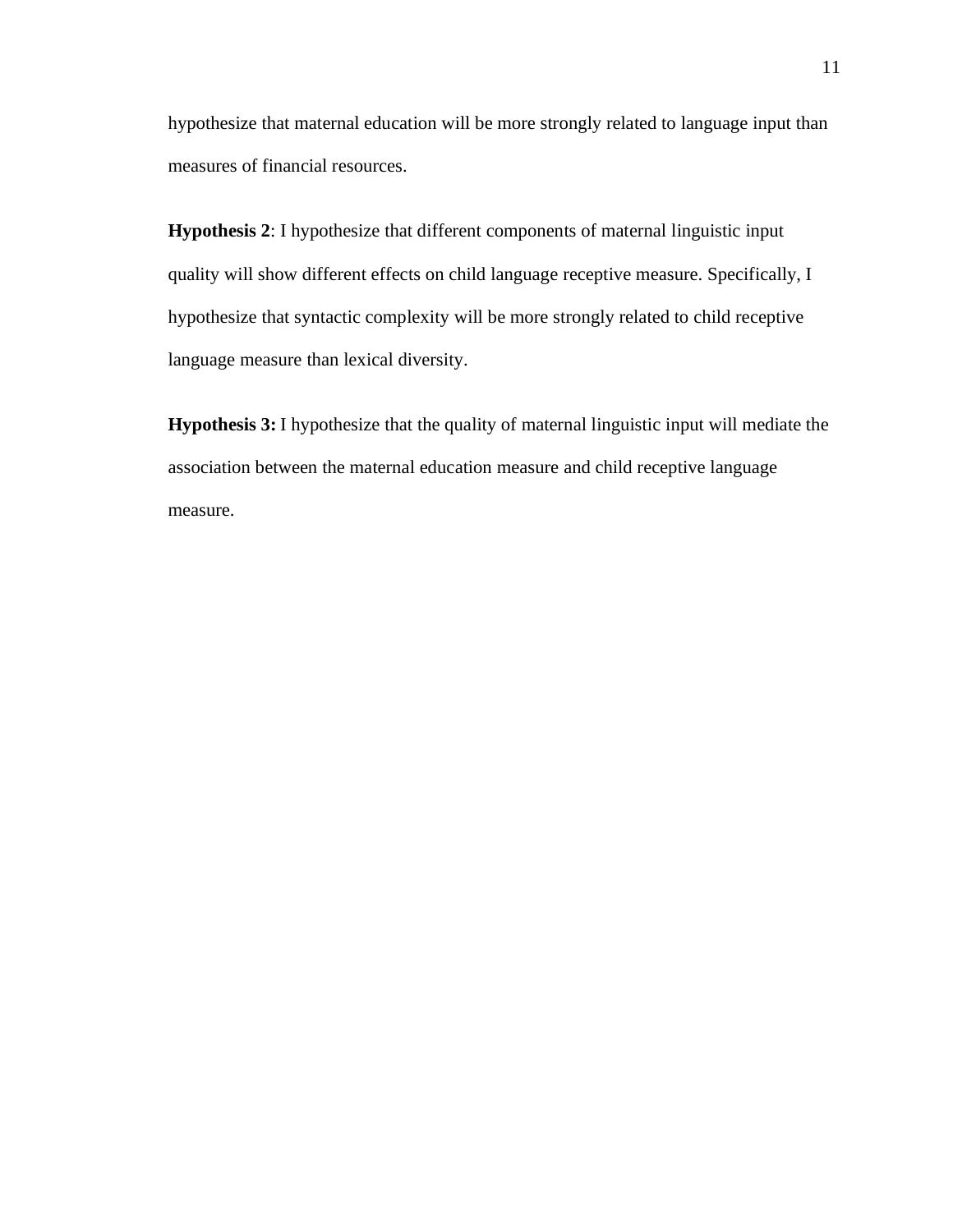#### **Methods**

# <span id="page-20-0"></span>**Participants**

The data utilized for this study have been collected at the University of Washington by Dr. Liliana J. Lengua and her colleagues (as described in Lengua, Moran, & Zalewski, 2015). The complete sample included 306 child-mother dyads that were recruited from university-hospital birth register, daycares, preschools, health clinics, libraries and charitable agencies in proximity to King County, Washington. Families participated in four assessments that occurred at 9-month intervals beginning when the child was 3 years old. Sample distribution included 29% of the participants at or near poverty, 27% below the local median income, 25% above the local median income up to \$100,000, and 18% of the upper income that exceeded \$100,000 (Klein et al., 2018). 50% of the children participants were girls, 64% were European Americans, 10 % Latino or Hispanic, 9% African Americans, 3% Asian Americans, 2% Native Americans, 12% of children were of other or combination of racial and ethnic backgrounds (Lengua et al., 2015). Mothers' educational background varied, with 3% obtaining some high school education, 6% obtaining high school diploma, 34% obtaining some college education, technical school or professional school, 30% obtaining college diploma, and 27% with post-graduate education. Families were required to have reasonable proficiency in English (selfdetermined) to participate, and children with developmental disabilities were excluded.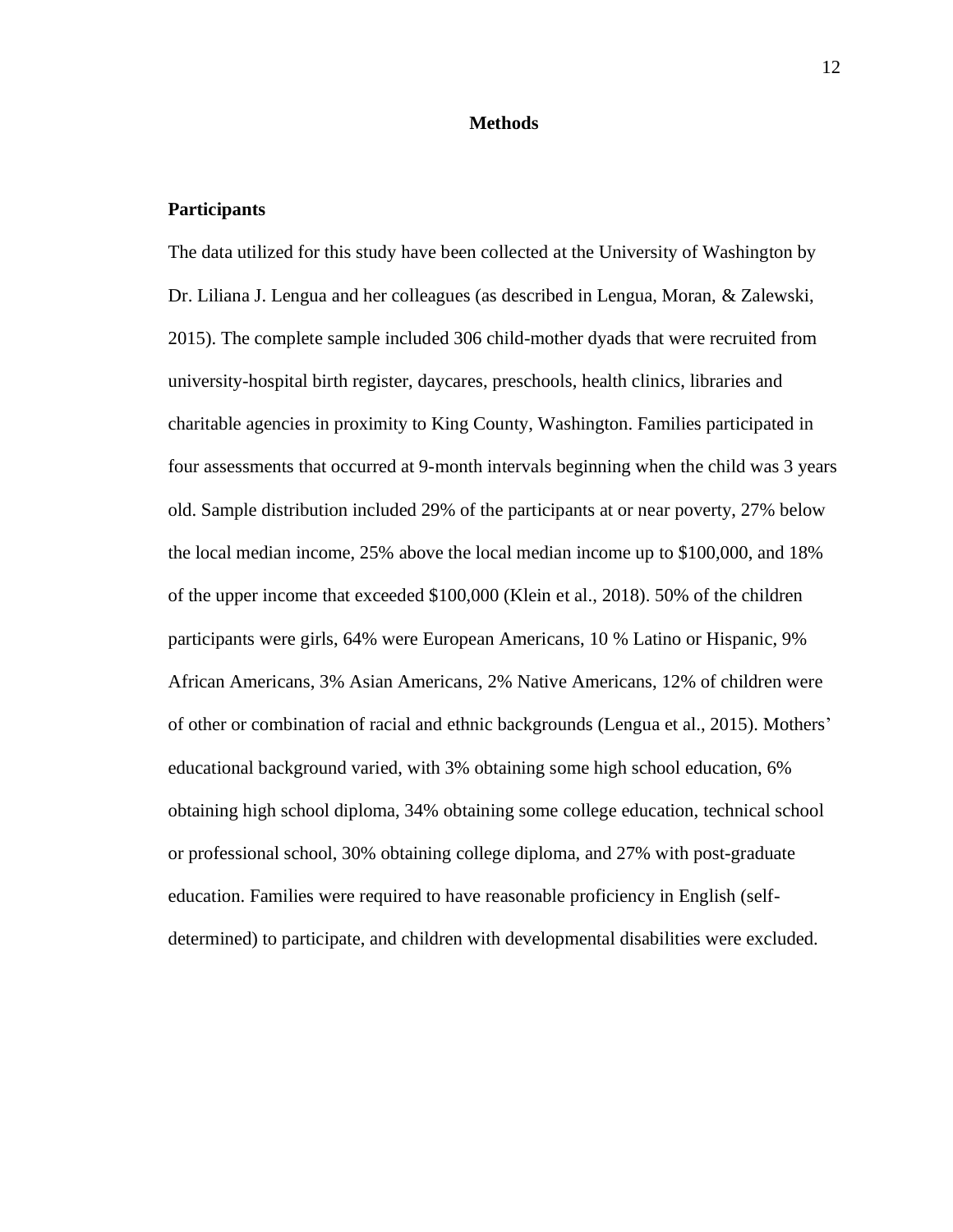# **Procedures**

At each time point, mother-child dyads participated in a 2-hour assessment including child cognitive testing, parent surveys, and a video-taped parent-child interaction. The parent-child interaction was a 25-minute session that was split in four parts: 7-minutes structured play in which the child is not allowed to play with a visible shelf of highly desirable toys, 7-minutes unstructured play in which the child can play with any toys, 7 minutes LEGO task in which parents must help children build a difficult figure, and 3 minutes cleanup. In my study, I analyzed structured and unstructured sections of the video recording from the first time point, when children were 36-40 months old, in addition to assessments of the child's language ability, and parent surveys about SES, family resources, and family functioning.

# **Measures**

#### *Components of SES*

Five components of SES and/or SES-related resources were determined from parent report surveys collected at the first data point. (1) Maternal education was rated on an 8-point scale ranging from less than  $8<sup>th</sup>$  grade to advanced degree. (2) Family incomeneeds ratio was computed as the ratio of the total family income divided by the federal poverty threshold for that size family. (3) Financial security was computed by taking the mean of seven questions about family's accessibility to proper housing, clothing, furniture, car, food, medical care and recreational activities in the past 3 months rated on a 5-point scale ranging from  $1$  – strongly disagree to  $5$  – strongly agree. (4) Neighborhood SES that encompasses health and environment, education and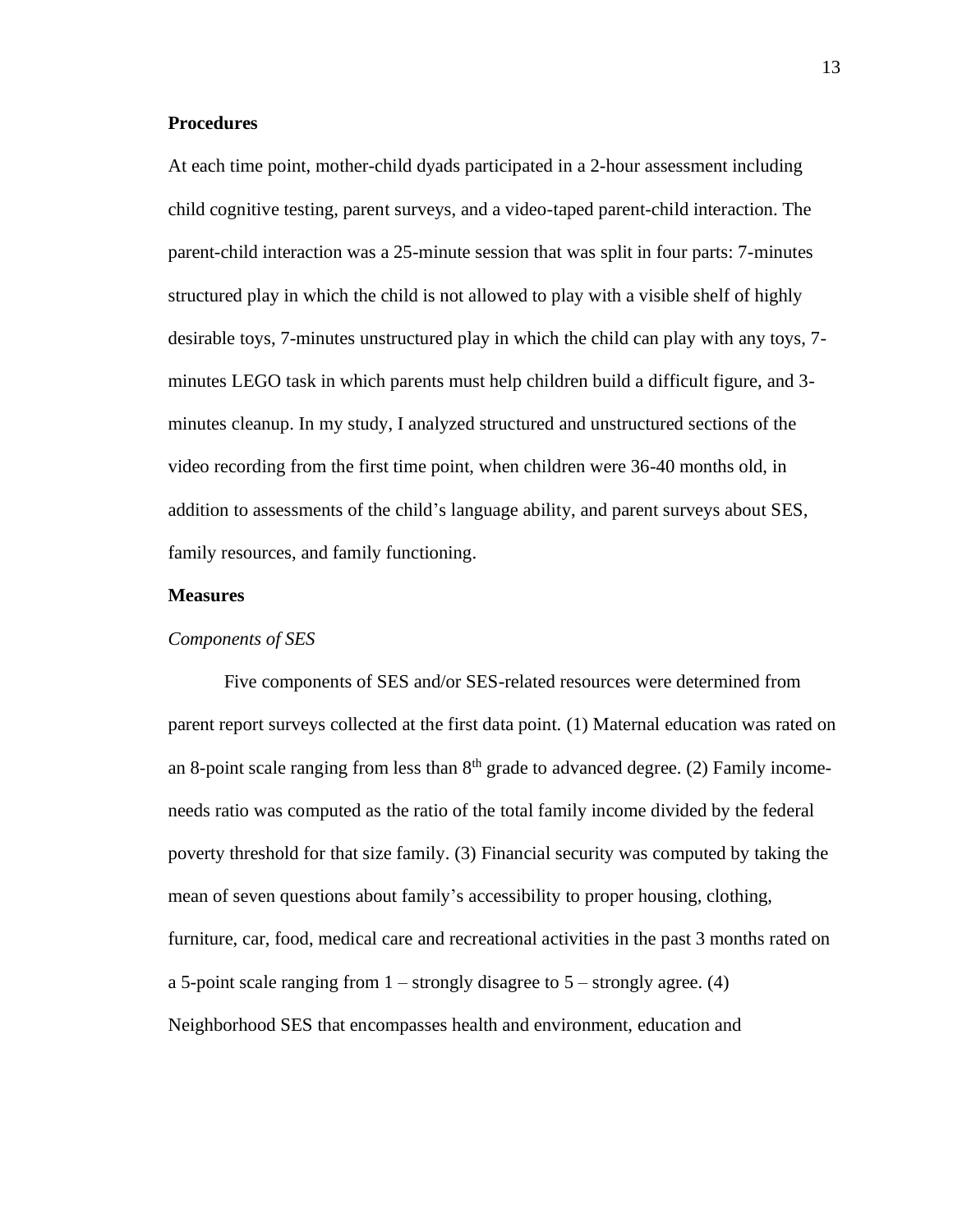socioeconomic domain, was examined using the Child Opportunity Index (COI) database by geocoding participants' residential addresses.

#### *Maternal Linguistic Input*

Measures of maternal linguistic input were derived from video recordings of the structured and unstructured play sections of the parent-child interaction from the first data point. Transcription of the videos was conducted by the group of research assistants from the Stress and Development Lab from Harvard University. The process of transcription took seven months. I have spent approximately 640 hours transcribing the video recordings of mother-child interactions. Videos were transcribed verbatim at the utterance level using Codes for the Human Analysis of Transcripts (CHAT) format of the Child Language Data Exchange System (CHILDES; MacWhinney, 2000). Utterances are defined by grammatical closure, terminal intonation contour, pause, or speaker change. Dyad-level measures of input quantity and quality was calculated in the Child Language Analyses (CLAN) program. Input quantity measures included the number of utterances. Input quality measures encompassed lexical diversity (VOCD), and syntactic complexity (mean length of utterance in morphemes). All measures were normalized per minute to accommodate slight differences in video length.

## *Child Receptive Language Outcome*

Child receptive language skills were measured by the Comprehension of Instructions subtest of the NEPSY ("A Developmental NEuroPSYchological Assessment"), which assesses children's ability to receive, process and execute oral instructions of increasing syntactic complexity. For each item, the child points to appropriate stimuli in response to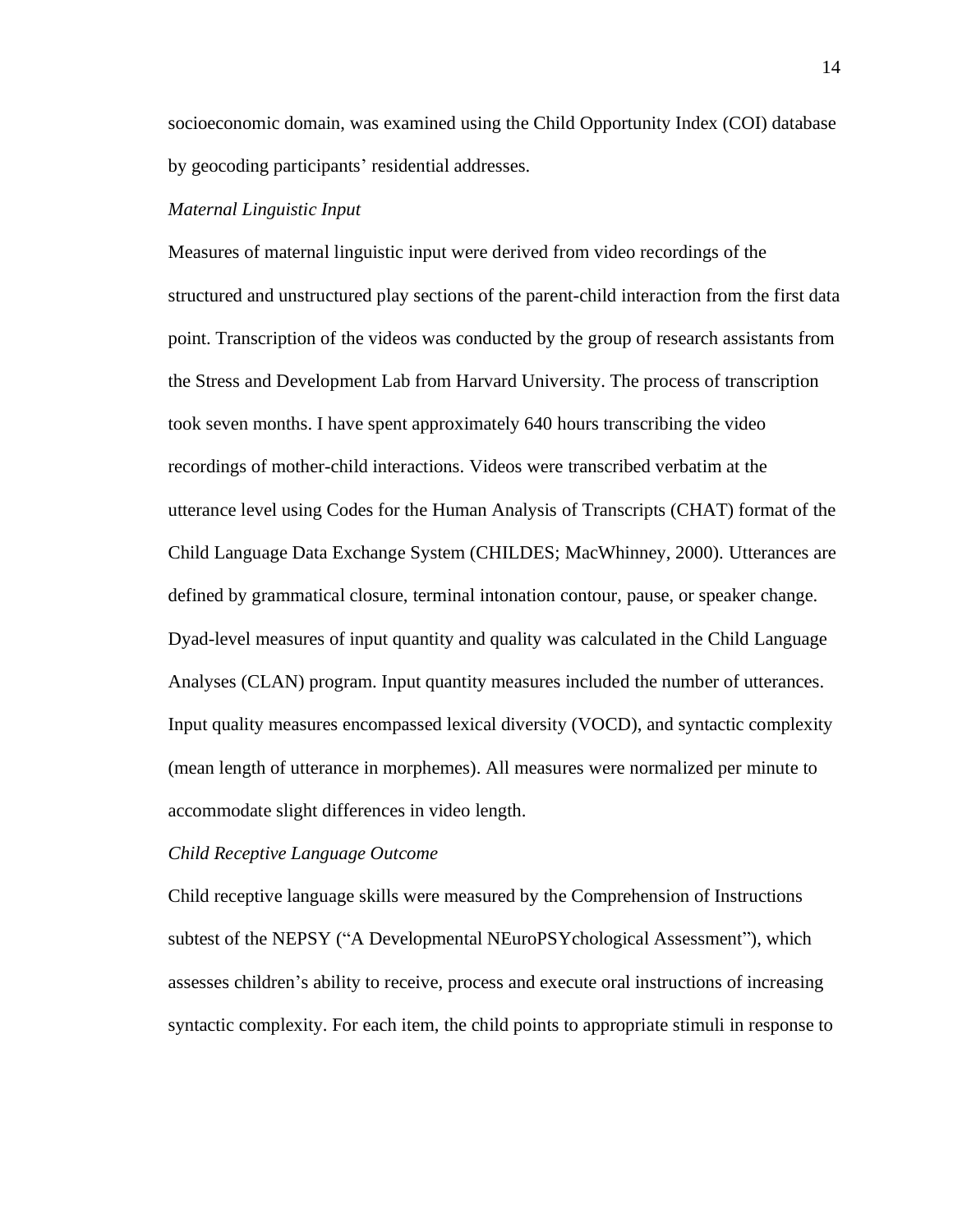oral instructions given by the experimenter. Age-normed standard scores will be used as the outcome measure. Please see Appendix A for the instructions and the questionnaire used to collect responses.

# *Covariates*

Covariates in the study include maternal depression (score on the Center for Epidemiologic Studies Depression Scale, CES-D), child's birth order, and child's sex. *Attrition*

Due to low quality of video recordings or usage of non-English languages, 30 video recordings were removed from the dataset, rendering 276 video recordings total. Moreover, due to missing or not matching participants' address information, only 222 out of 276 addresses were geocoded and used in this study.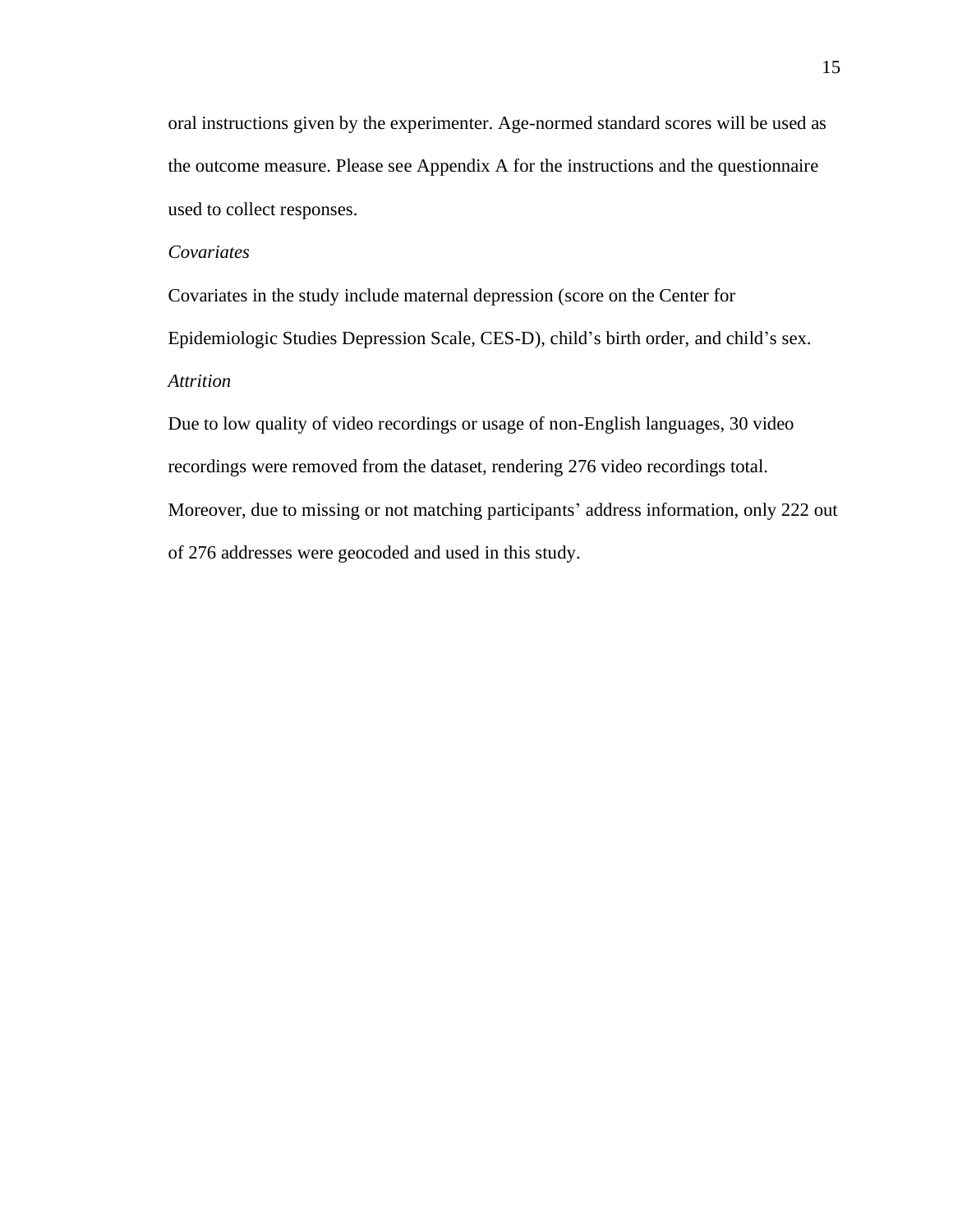#### **Results**

<span id="page-24-0"></span>Descriptive information and bivariate correlations among key variables in this study are shown in Table 1. and Table 2. The collected verbatim transcription of motherchild interaction showed that the mean of words per minute was at 71.78 words (SD=18.97), grammatical complexity had a mean of 4.82 (SD=.77) MLU in morphemes, lexical diversity had a mean of 53.01 (SD=6.65) and age standardized measure of child receptive outcomes had at mean of 10.28 points (SD=2.87).

#### *SES Differences in Child Receptive Language Scores*

The first part of my analysis aimed to evaluate the effects of different components of SES on child receptive language outcomes (See Figure 1., *c* path). I hypothesized that maternal education would be more strongly related to child receptive outcomes than measures of financial resources. I estimated multiple regression models predicting child receptive language outcomes with all four SES measures (mother's education, income-toneeds, financial security, and neighborhood SES) entered simultaneously. The model predicting child language outcomes with all of the predictors was significant  $(F(4, 232) =$ 13.390, *p* < .001), with the four SES predictors collectively accounting for 18.8% of variance in the child receptive outcomes. Investigating the unique contribution of each predictor, maternal education was the only significant predictor, with higher maternal education associated with child language outcomes ( $\beta$ =.299,  $t$  = 4.414, *SE*=.082,  $p$ <.001). Results from this regression modeling can be found Table 3. I then conducted a stepwise regression to remove insignificant predictors. The model with the greatest  $R^2$  (.157)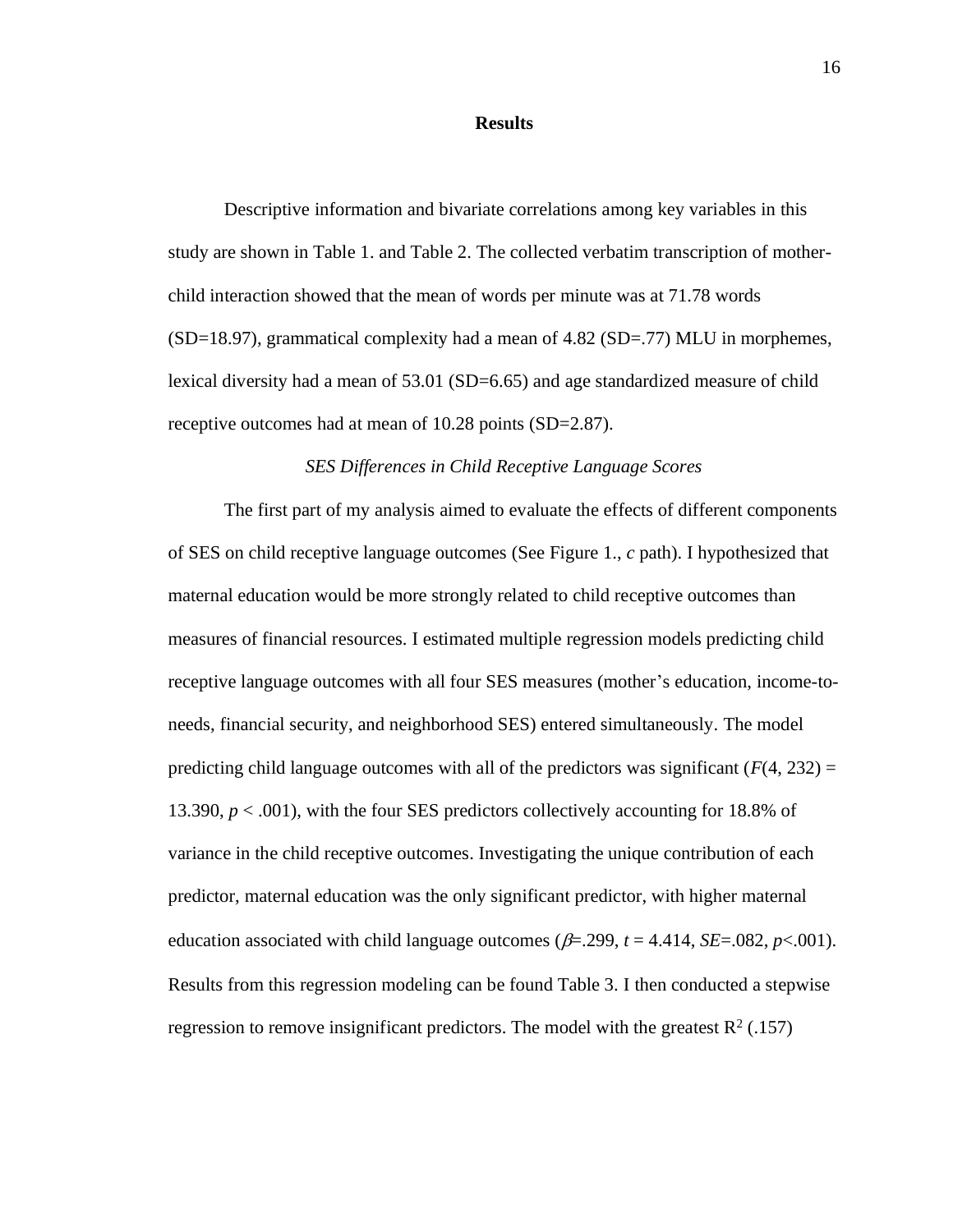included only maternal education  $(F(1,211)=39.372, p<0.001)$ . These results can be found in Table 4. This suggests that children whose mothers attained more years of education, on average, score significantly higher on measures of receptive language use.

# *SES Differences in Maternal Linguistic Input*

The second part of my study was focused on investigating various components of SES and its impact on quantitative and qualitative measures of maternal language input (see Figure 1. *a* path). I hypothesized that maternal education would be more strongly related to language input than measures of financial resources. To test this hypothesis, I estimated multiple regression models predicting each of the three input measures (words uttered, vocabulary diversity, and grammatical complexity) with all four SES measures (mother's education, income-to-needs, financial security, and neighborhood SES) entered simultaneously.

The model predicting grammatical complexity was significant  $(F(4, 215) =$ 5.322,  $p < .001$ ), with the four SES predictors collectively accounting for 7.3% of variance in the mean utterance length of maternal language input. Investigating the unique contribution of each predictor, maternal education was the only significant predictor, with higher maternal education associated with greater grammatical complexity of the maternal language input ( $\beta$ =.281,  $t$  = 3.752, *SE*=.023,  $p$ <.001). These results can be seen in Table 5. I then conducted stepwise regressions to remove insignificant predictors. The model with the greatest  $R^2$  (.074) included only maternal education  $(F(1,218)=18.391, p<0.001)$ . See Table 6 for the results of the stepwise regression model.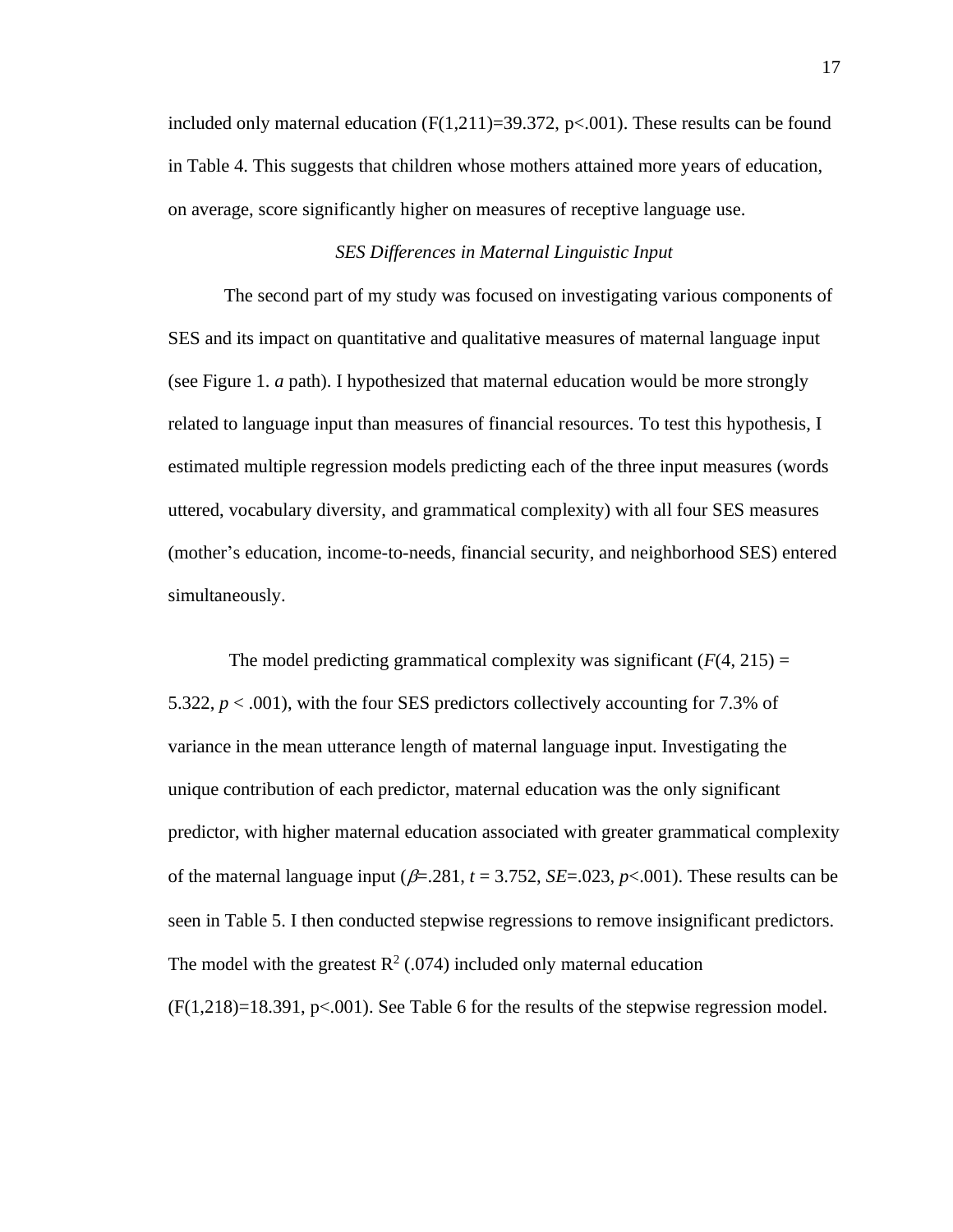This suggests that mothers who attained more years of education on average use more grammatically complex structures when communicating with their children.

To further investigate the effects of SES on maternal language input, I also employed stepwise regression models on lexical diversity and words uttered per minute. For vocabulary diversity, the best fitting model included mother's education  $(F(1, 218)) =$ 5.458, *p* < .05), which explained 2.4% of the variance in lexical diversity. Maternal education was a significant predictor ( $\beta$ =.156,  $t$  = 2.336, *SE*=.173,  $p$ <.05), with higher education associated with more lexical diversity as shown in Table 7. For words uttered per minute, none of the SES variables produced a model with significant variance explained.

# *Maternal Language Input and Child Receptive Language Outcomes*

My third research question aimed to uncover whether quantity and quality of maternal linguistic input was associated with child receptive language outcomes (See Figure 1., *b* path). I hypothesized that syntactic complexity will be more strongly related to child receptive language measure than lexical diversity, and that both qualitative measures would predict receptive language better than the quantitative measure of words uttered. To test these hypotheses multiple linear regression was used. Results revealed that 17.3 % of variance in child receptive language outcomes can be accounted for by the three predictors, collectively  $(F(3,259)=18.074, p<0.001)$ . Further analysis of the model suggests that grammatical complexity was positively associated with child receptive language outcomes ( $\beta$ =.403,  $t$  = 6.164, *SE*=.231,  $p$ <.001), and lexical diversity was also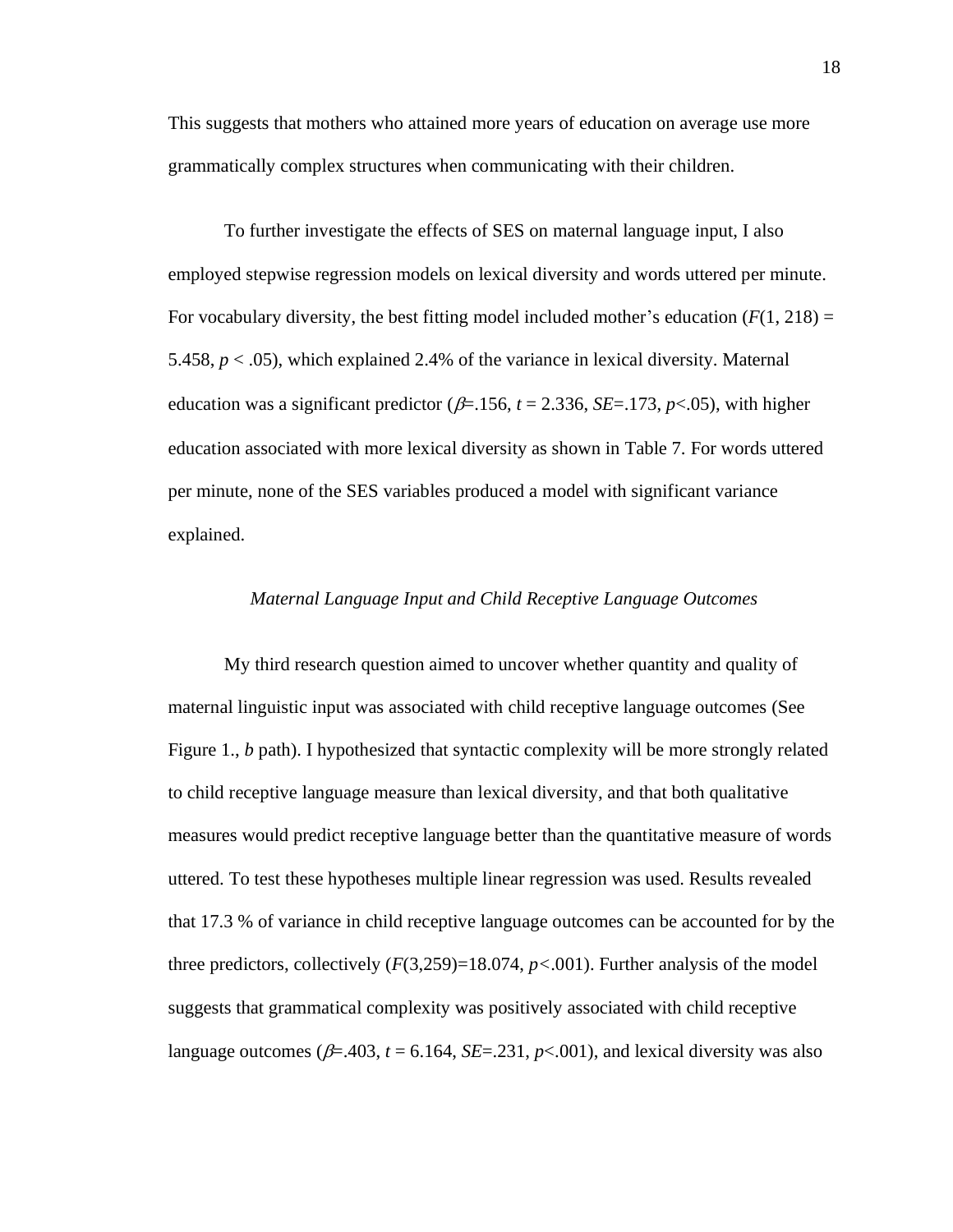positively associated with child receptive language outcomes ( $\beta$ =.167,  $t$  = 2.870, *SE*=.024, *p*<.005). However, words per minute was negatively associated with child receptive language outcomes ( $\beta$ = -.032,  $t$ = -3.424, *SE*=.009,  $p$ <.001). Results from this analysis are shown in Table 8. This suggests that grammatical complexity has the strongest relationship with child receptive language outcomes, and only qualitative measures of input positively predicted the child language outcomes.

# *Grammatical Complexity of Maternal Language Input Mediates the Relation Between Maternal Education and Child Receptive Language Outcomes*

My final analysis aimed to uncover whether maternal language input mediates the correlation between SES and child receptive language outcomes. Only maternal education and grammatical complexity were explored based on the above regression results. The relationship between maternal education and child receptive language scores was partially mediated by grammatical complexity of maternal language input. As Figure 1. illustrates, the standardized regression coefficient between maternal education and grammatical complexity of maternal language input ( $a$  path  $\beta$ =0.27) was statistically significant, as was the standardized regression coefficient between grammatical complexity of maternal language input and child receptive language scores (*b* path  $\beta$ =0.24). A bootstrapped mediation model revealed a standardized indirect effect of .066, with a 95% bias-corrected confidence interval from .027-.117. The direct effect remained significant (*c*' path  $\beta$ =0.38) though the ratio of the indirect to total effects of .164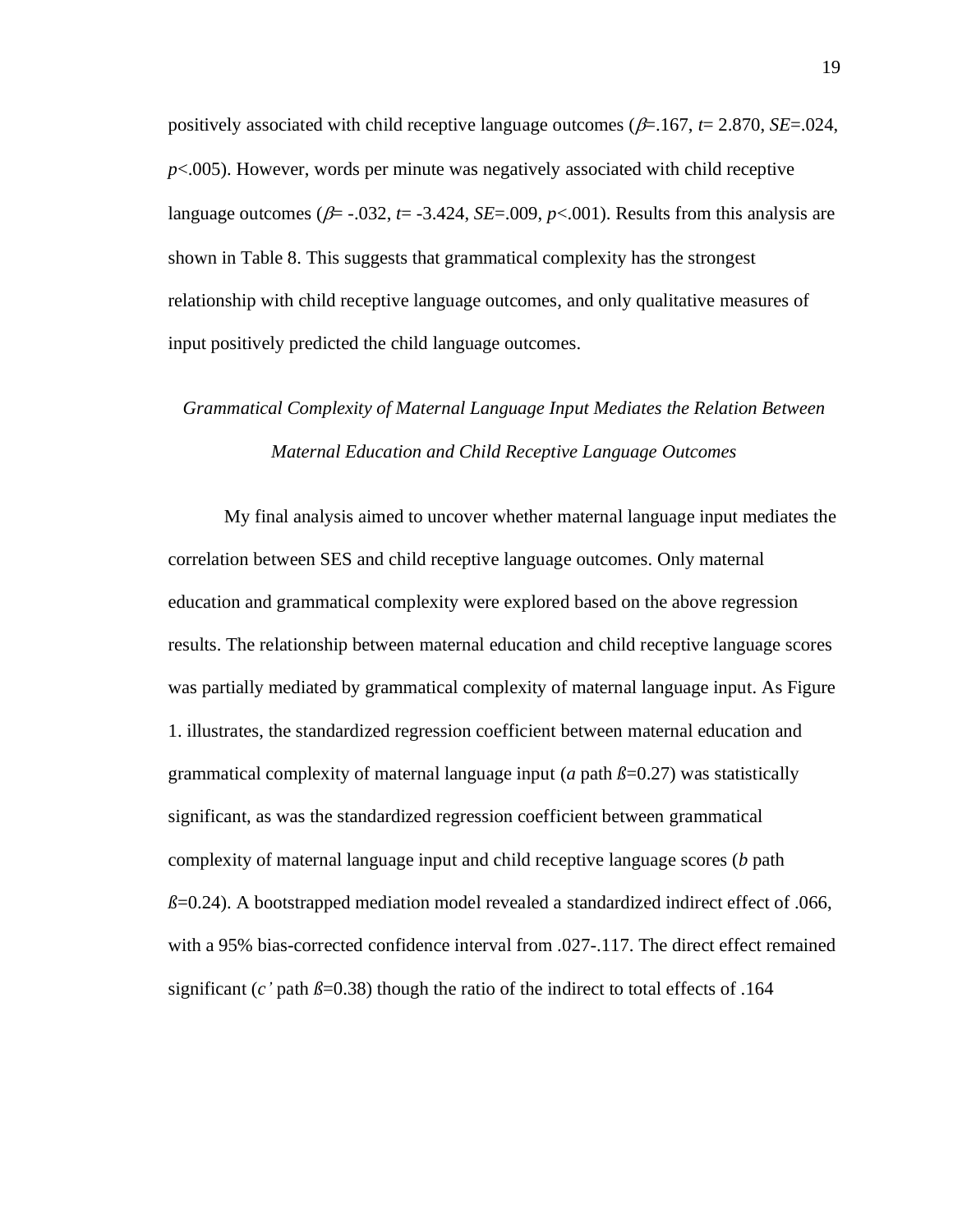indicated that maternal grammatical complexity explained approximately 16.4% of the effect of maternal education on children's receptive language scores.

<span id="page-28-0"></span>After discovering that grammatical complexity of maternal linguistic input significantly mediated relationships between maternal education and child receptive outcomes and, I explored models controlling for multiple covariates such as maternal depression, single parenting, child's sex and child's birth order. Only the child's birth order was significantly related to both the quality of maternal language input and child receptive outcomes (*a* path  $\beta$ =0.22; *b* path  $\beta$ =0.23; *c'* path  $\beta$ =0.31). Controlling for birth order, the standardized indirect effect was reduced to .06, and the bootstrapped standardized indirect effect was .05, with a 95% from .0138, .0998. Thus, the indirect effect was still statistically significant.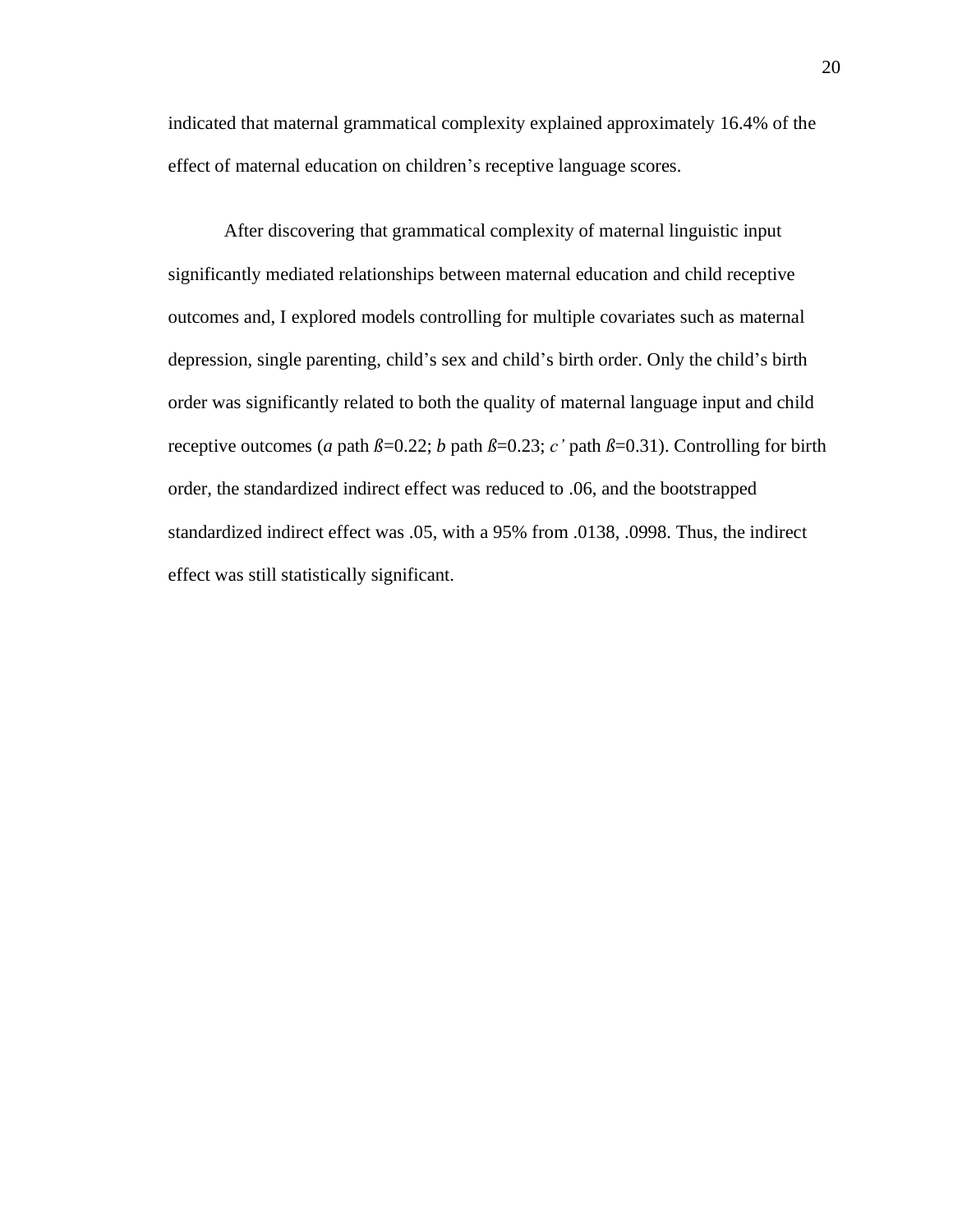### **Discussion**

The goal of the present study was to identify the pathways by which SES influences child language outcomes. In my study, I was able to demonstrate a robust effect of maternal education on language input and child receptive language outcomes. My analysis also revealed that the grammatical complexity of maternal speech partially mediated the correlation between maternal education and child language outcomes. Identification of the mediating variable does not fully explain the association between maternal education and child language outcomes, but it provides one pathway that contributes to the association.

## **Outcomes and Implications**

Using a data set with substantial variability in both caregiver's socioeconomic status and child language outcomes, I found SES-related differences in maternal language input and child receptive language outcomes at 36-40 months. Maternal education was the most strongly correlated SES variable when predicting child language outcomes. Maternal education predicted the quality of maternal language input such as grammatical complexity and lexical diversity. However, maternal education was not correlated with quantitative measure of words per minute. Mothers who on average attained more education used more complex language and diverse vocabulary.

Moreover, I examined how quantity (words per minute) and quality (grammatical complexity and lexical diversity) of maternal linguistic input are related to child receptive language outcomes. I found that the quality of maternal linguistic input positively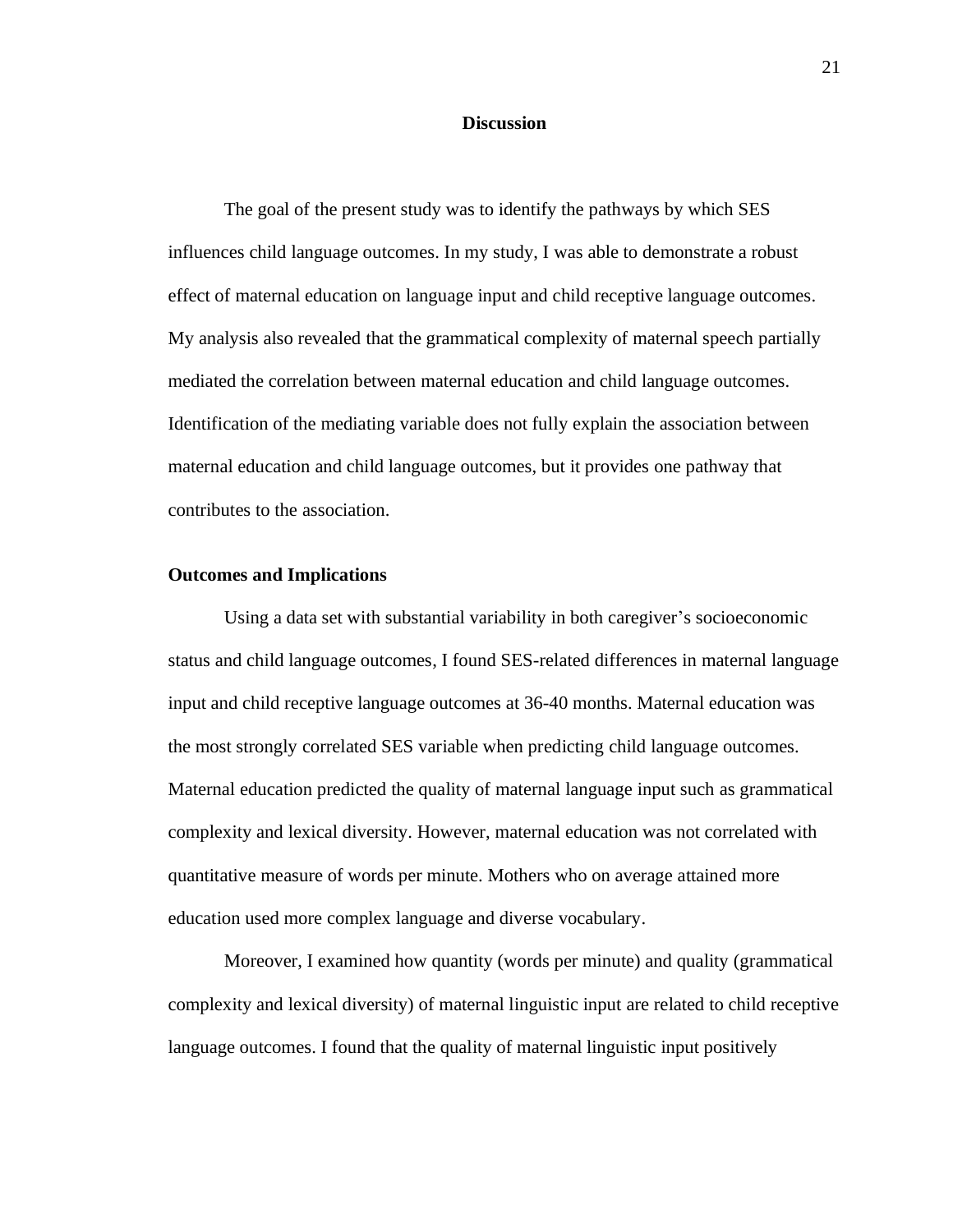predicted child receptive outcomes, specifically grammatical complexity had the strongest effect on child receptive outcomes. I also found an unexpected negative relation between words uttered per minute and child receptive language outcomes.

Lastly, I have also discovered that the grammatical complexity of maternal linguistic input partially mediated the relation between maternal education and child receptive outcomes, suggesting that the quality of maternal language input partially accounts for variability in the relationship between maternal education and child receptive outcomes.

#### *SES-Related Differences in Child Receptive Outcomes and Maternal Linguistic*

#### *Input*

These analyses built upon and extended several prior studies investigating the influences of SES on child language development. Maternal education is a strong predictor of both child language outcomes and maternal linguistic input (Hoff, 2003). A study by Guryan, Hurst and Kearney (2008) linked parental education with increased parent-child interactions, which might lead to positive developmental outcomes. Previous studies have found that parenting knowledge about child development has a positive effect on parent-child communication (Rowe, 2008; Rowe et al., 2016; Rowe & Leech, 2019). Also, mothers who have more education are more likely to seek professional help and read written texts about child development (Rowe, 2017). Overall, mothers who acquired more education might be more aware of parenting strategies and ways to foster language development in general.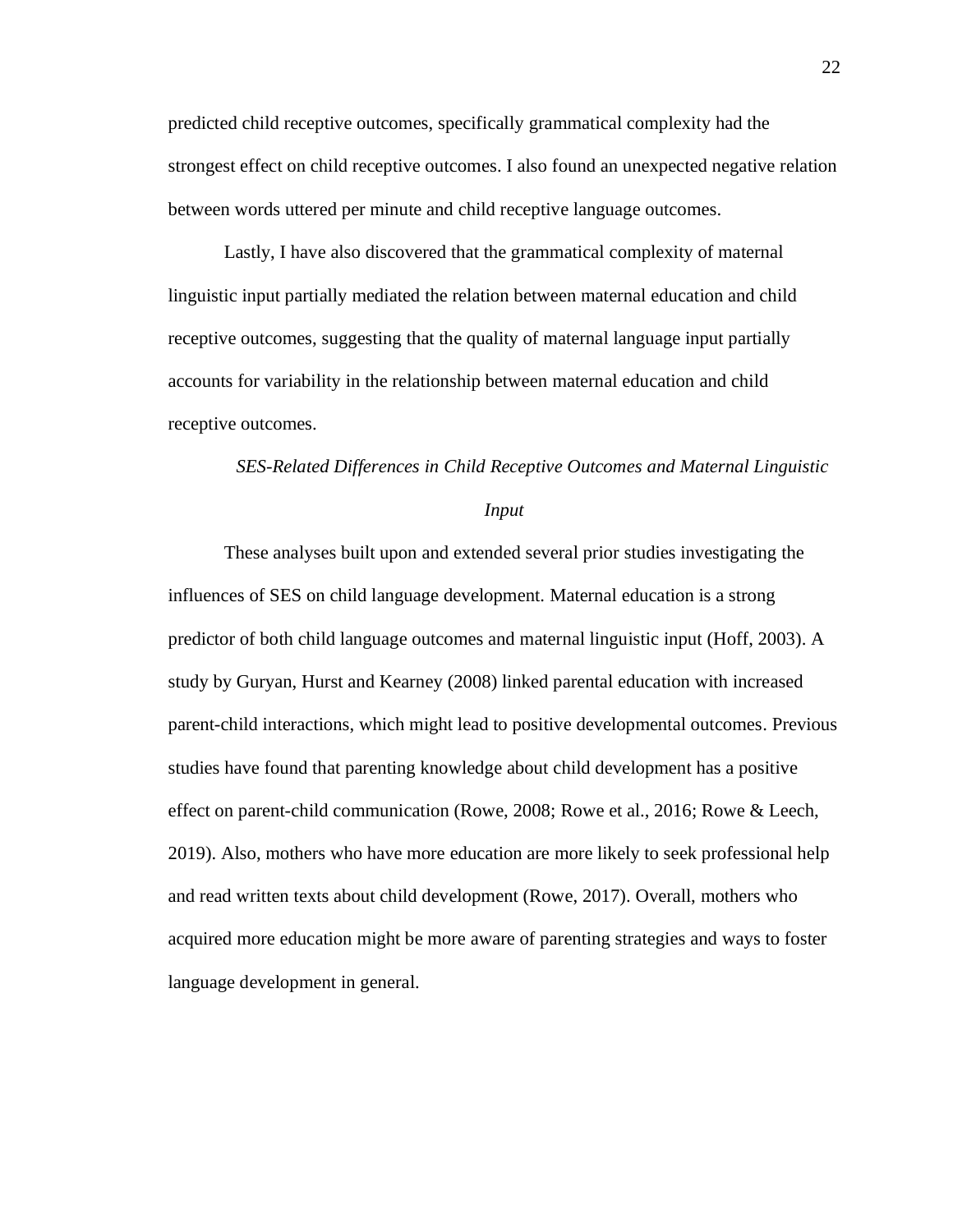Furthermore, mothers with more education have more exposure to written texts in the academic environment, which in turn could have improved the grammatical complexity of their speech. Similar effects of maternal education on grammatical complexity were found within bilingual mothers. Specifically, education in a particular language was correlated with the syntactic complexity only in the language mother received formal education, which in turn related to child language development (Hoff et al., 2018; Hurtado, Marchman & Fernald, 2008).

In my study, I have also investigated the effects of income-to-needs ratio and financial security on child receptive outcomes and maternal language input. I observed only a correlation between the financial security and grammatical complexity of maternal linguistic input, as well as child receptive outcomes. However, grammatical complexity did not mediate the relation between financial security and child receptive outcomes. This could indicate that financial resources do not directly impact maternal linguistic input. Financial resources may fluctuate more compared to education, which once acquired remains stable. Therefore, education or lack thereof might have more profound influence on language regardless of financial circumstances.

Furthermore, the key to understanding how SES impacts maternal language input and child language outcomes may lie in structural constraints that lower-SES parents face, which are not typically captured in traditional SES measures. For example, a recent study by Ellwood-Lowe, Foushee and Srinivasan (2020) found that regardless of parental income, parents who were asked to reflect on recent financial scarcity spoke less on average to their 3-year-old children when compared to parents in the control group.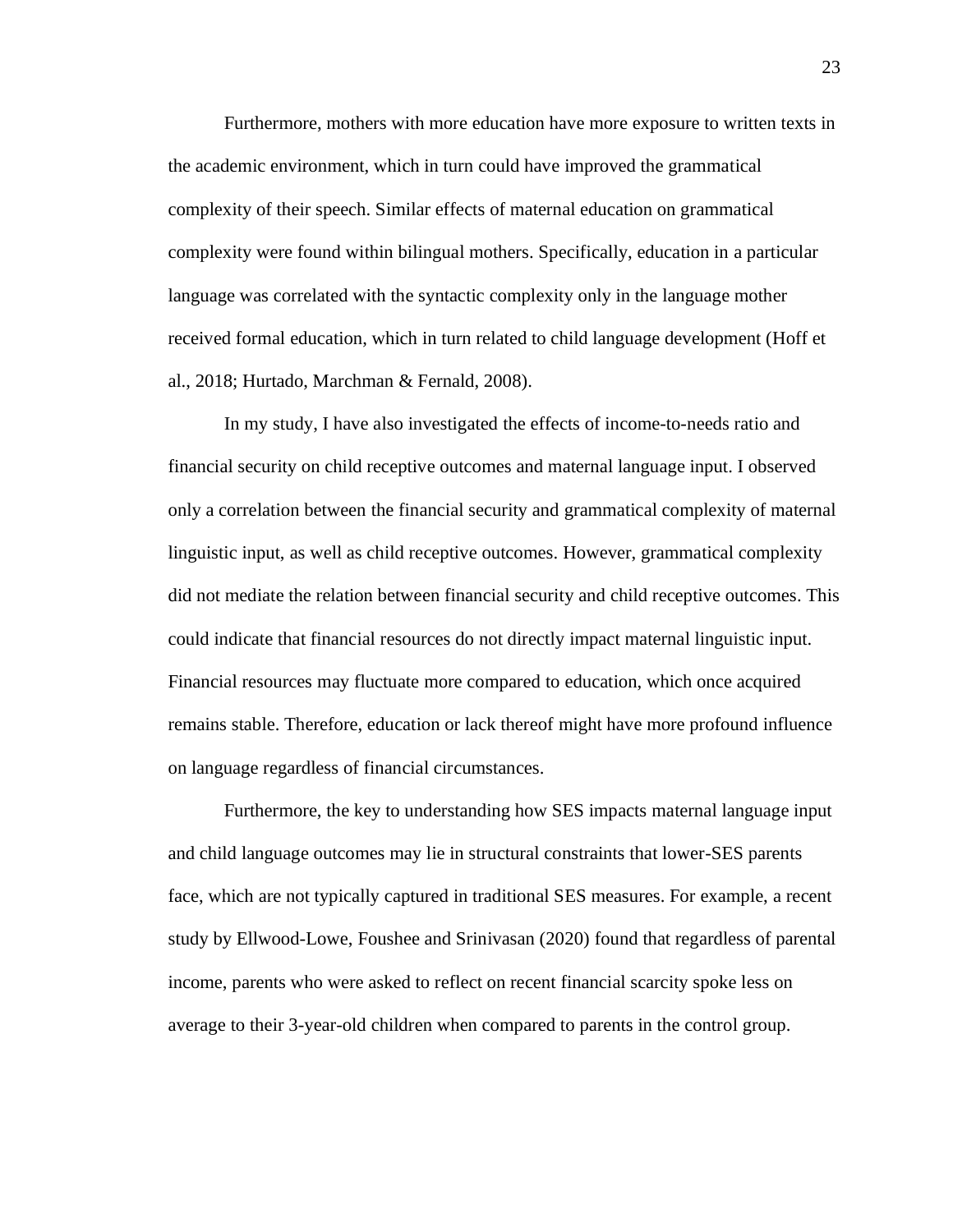Therefore, it is crucial to investigate the role of parental stress related to financial resources on both the language input and child language outcomes.

In order to investigate broader aspects of SES, I have examined the role of the neighborhood SES on maternal language input and in turn on child receptive outcomes. Results showed a correlation between state-normed neighborhood SES and child receptive outcomes, but there was no effect observed on maternal language input. No mediation was found. Nonetheless, neighborhood SES impacts a wide range of resources such as access to education, healthcare and employment. Neighborhood SES does not have an effect on maternal linguistic quality and quantity, but it still has an effect on child receptive outcomes.

My study has revealed an important mechanism between maternal education and maternal linguistic input, which in turn has an effect on child receptive outcomes, but it does not aim to discredit how various SES-related measures impact child language development. This study implies that when studying the effects of SES on language development, it is crucial to discriminate between educational, occupational, financial and community related SES measures. SES should not be studied using a composite measure of SES neither relying on one measure as a proxy for SES. Due to its complexity and various effects on child's language development, many components of SES should be included in studies and measured separately.

#### *The Role of Quantity and Quality of Maternal Language Input*

The quantity of maternal input was not correlated with any of the SES measures. Regressing child receptive outcomes on quantity and quality of maternal input revealed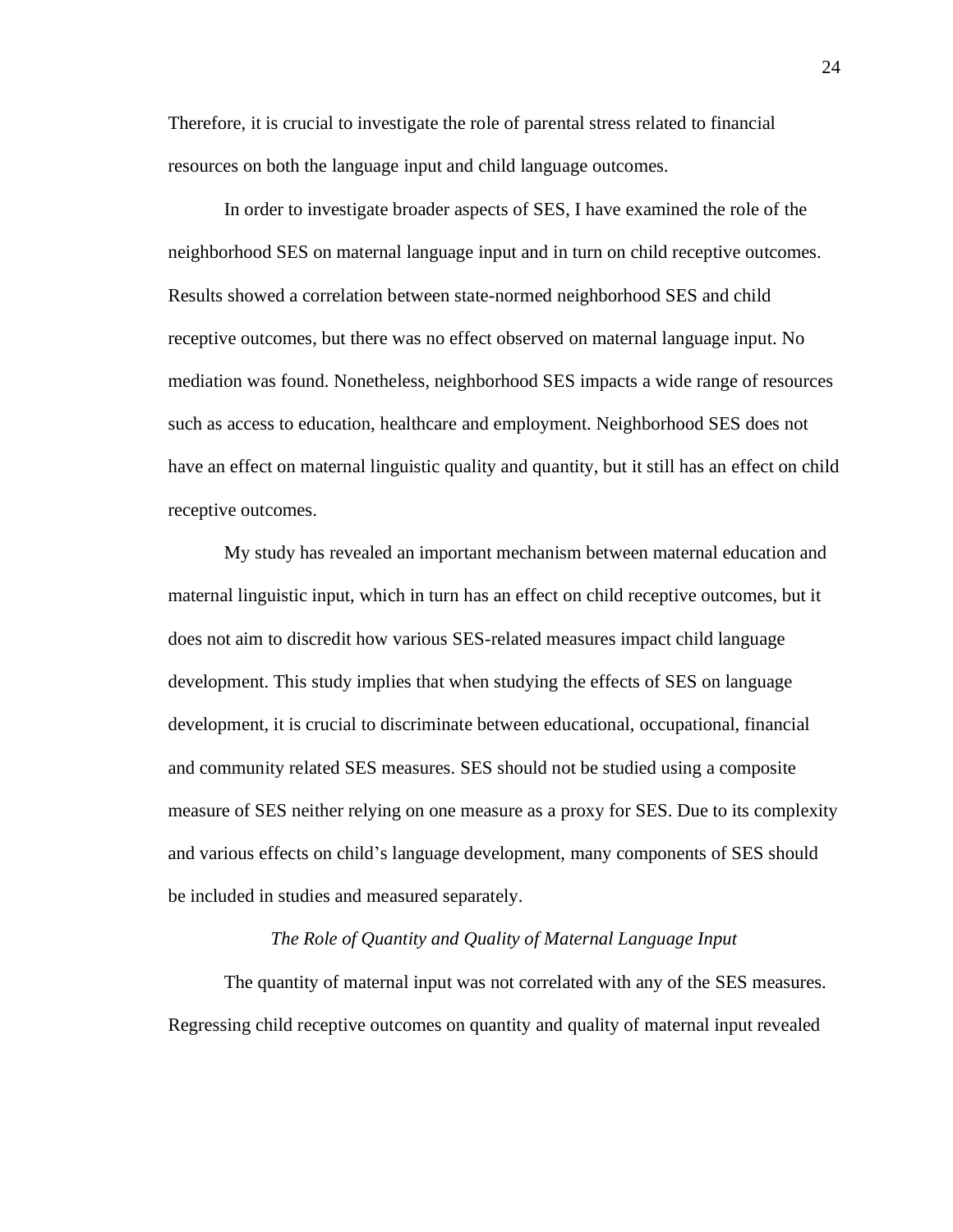that input quality measured by words per minute negatively predicted child receptive language outcomes ( $\beta$ =-.213,  $t$  = -3.333, *SE*=.010,  $p$ <001). This finding might be a result of the experimental design, in which during the first half of the experiment children were asked not to play with the toys on the shelf and later in the second half they were informed by the researcher that it is permitted to play with the toys on the shelf. Therefore, mothers who attained less education used more words per minute to behaviorally regulate children compared to mothers who acquired more education. Most studies that have found positive associations between SES and the number of words instead measured language input in free play with no instructions or need for behavioral regulation. Moreover, the quantity of maternal input might not play a significant role when a child is around 3 years old, as in this study. These results are consistent with the previous findings that quantity of input is most important during the first two years of life (Rowe, 2012).

On the other hand, quality of language becomes more important around the third year of life. Accordingly, my study has revealed that grammatical complexity of maternal input was not only correlated with maternal education, income-to-needs ratio and neighborhood SES, but it has also mediated the relation between maternal education and child receptive outcomes. Previous studies have also found a similar pattern, in which quality of input was more predictive of language outcomes in children around 30 months old (Rowe & Snow, 2020; Rowe & Zuckerman, 2016). Grammatical complexity and lexical diversity are correlated; therefore, it is harder to discern their specific impact on child language outcomes. In my study, both grammatical complexity and lexical diversity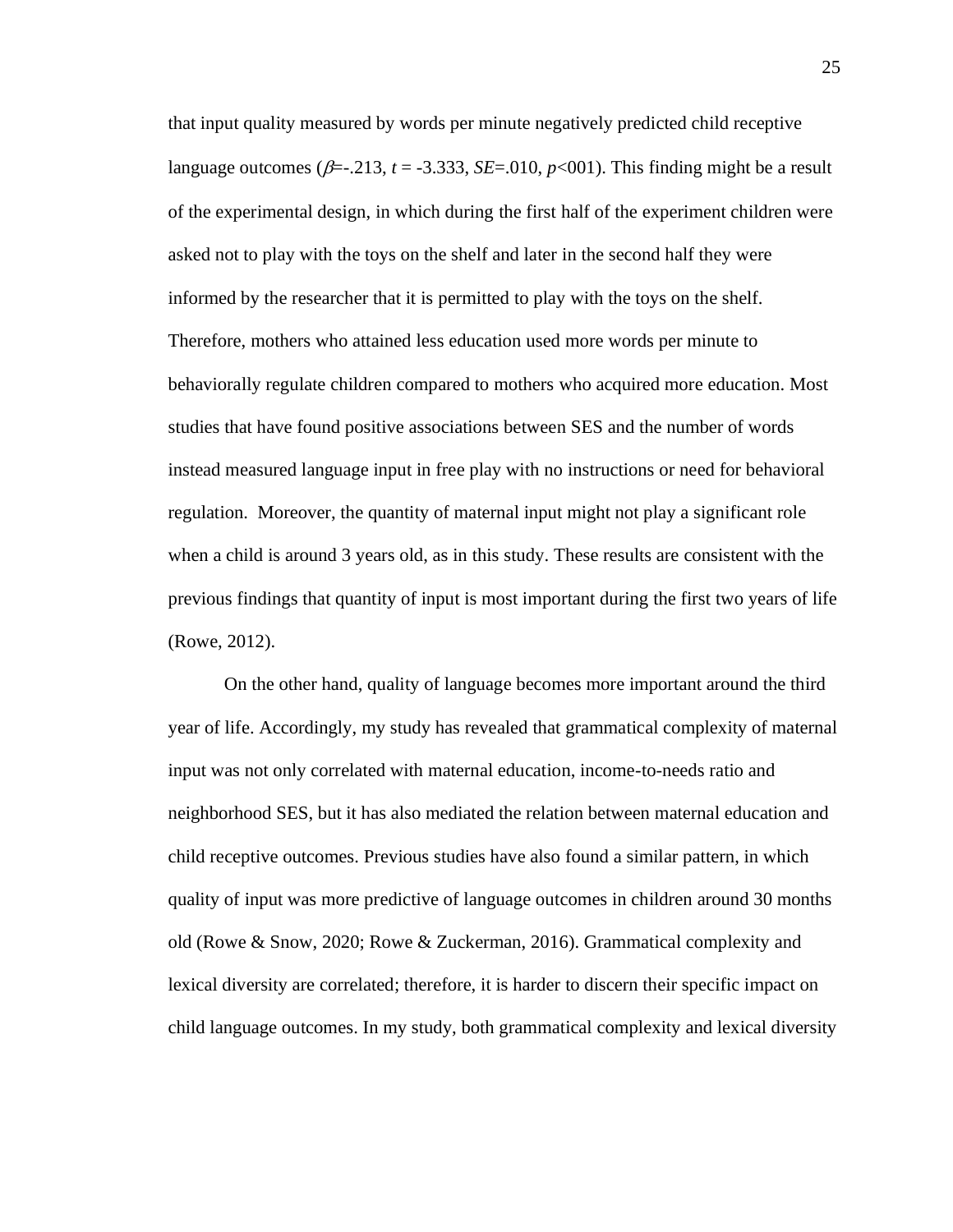accounted for variance in child receptive outcomes. However, grammatical complexity  $(\beta = 0.395, t = 6.082, SE = 0.241, p < 0.01)$  showed stronger effect on child receptive outcomes than lexical diversity ( $\beta$ =.167, *t* = 2.862, *SE*=.025, *p*<005). This finding could be also related to the child's age, indicating that lexical diversity is not as crucial around 36 months old, and might play a more essential role during earlier developmental stages (Rowe, 2012).

# **Limitations**

In the light of the above findings, it is important to note that there are several limitations to the current study. Mothers in the study approximated the U.S. population on mother's education level, however, my sample included a larger proportion of mothers who acquired a graduate degree compared to the U.S population. This sample also did not include mothers who received less than high school education. Moreover, this study is reflective of monolingual English-speaking households in the Seattle Metro Area, WA, where data were collected. Future research should focus on more diverse populations from both urban and rural areas, as well as bilingual households of immigrant populations.

Second, I examined maternal language input using three variables – words per minute, lexical diversity and grammatical complexity derived from in-vivo transcriptions. Literature shows that these variables are predictive of child language outcomes, but an increasing amount of research also examines additional variables such as conversational turn taking and maternal usage of decontextualized language. These variables are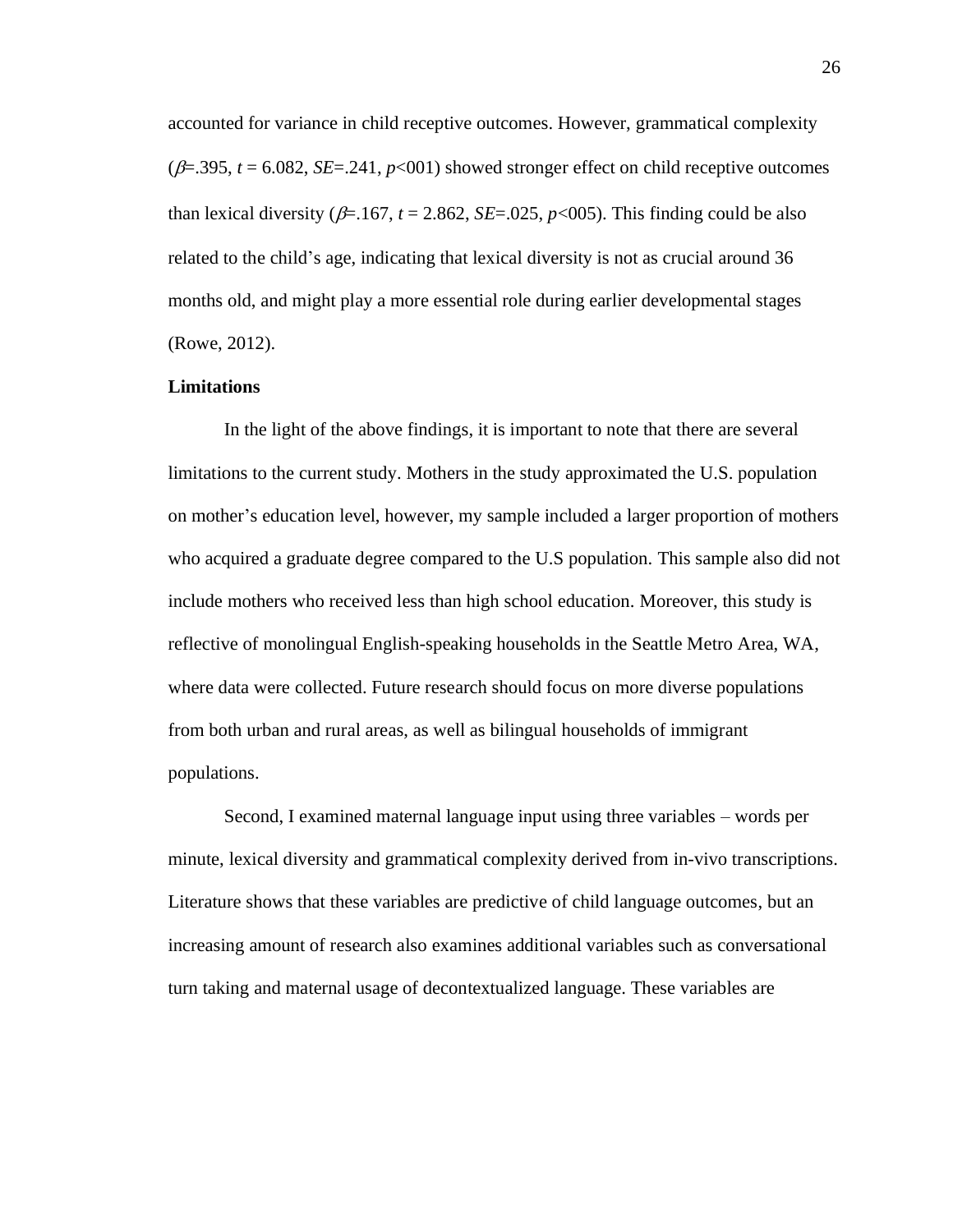currently a rich area of research in the context of child language development and therefore should be considered in future research.

Lastly, the nature of controlled observation could have a confounding influence. Mothers and children were fully aware of being watched; therefore, the linguistic input might have been higher than average due to the Hawthorne effect. Some researchers suggested that even though SES is related to parent-child communication, SES differences were not observed in parent-researcher interaction (Rowe, 2008). Moreover, this study was not originally aimed to investigate child language outcomes. Due to the nature of secondary research design some aspects of this study might have confounded the results such as the already mentioned design of study (i.e., restricted play session). Additionally, the child language outcome measure was not a complete measure of child language abilities. It focused on syntactic complexity and children's comprehension skills. Therefore, it is possible that lexical diversity may also mediate the relation between maternal education and other measures of child language skills, such as the child's expressive language skills. Expanding on this study, I plan on investigating the quantitative and qualitative aspects of child language outcomes and how they change over time.

#### **Future Research and Direction**

The present study aimed to separate the components of SES measure and their effects on maternal language input and child receptive outcomes. Maternal education was found to be a significant predictor of the variation in lexical diversity and grammatical complexity, as well as child language outcomes. Nonetheless, all of the measures of SES

27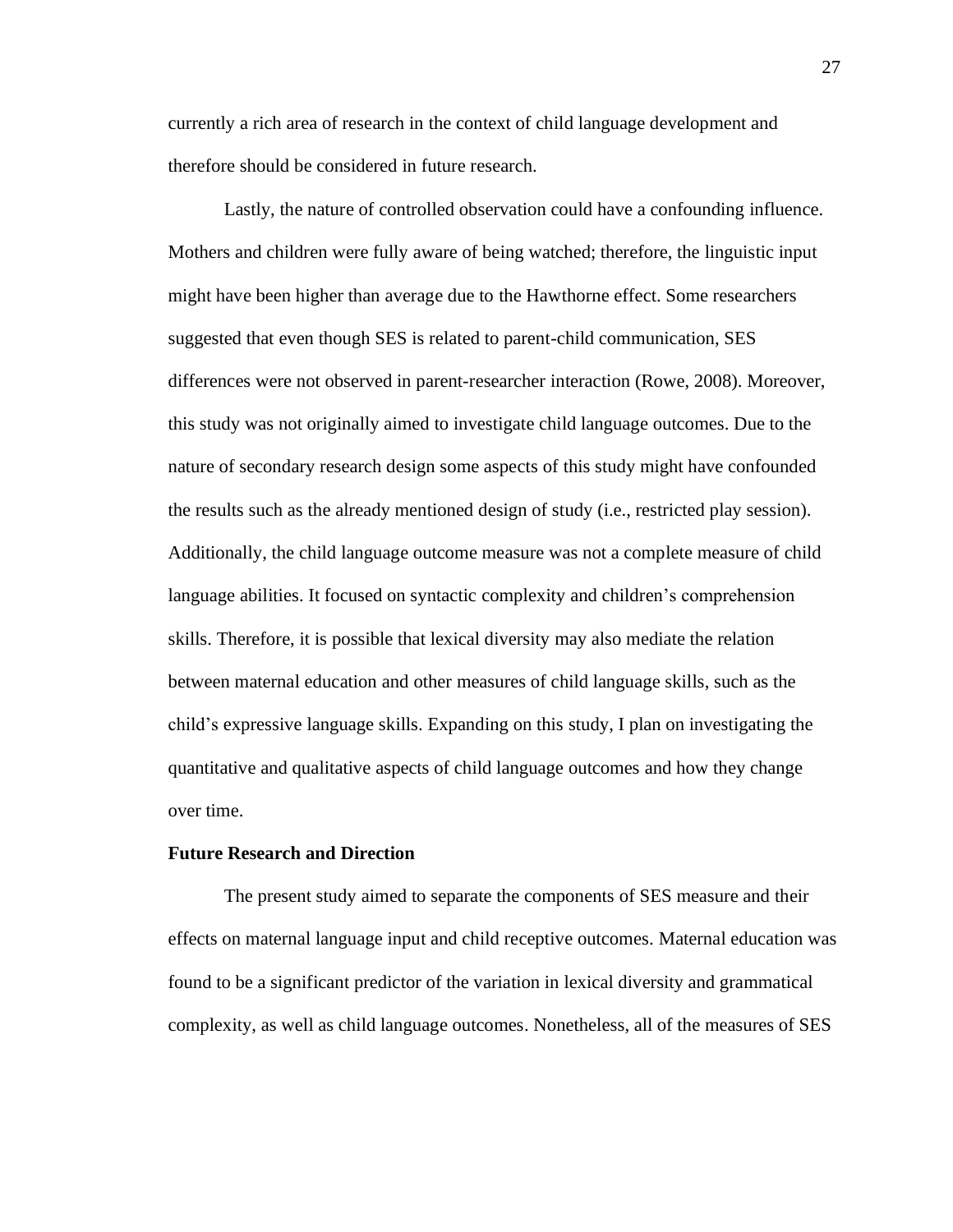were correlated with child language outcomes. This indicates that even though different components of SES do not impact maternal input, other SES-related variables may affect child language development through various other pathways that might not be directly related to maternal language input. In my study, I discovered one pathway in which grammatical complexity of the maternal input partially mediates the relationship between maternal education and child language outcomes. Present evidence should encourage researchers who study the SES-related differences in language development to include multiple SES measures, as well as various aspects of maternal language input and child speech to study their specific pathways.

Socioeconomic status creates large divides in educational outcomes for children across the United States. It is crucial to understand what drives this correlation. Maternal education has been often used and associated with the child language and educational outcomes, but closer investigation of this variable is also needed. Maternal education in the United States might be a proxy for socioeconomic status that does not directly relate to language skills. It is possible that mothers who acquire a higher level of education are also able to afford more expensive childcare, which in turn might provide more advanced care and resources for children. Therefore, future studies should also investigate the language environment of childcare centers and its effects on child language outcomes.

Moreover, I hope that my findings contribute to the applied research in child language development. My study among many others emphasizes the importance of the quality over the quantity of maternal language input. Future studies should focus on ways in which we can enhance the grammatical complexity of input regardless of mother's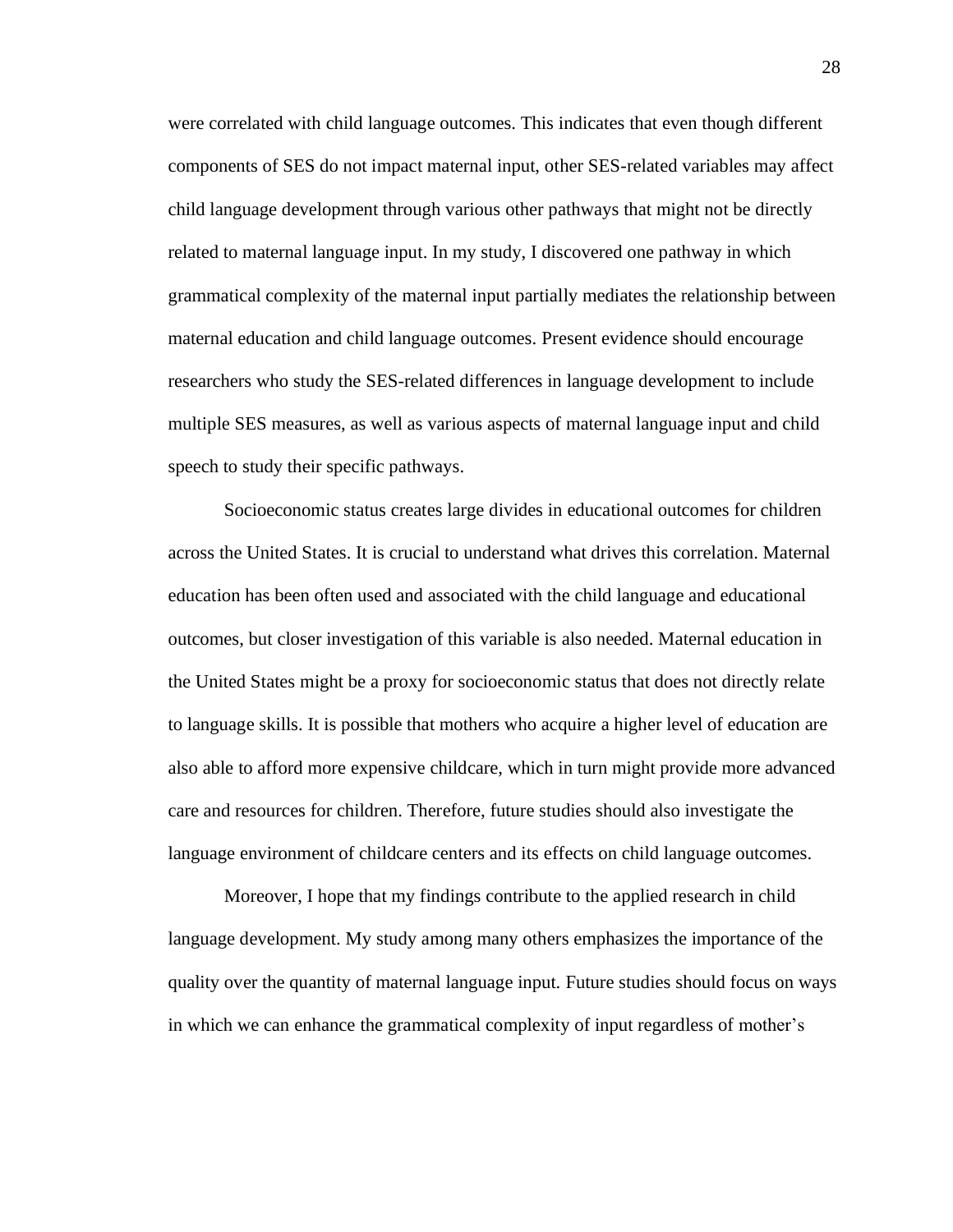educational level. Early interventions including educational resources for mothers to improve their language skills, as well as access to educational resources for children in less advantageous areas could help close the achievement gap between low and high SES families in the US.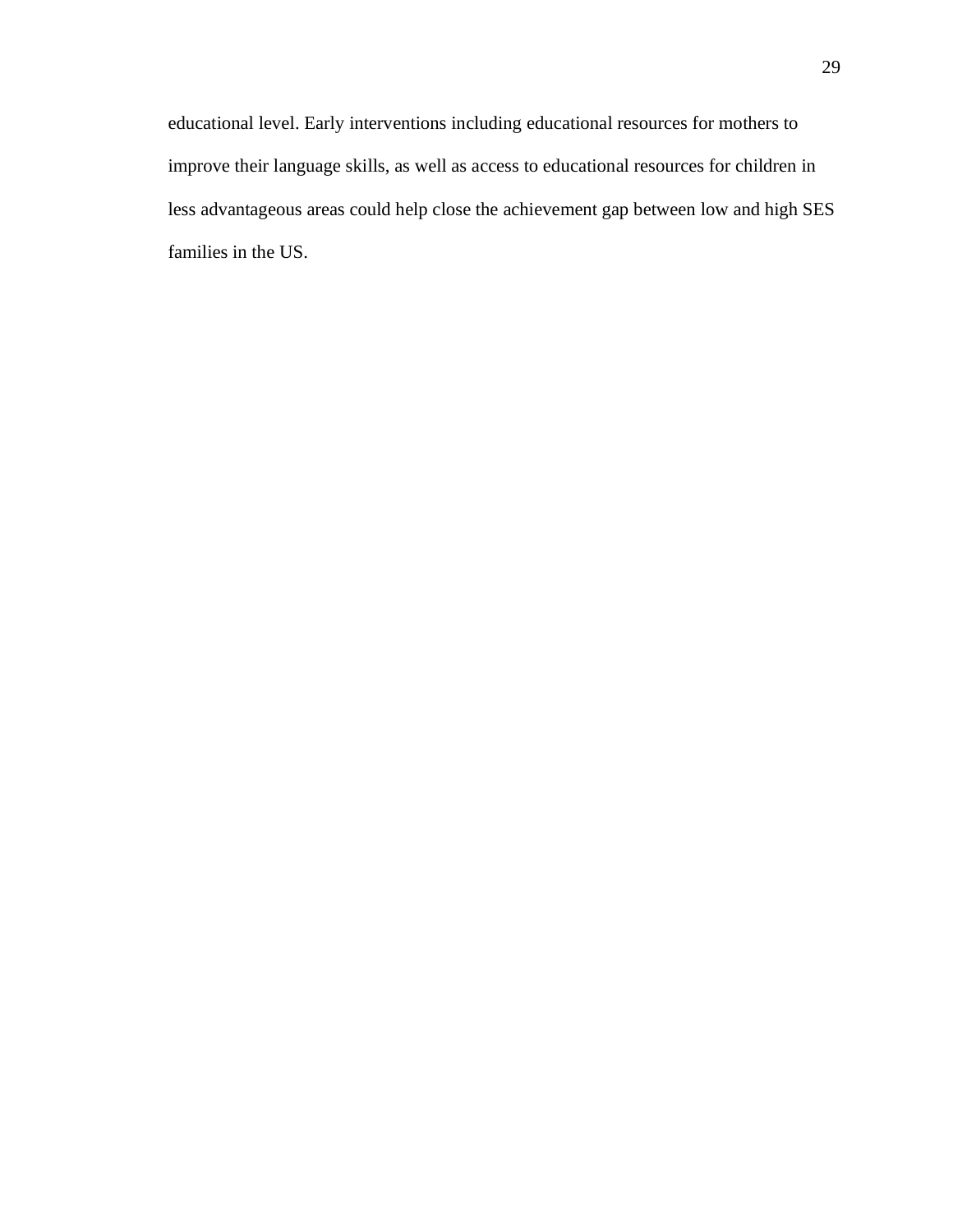#### **References**

- Bradley, R. H., & Corwyn, R. F. (2002). Socioeconomic status and child development. *Annual review of psychology*, *53*, 371–399. <https://doi.org/10.1146/annurev.psych.53.100901.135233>
- Bronfenbrenner, U., & Morris, P. A. (1998). *The ecology of developmental processes.* In W. Damon & R. M. Lerner (Eds.), *Handbook of child psychology: Theoretical models of human development* (p. 993–1028). John Wiley & Sons Inc.
- Cartmill, E. A., Armstrong, B. F., 3rd, Gleitman, L. R., Goldin-Meadow, S., Medina, T. N., & Trueswell, J. C. (2013). Quality of early parent input predicts child vocabulary 3 years later. *Proceedings of the National Academy of Sciences of the United States of America*, *110*(28), 11278–11283.
- Duncan, G. J. (1988). The volatility of family income over the life course. In P. Baltes, D. Featherman, & R. M. Lerner (Eds.), Life-span development and behavior. Mahwah, NJ:

Lawrence Erlbaum Associates.

- Duncan, G. J., & Magnuson, K. (2012). Socioeconomic status and cognitive functioning: moving from correlation to causation. *Wiley Interdisciplinary Reviews: Cognitive Science*, *3*(3), 377–386.<https://doi.org/10.1002/wcs.1176>
- Duncan, G. J., Magnuson, K., & Votruba-Drzal, E. (2014). Boosting family income to promote child development. *Future of Children*, *24*(1), 99–120.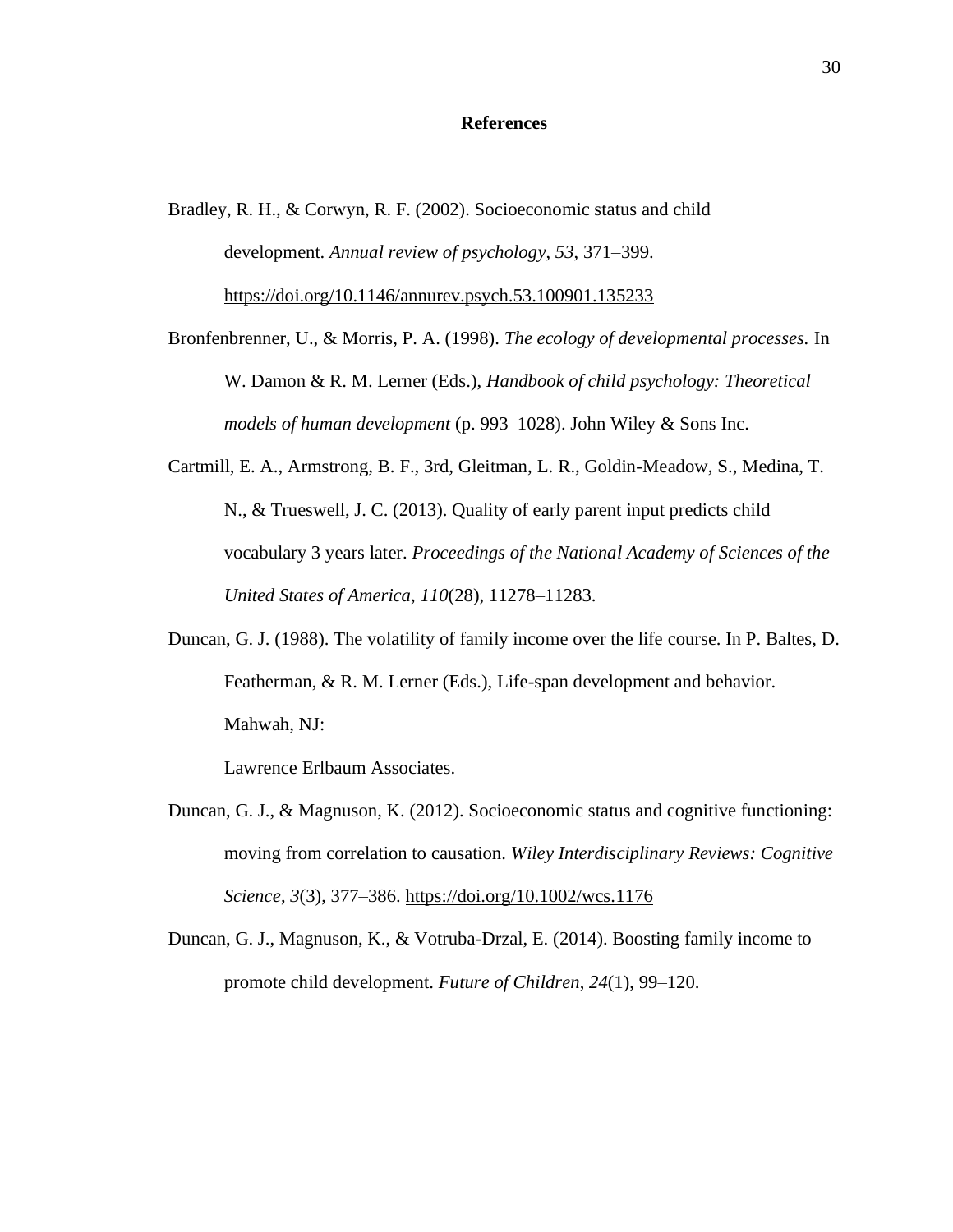- Ellwood-Lowe, M. E., Fouche, R., & Srinivasan, M. (2020). *What causes the word gap? Financial concerns may systematically suppress child-directed speech* [Preprint]. PsyArXiv.<https://doi.org/10.31234/osf.io/byp4k>
- Fernald, A., Marchman, V. A., & Weisleder, A. (2013). SES differences in language processing skill and vocabulary are evident at 18 months. *Developmental science*, *16*(2), 234–248.<https://doi.org/10.1111/desc.12019>
- Gilkerson, J., Richards, J. A., Warren, S. F., Montgomery, J. K., Greenwood, C. R., Kimbrough Oller, D., Hansen, J. H. L., & Paul, T. D. (2017). Mapping the Early Language Environment Using All-Day Recordings and Automated Analysis. *American Journal of Speech-Language Pathology*, *26*(2), 248–265. [https://doi.org/10.1044/2016\\_AJSLP-15-0169](https://doi.org/10.1044/2016_AJSLP-15-0169)
- Golinkoff, R. M., Hoff, E., Rowe, M. L., Tamis-LeMonda, C. S., & Hirsh-Pasek, K. (2019). Language matters: denying the existence of the 30-million-word gap has serious consequences. *Child Development*, *90*(3), 985–992. https://doi.org/10.1111/cdev.13128
- Hart, B., & Risley, T. R. (1995). The early catastrophe. the 30-million-word gap. *American Educator*, *27*(1), 4–9.
- Hirsh-Pasek, K., Adamson, L. B., Bakeman, R., Owen, M. T., Golinkoff, R. M., Pace, A., Yust, P. K. S., & Suma, K. (2015). The Contribution of Early Communication Quality to Low-Income Children's Language Success. *Psychological Science*, *26*(7), 1071–1083.<https://doi.org/10.1177/0956797615581493>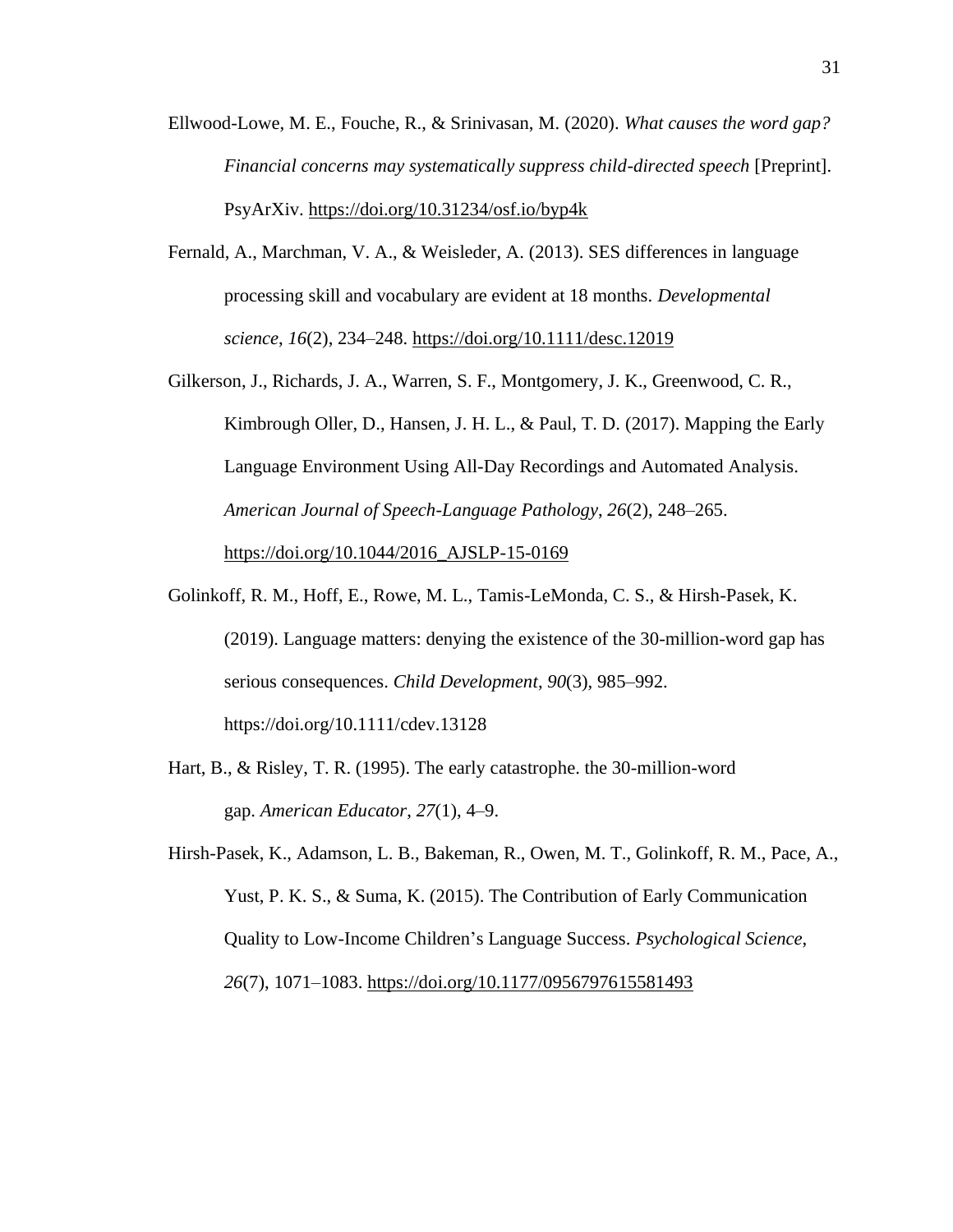- Hollingshead, A. A. (1975). Four-factor index of social status. Unpublished manuscript, Yale University, New Haven, CT.
- Hoff, E. (2003). The specificity of environmental influence: Socioeconomic status affects early vocabulary development via maternal speech. *Child Development, 74*(5), 1368-1378.<http://dx.doi.org/10.1111/1467-8624.00612>
- Hoff, E. (2013). Interpreting the early language trajectories of children from low-Ses and language minority homes: implications for closing achievement gaps. *Developmental Psychology*, *49*(1), 4–14.<https://doi.org/10.1037/a0027238>
- Hoff, E., Burridge, A., Ribot, K. M., & Giguere, D. (2018). Language specificity in the relation of maternal education to bilingual children's vocabulary growth. *Developmental Psychology, 54*(6), 1011-1019. doi:http://dx.doi.org/10.1037/dev0000492
- Hoff, E., Laursen, B., & Tardif, T. (2002). *Socioeconomic status and parenting.* In M. H. Bornstein (Ed.), *Handbook of parenting: Biology and ecology of parenting* (p. 231–252). Lawrence Erlbaum Associates Publishers.
- Hoff-Ginsberg, E. (1991). Mother-Child Conversation in Different Social Classes and Communicative Settings. *Child Development,62*(4), 782-796. doi:10.2307/1131177
- Hoff-Ginsberg, E. (1998). The relation of birth order and socioeconomic status to children's language experience and language development. *Applied Psycholinguistics, 19*(4), 603-629. doi:10.1017/S0142716400010389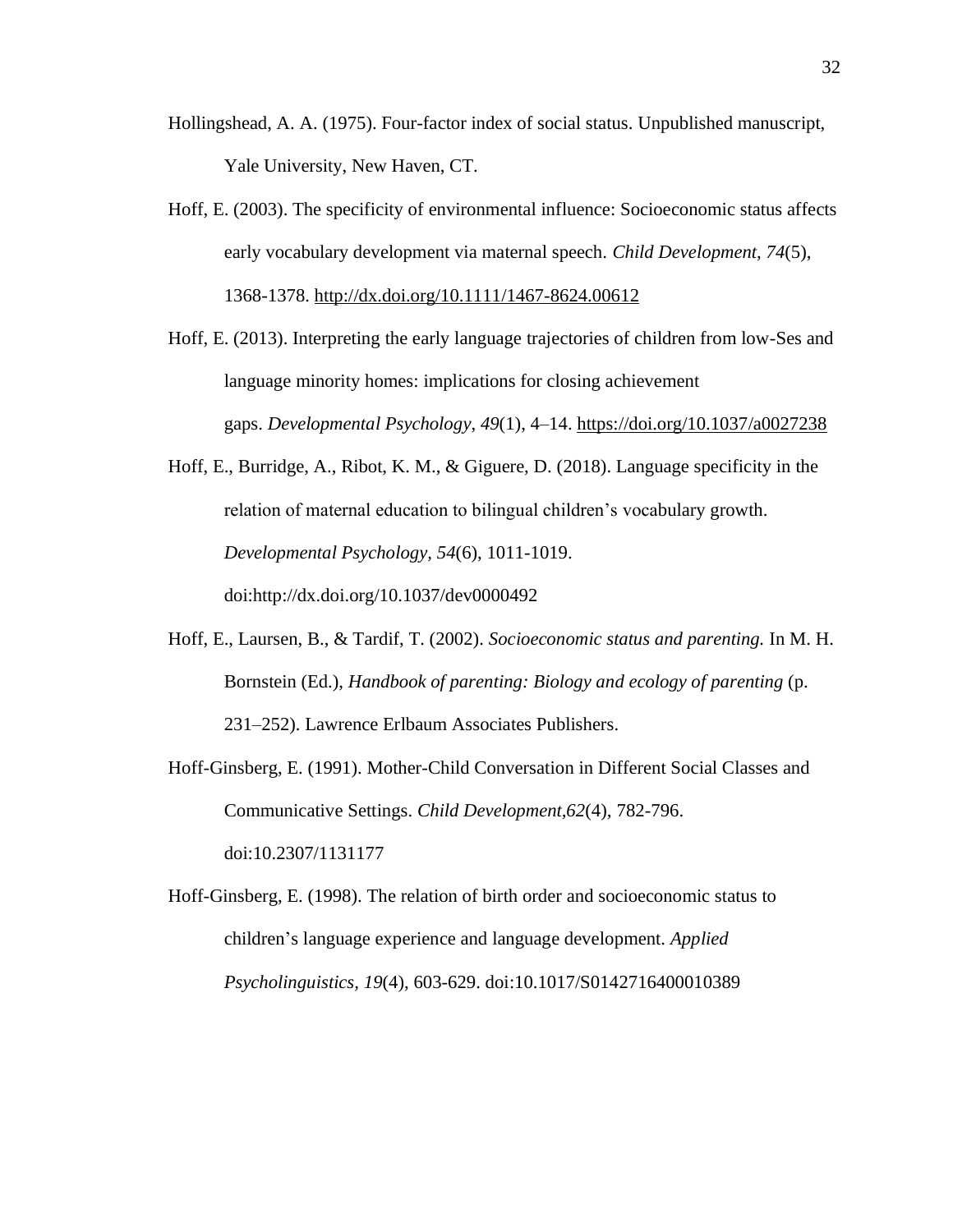- Hurtado, N., Marchman, V. A., & Fernald, A. (2008). Does input influence uptake? Links between maternal talk, processing speed and vocabulary size in Spanish-learning children. *Developmental science*, *11*(6), F31–F39. [https://doi.org/10.1111/j.1467-](https://doi.org/10.1111/j.1467-7687.2008.00768.x) [7687.2008.00768.x](https://doi.org/10.1111/j.1467-7687.2008.00768.x)
- Huttenlocher, J. (1991). Early vocabulary growth: relation to language input and gender. *Developmental Psychology*, *27*(2), 236–48.
- Huttenlocher, J., Vasilyeva, M., Cymerman, E., & Levine, S. (2002). Language input and child syntax. *Cognitive Psychology*, *45*(3), 337–374.
- Huttenlocher, J., Waterfall, H., Vasilyeva, M., Vevea, J., & Hedges, L. V. (2010). Sources of variability in children's language growth. *Cognitive Psychology*, *61*(4), 343–365.<https://doi.org/10.1016/j.cogpsych.2010.08.002>
- Kalil, A., & Ryan, R. (2020). Parenting practices and socioeconomic gaps in childhood outcomes. *Future of Children*, *30*(1), 29–54.
- Kohn, M. L. (1959). Social class and parental values. *American Journal of Sociology, 64*, 337-351. doi:http://dx.doi.org.ezproxy.bucknell.edu/10.1086/222493
- Levine, D., Pace, A., Luo, R., Hirsh-Pasek, K., Michnick Golinkoff, R., de Villiers, J., … Sweig Wilson, M. (2020). Evaluating socioeconomic gaps in preschoolers' vocabulary, syntax and language process skills with the quick interactive language screener (quils). *Early Childhood Research Quarterly*, *50*, 114–128. https://doi.org/10.1016/j.ecresq.2018.11.006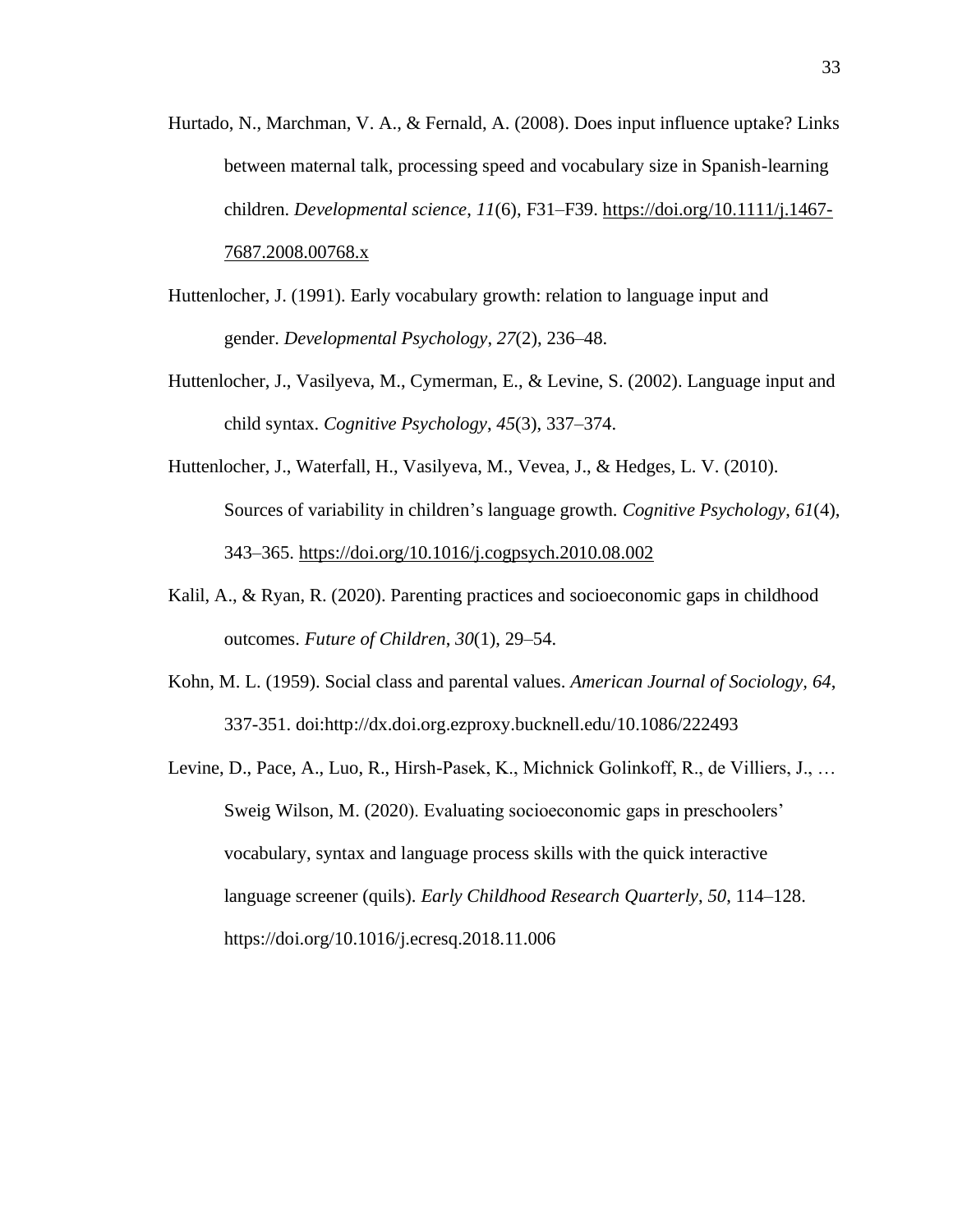- Magnuson, K. (2007). Maternal education and children's academic achievement during middle childhood. *Developmental Psychology*, *43*(6), 1497–1512. <https://doi.org/10.1037/0012-1649.43.6.1497>
- Magnuson, K., Sexton, H., Davis-Kean, P., & Huston, A. (2009). Increases in Maternal Education and Young Children's Language Skills. *Merrill-Palmer Quarterly, 55*(3), 319-350. Retrieved April 6, 2021, from http://www.jstor.org/stable/23096260
- Marchman, V. A., & Fernald, A. (2008). Speed of word recognition and vocabulary knowledge in infancy predict cognitive and language outcomes in later childhood. *Developmental Science*, *11*(3), F9–F16. [https://doi.org/10.1111/j.1467-](https://doi.org/10.1111/j.1467-7687.2008.00671.x) [7687.2008.00671.x](https://doi.org/10.1111/j.1467-7687.2008.00671.x)
- Pace, A., Luo, R., Hirsh-Pasek, K., & Golinkoff, R. M. (2017). Identifying Pathways Between Socioeconomic Status and Language Development. *Annual Review of Linguistics*, *3*(1), 285–308. [https://doi.org/10.1146/annurev-linguistics-011516-](https://doi.org/10.1146/annurev-linguistics-011516-034226) [034226](https://doi.org/10.1146/annurev-linguistics-011516-034226)
- Roben, C. K., Cole, P. M., & Armstrong, L. M. (2013). Longitudinal relations among language skills, anger expression, and regulatory strategies in early childhood. *Child development*, *84*(3), 891–905. https://doi.org/10.1111/cdev.12027
- Romeo, R. R., Leonard, J. A., Robinson, S. T., West, M. R., Mackey, A. P., Rowe, M. L., & Gabrieli, J. D. E. (2018). Beyond the 30-million-word gap: children's conversational exposure is associated with language-related brain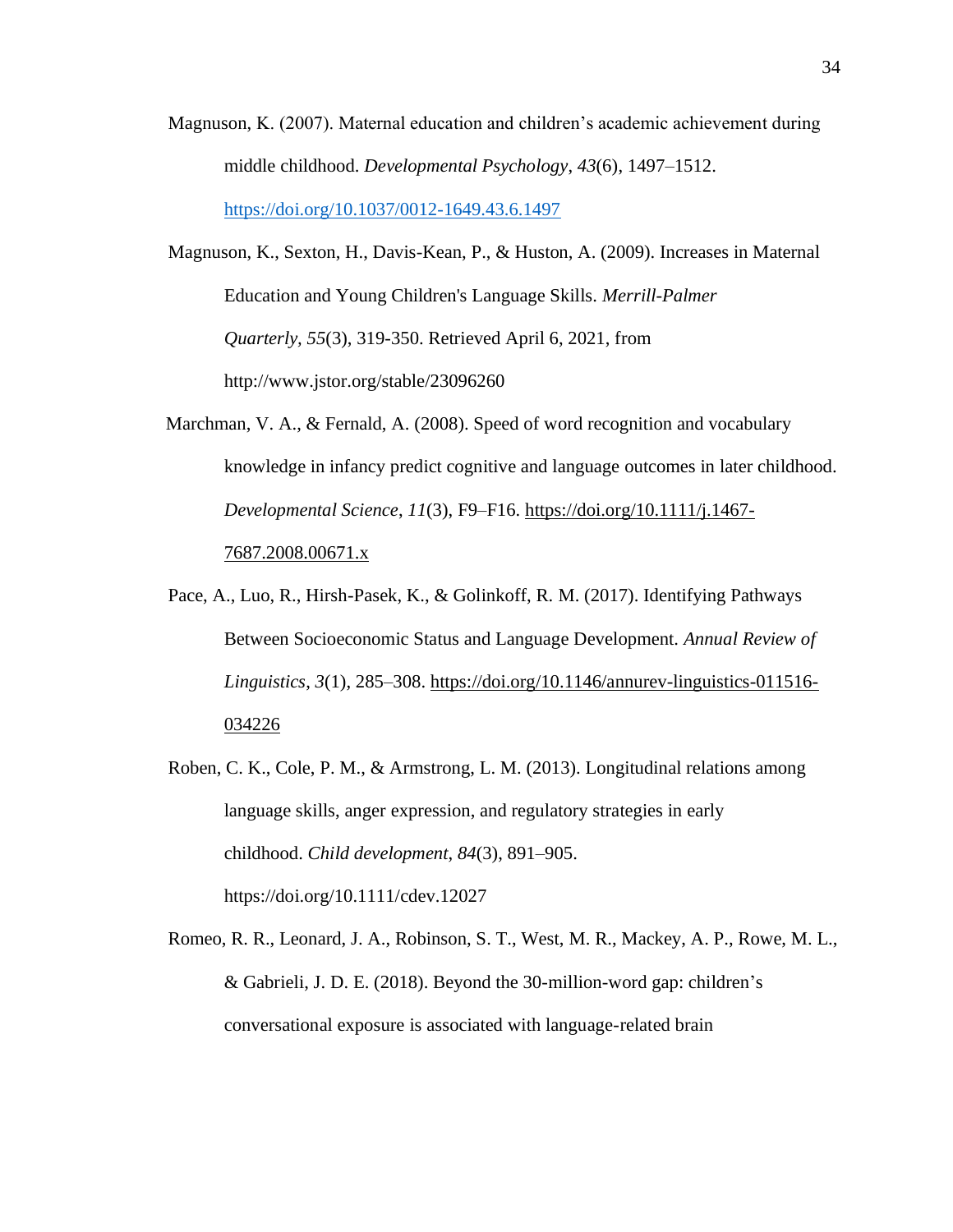function. *Psychological Science*, *29*(5), 700–710.

<https://doi.org/10.1177/0956797617742725>

- Rowe, M. L. (2008). Child-directed speech: relation to socioeconomic status, knowledge of child development and child vocabulary skill. *Journal of Child Language*, *35*(1), 185–205.
- Rowe, M. L. (2012). A Longitudinal Investigation of the Role of Quantity and Quality of Child-Directed Speech in Vocabulary Development: Child-Directed Speech and Vocabulary. *Child Development*, *83*(5), 1762–1774. <https://doi.org/10.1111/j.1467-8624.2012.01805.x>
- Rowe, M. L. (2017). Understanding Socioeconomic Differences in Parents' Speech to Children. *Child Development Perspectives*, *12*(2), 122–127. <https://doi.org/10.1111/cdep.12271>
- Rowe, M. L., Denmark, N., Harden, B. J., & Stapleton, L. M. (2016). The role of parent education and parenting knowledge in children's language and literacy skills among white, black, and latino families. *Infant and Child Development*, *25*(2), 198–220.<https://doi.org/10.1002/icd.1924>
- Rowe, M. L., & Leech, K. A. (2019). A parent intervention with a growth mindset approach improves children's early gesture and vocabulary development. *Developmental Science, 22*(4), 1-10.<http://dx.doi.org/10.1111/desc.12792>
- Rowe, M. L., Pan, B. A., & Ayoub, C. (2005). Predictors of variation in maternal talk to children: A longitudinal study of low-income families. *Parenting: Science and Practice, 5*(3), 285-310. [http://dx.doi.org/10.1207/s15327922par0503\\_3](http://dx.doi.org/10.1207/s15327922par0503_3)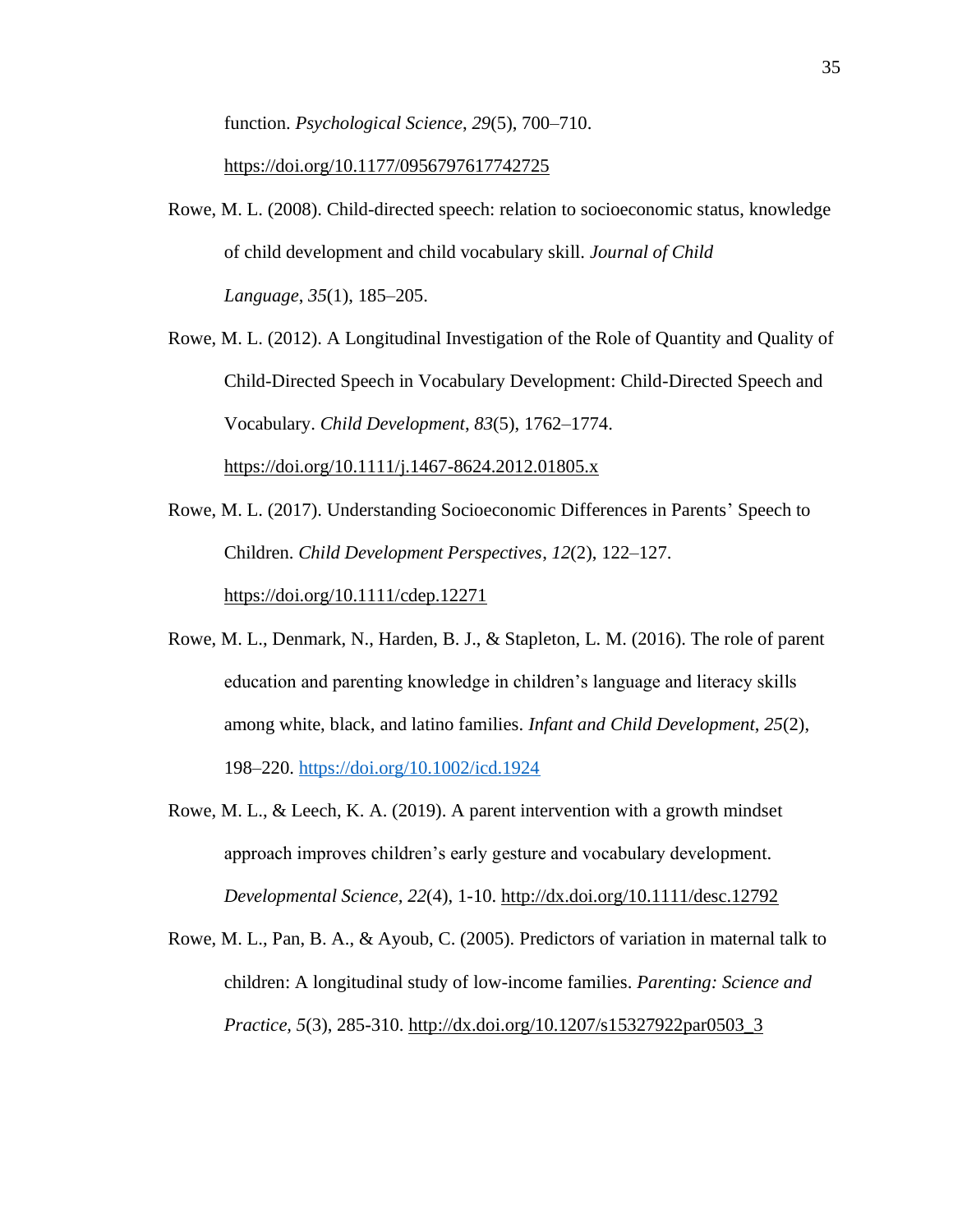- Rowe, M. L., & Snow, C. E. (2020). Analyzing input quality along three dimensions: Interactive, linguistic, and conceptual. *Journal of Child Language*, *47*(1), 5–21. <https://doi.org/10.1017/S0305000919000655>
- Rowe, M. L., & Zuckerman, B. (2016). Word gap redux: Developmental sequence and quality. *JAMA Pediatrics, 170*(9), 827-828.
- Schwab, J. F., & Lew-Williams, C. (2016). Language learning, socioeconomic status, and child-directed speech: Language learning, socioeconomic status, and childdirected speech. *Wiley Interdisciplinary Reviews: Cognitive Science*, *7*(4), 264– 275.<https://doi.org/10.1002/wcs.1393>
- Snow, C. E. (1999). *Social perspectives on the emergence of language.* In B. MacWhinney (Ed.), *The emergence of language* (p. 257–276). Lawrence Erlbaum Associates Publishers.
- Taylor, B., Dearing, E., & McCartney, K. (2004). Incomes and Outcomes in Early Childhood. *The Journal of Human Resources,39*(4), 980-1007. doi:10.2307/3559035
- Vasilyeva, M., Waterfall, H., & Huttenlocher, J. (2008). Emergence of syntax: commonalities and differences across children. *Developmental Science*, *11*(1), 84–97.<https://doi.org/10.1111/j.1467-7687.2007.00656.x>

Vernon-Feagans, L., Bratsch-Hines, M., Reynolds, E., & Willoughby, M. (2020). How early maternal language input varies by race and education and predicts later child language. *Child Development*, *91*(4), 1098–1115. https://doi.org/10.1111/cdev.13281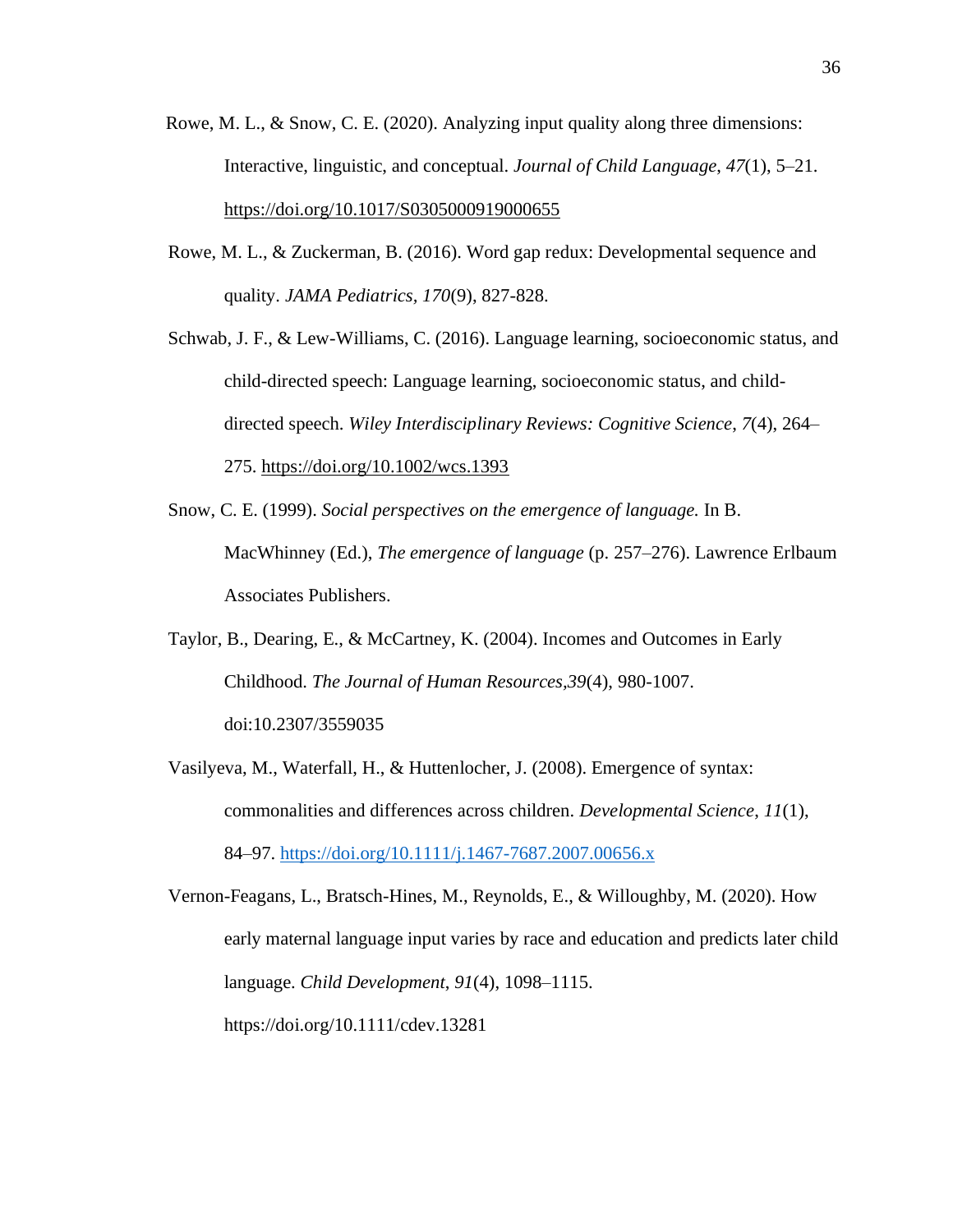Weizman, Z. O., & Snow, C. E. (2001). Lexical input as related to children's vocabulary acquisition: effects of sophisticated exposure and support for meaning. *Developmental psychology*, *37*(2), 265–279. https://doi.org/10.1037/0012-1649.37.2.265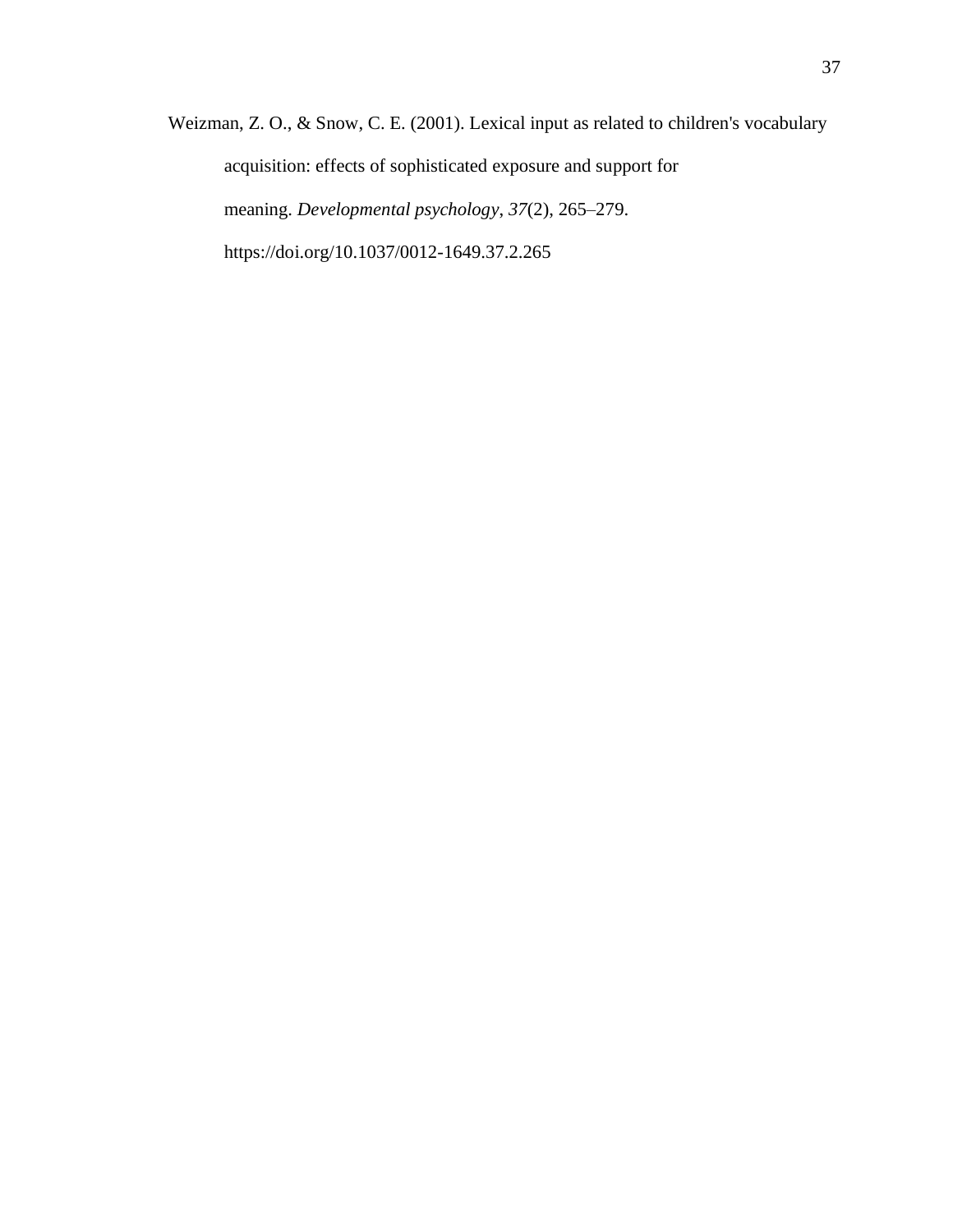## **Tables**

# Table 1. Sample Descriptive Statistics

# *Descriptive Statistics*

|                                 | Mean  | <b>Std. Deviation</b> | N   |
|---------------------------------|-------|-----------------------|-----|
| Mother's Education              | 15.20 | 2.43                  | 276 |
| Income-to-Needs                 | 2.93  | 1.90                  | 276 |
| <b>Financial Security</b>       | 3.69  | .90                   | 274 |
| Neighborhood SES                | 59.48 | 28.42                 | 222 |
| Words per Minute                | 71.78 | 18.97                 | 276 |
| <b>Grammatical Complexity</b>   | 4.82  | .77                   | 276 |
| Lexical Diversity               | 53.01 | 6.65                  | 276 |
| <b>Child Receptive Outcomes</b> | 10.28 | 2.87                  | 276 |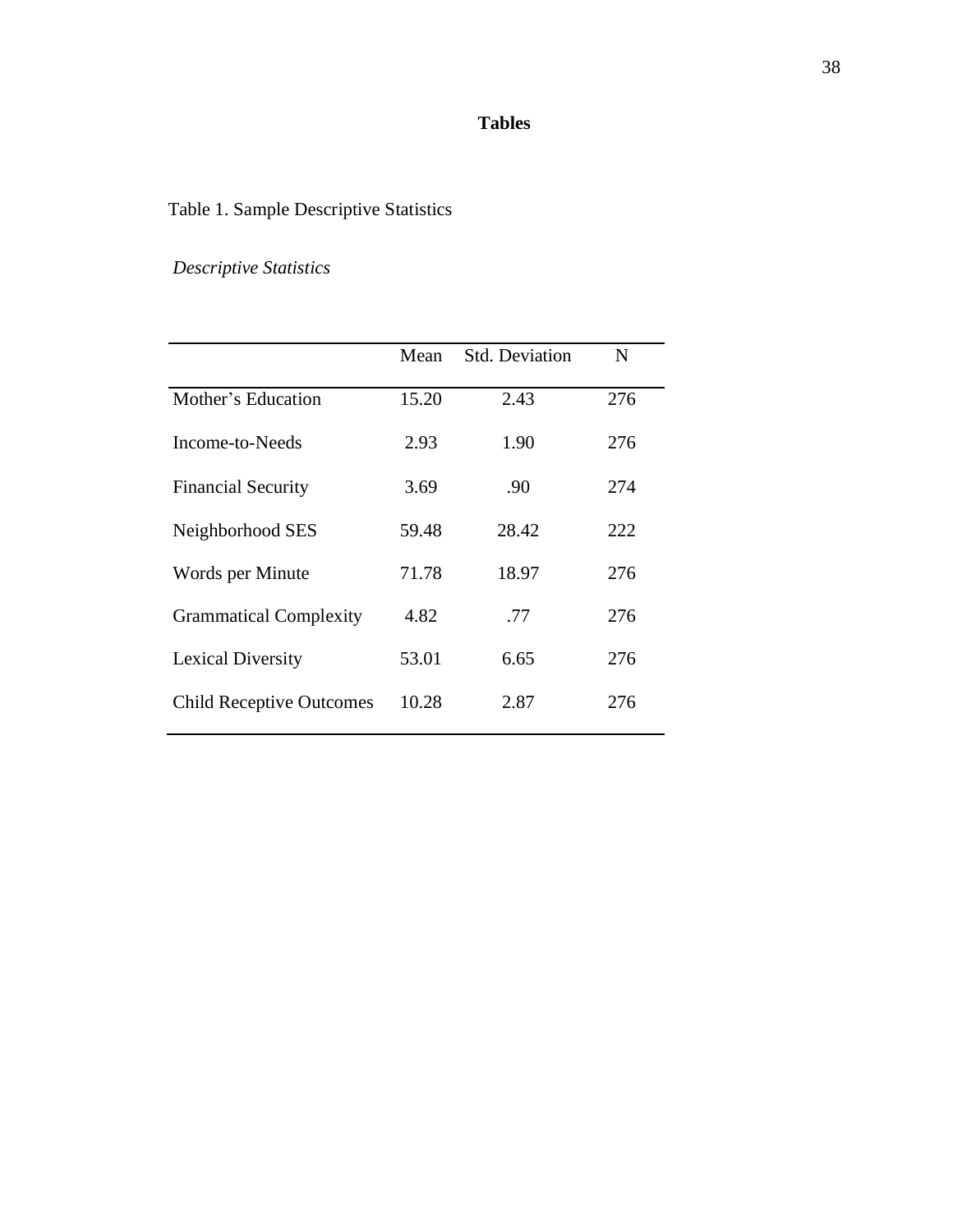## Table 2. Correlations

|                       | $\mathbf{1}$                      | $\overline{2}$                    | 3    | $\overline{4}$ | 5                        | 6        | $\overline{7}$ | 8 |
|-----------------------|-----------------------------------|-----------------------------------|------|----------------|--------------------------|----------|----------------|---|
| 1. Mother's Education |                                   |                                   |      |                |                          |          |                |   |
| 2. Income-to-Needs    | .474                              |                                   |      |                |                          |          |                |   |
|                       | $\ast$                            |                                   |      |                |                          |          |                |   |
| 3. Financial Security | .255                              | $.398*$                           |      |                |                          |          |                |   |
|                       | **                                | $\frac{1}{2}$                     |      |                |                          |          |                |   |
| 4. Neighborhood SES   | .217                              | $.272*$                           | .085 |                |                          |          |                |   |
|                       | $\ast$                            | $\ast$                            |      |                |                          |          |                |   |
| 5. Words per Minute   | .098                              | .042                              | .099 | .038           |                          |          |                |   |
| 6. Grammatical        | .278                              | $.126*$                           | .050 | .167           | .463                     |          |                |   |
| Complexity            | $**$                              |                                   |      | ×              | $\ast$                   |          |                |   |
| 7. Lexical Diversity  | .131                              | .091                              | .014 | .101           | .164                     | .23      |                |   |
|                       | $\frac{d\mathbf{x}}{d\mathbf{x}}$ |                                   |      |                | $\ast$                   | $4^{**}$ |                |   |
| 8. Child Language     | .395                              | $.330*$                           | .154 | .185           | $\overline{\phantom{0}}$ | .33      | .224           |   |
| Outcomes              | **                                | $\frac{d\mathbf{r}}{d\mathbf{r}}$ | **   | **             | .003                     | $5^{**}$ | **             |   |

\*\*. Correlation is significant at the 0.01 level (2-tailed).

\*. Correlation is significant at the 0.05 level (2-tailed).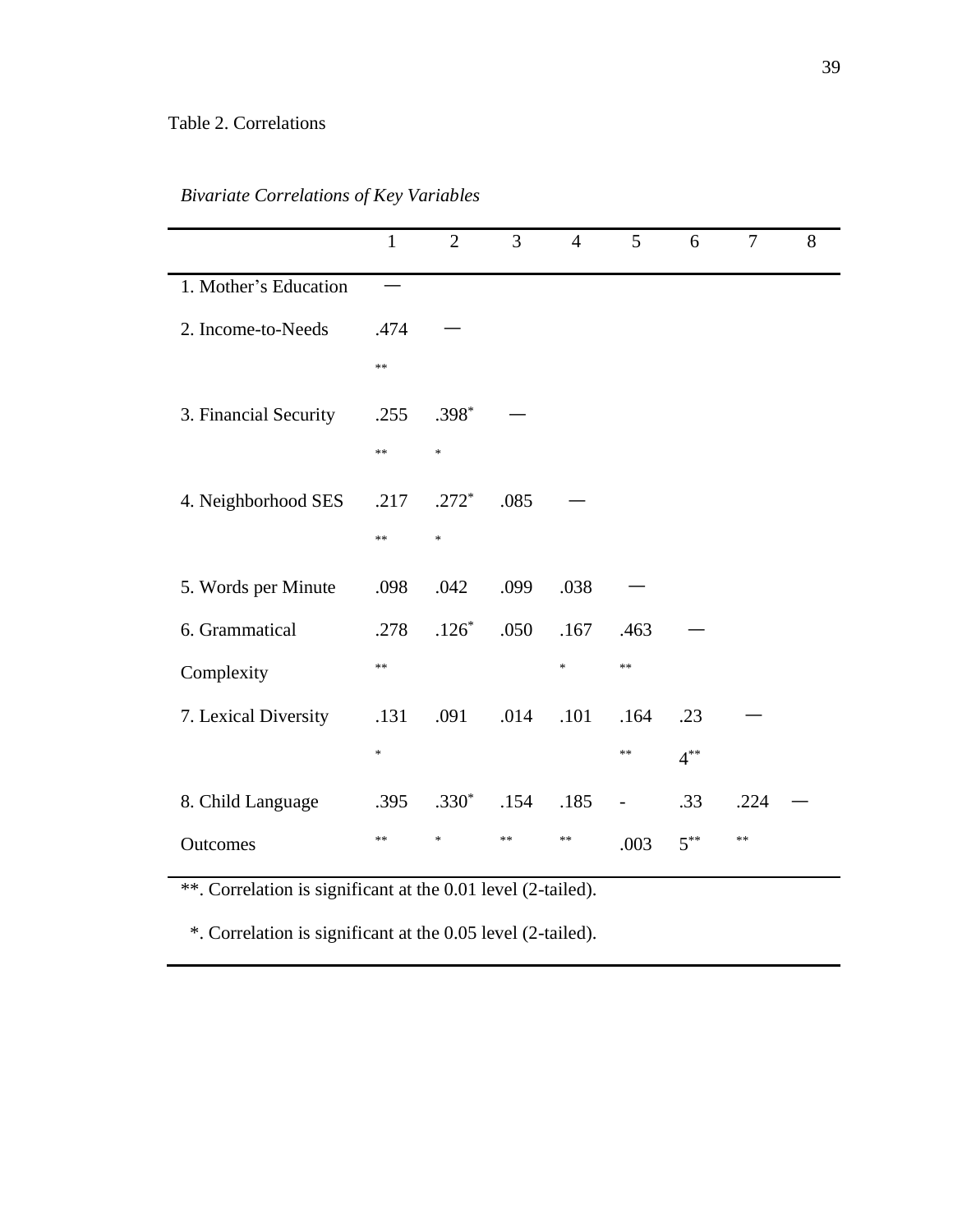| Model | R                 | R Square | Adjusted R | Std. Error of the |
|-------|-------------------|----------|------------|-------------------|
|       |                   |          | Square     | Estimate          |
|       | .433 <sup>a</sup> | .188     | .174       | 2.610             |

#### *Model Summary*

a. Predictors: (Constant), Neighborhood SES, Financial Security,

Mother's Education, Income-to Needs Ratio

b. Dependent Variable: Child Receptive Language Outcomes

|--|

| Model |            | Sum of   | df             | Mean   | F      | Sig.              |
|-------|------------|----------|----------------|--------|--------|-------------------|
|       |            | Squares  |                | Square |        |                   |
|       | Regression | 364.892  | $\overline{4}$ | 91.223 | 13.390 | .000 <sup>b</sup> |
|       | Residual   | 1580.578 | 232            | 6.813  |        |                   |
|       | Total      | 1945.470 | 236            |        |        |                   |

a. Dependent Variable: Child Receptive Language Outcomes

b. Predictors: (Constant), Neighborhood SES, Financial Security, Mother's Education,

Income-to Needs Ratio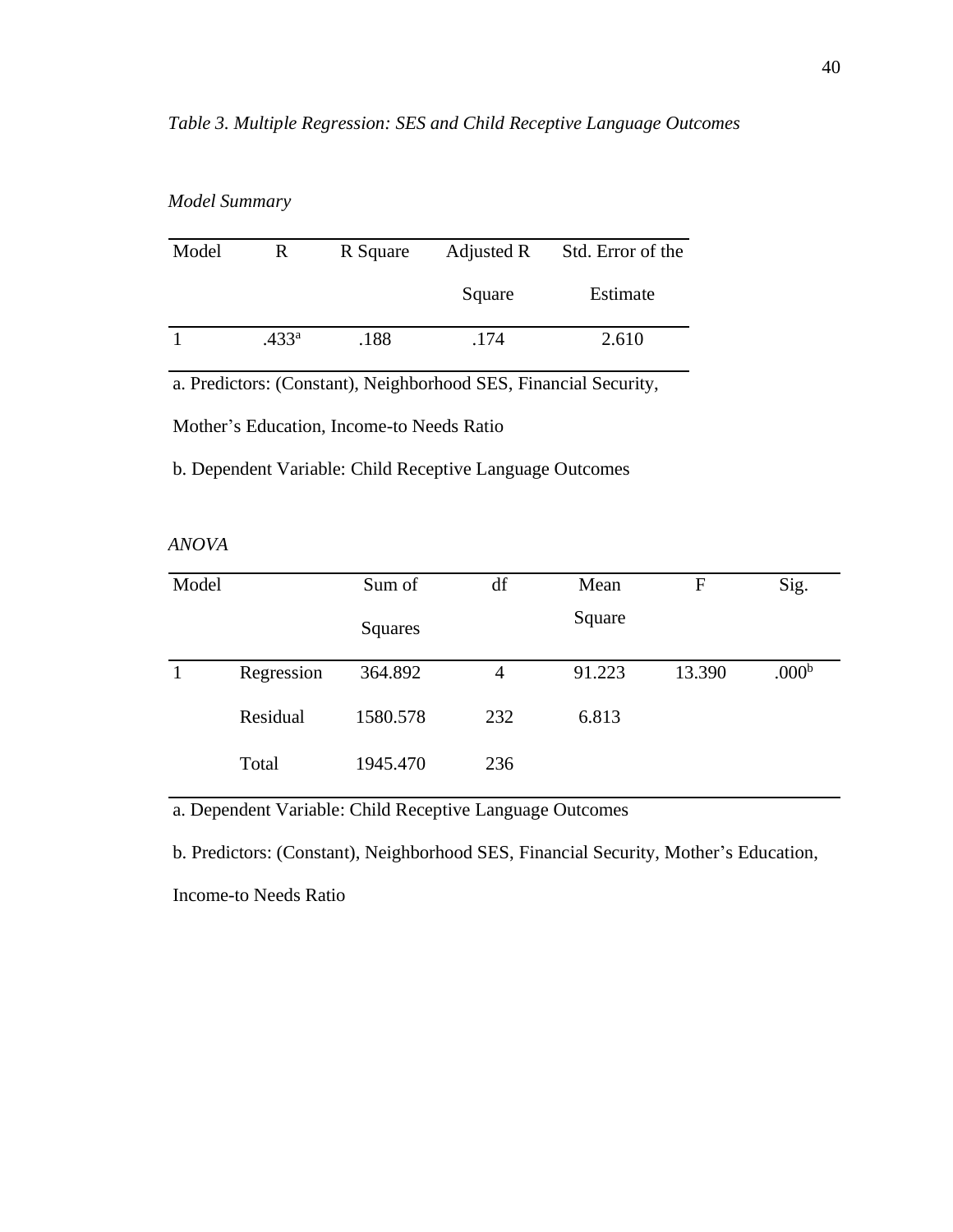# *Coefficients*

|              |                     | Unstandardized |       | Standardize  |             | 95.0% Confidence |                |       |
|--------------|---------------------|----------------|-------|--------------|-------------|------------------|----------------|-------|
|              |                     | Coefficients   |       | Coefficients |             |                  | Interval for B |       |
|              |                     |                | Std.  |              |             |                  | Lower          | Upper |
| Model        |                     | B              | Error | Beta         | $\mathbf t$ | Sig.             | Bound          | Bound |
| $\mathbf{1}$ | (Constant)          | 3.556          | 1.264 |              | 2.812       | .005             | 1.065          | 6.046 |
|              | Mother's            | .361           | .082  | .299         | 4.414       | .000             | .200           | .522  |
|              | <b>Education</b> in |                |       |              |             |                  |                |       |
|              | Years               |                |       |              |             |                  |                |       |
|              | Income-to-          | .252           | .111  | .165         | 2.281       | .023             | .034           | .470  |
|              | <b>Needs Ratio</b>  |                |       |              |             |                  |                |       |
|              | Financial           | .018           | .200  | .006         | .090        | .929             | $-.377$        | .412  |
|              | Security            |                |       |              |             |                  |                |       |
|              | Neighborhoo         | .008           | .006  | .075         | 1.205       | .230             | $-.005$        | .020  |
|              | d SES               |                |       |              |             |                  |                |       |

a. Dependent Variable: Child Receptive Language Outcomes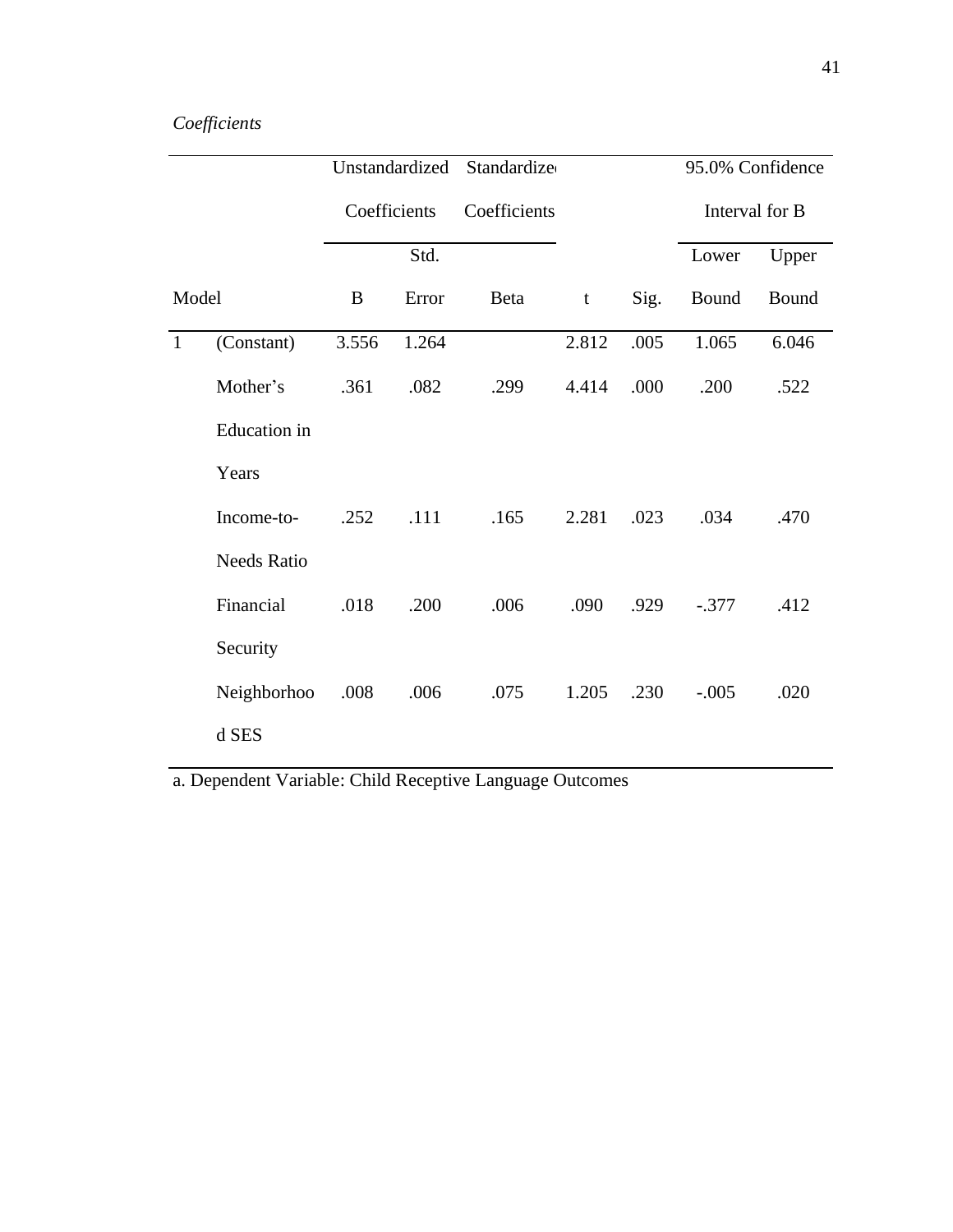### Table 4. Stepwise Regression: SES and Child Receptive Language Outcomes

|       |       |          |                          | Std. Error of the |
|-------|-------|----------|--------------------------|-------------------|
| Model | R     | R Square | <b>Adjusted R Square</b> | Estimate          |
|       | .397a | .157     | .153                     | 2.517             |

a. Predictors: (Constant), Mother's Education in Years

#### *ANOVA*

|       |            | Sum of   |     | Mean    |        |                   |
|-------|------------|----------|-----|---------|--------|-------------------|
| Model |            | Squares  | df  | Square  | F      | Sig.              |
|       | Regression | 249.448  |     | 249.448 | 39.372 | .000 <sup>b</sup> |
|       | Residual   | 1336.843 | 211 | 6.336   |        |                   |
|       | Total      | 1586.291 | 212 |         |        |                   |

a. Dependent Variable: GO1 Comprehension of Instructions Standard

b. Predictors: (Constant), Mother's Education in Years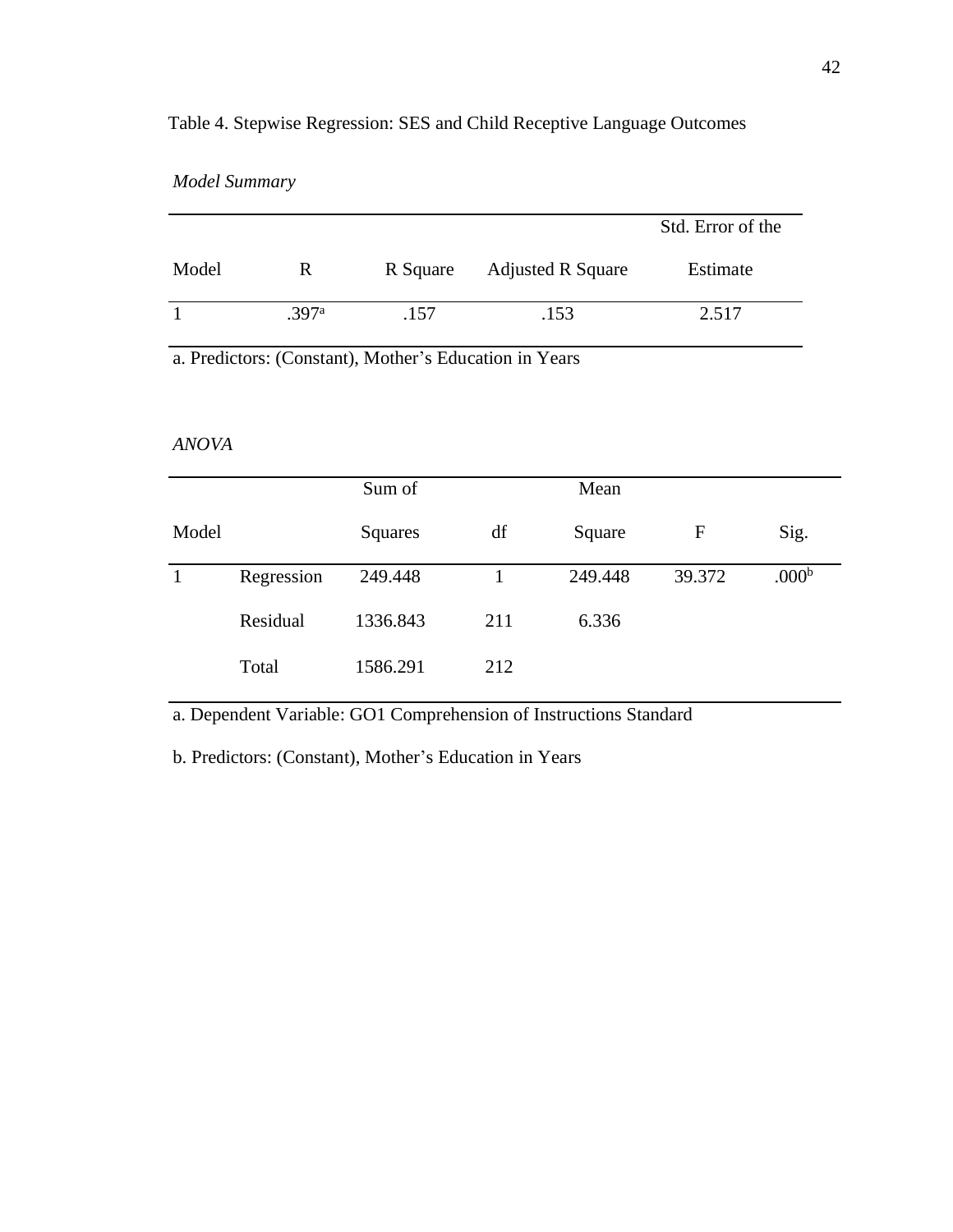## *Coefficients*

|       |                    | Unstandardized |            | Standardized |       |      |
|-------|--------------------|----------------|------------|--------------|-------|------|
|       |                    | Coefficients   |            | Coefficients |       |      |
| Model |                    | B              | Std. Error | Beta         | t     | Sig. |
| -1    | (Constant)         | 3.624          | 1.081      |              | 3.353 | .001 |
|       | Mother's Education | .438           | .070       | .397         | 6.275 | .000 |
|       | in Years           |                |            |              |       |      |

a. Dependent Variable: GO1 Comprehension of Instructions Standard

### *Excluded Variables*

|       |                           |                   |         |      |             | Collinearity      |
|-------|---------------------------|-------------------|---------|------|-------------|-------------------|
|       |                           |                   |         |      | Partial     | <b>Statistics</b> |
| Model |                           | Beta In           | t       | Sig. | Correlation | Tolerance         |
|       | <b>Financial Security</b> | $-.049b$          | $-.743$ | .458 | $-.051$     | .923              |
|       | Income to Needs           | .129 <sup>b</sup> | 1.797   | .074 | .123        | .767              |
|       | Social and economic       | .110 <sup>b</sup> | 1.706   | .089 | .117        | .951              |
|       | domain, state-normed      |                   |         |      |             |                   |

a. Dependent Variable: GO1 Comprehension of Instructions Standard

b. Predictors in the Model: (Constant), Mother's Education in Years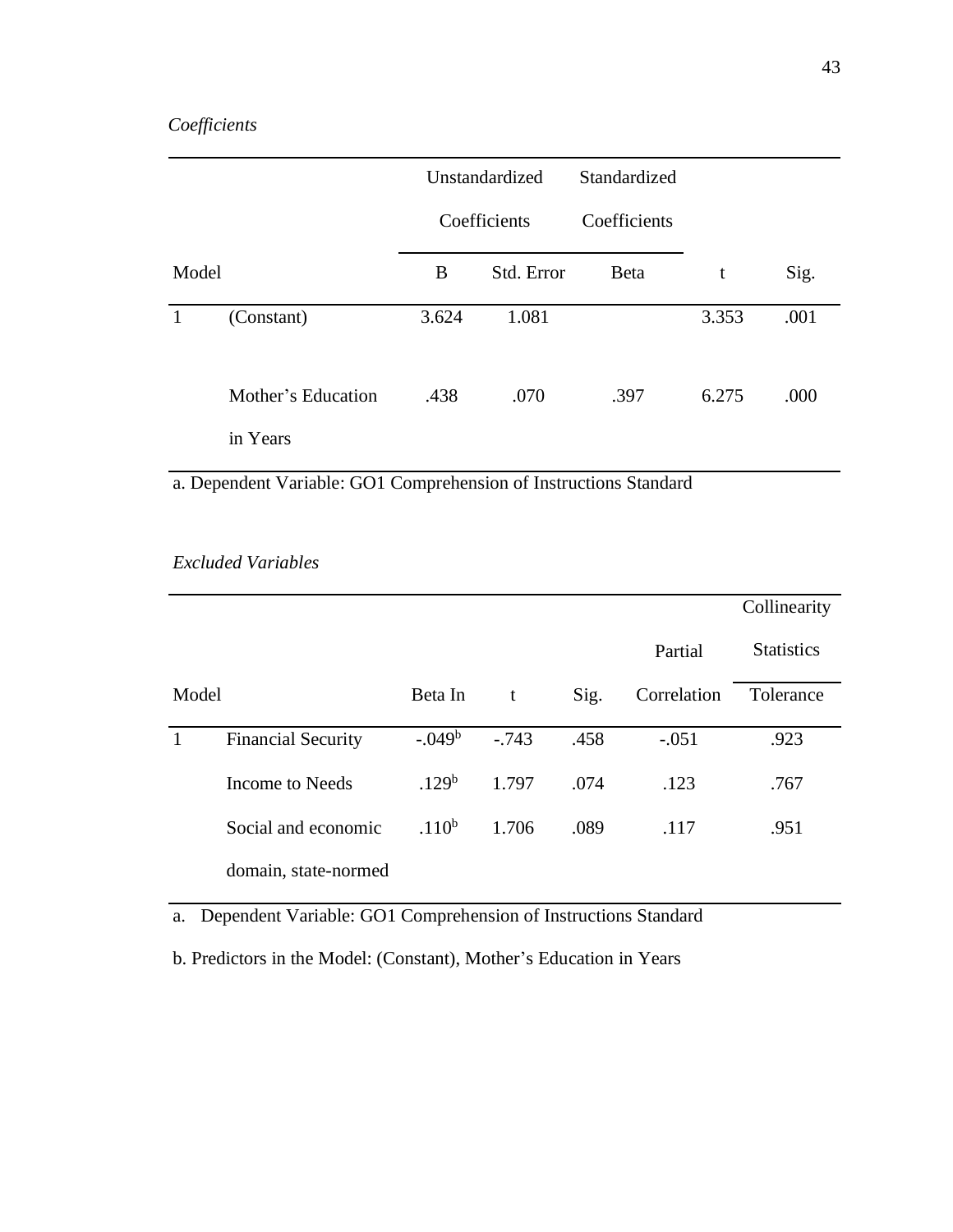### Table 5. Multiple Regression: SES and MLU

|  | <b>Model Summary</b> |
|--|----------------------|
|--|----------------------|

|       |                   |          |                          | Std. Error of the |
|-------|-------------------|----------|--------------------------|-------------------|
| Model | R                 | R Square | <b>Adjusted R Square</b> | Estimate          |
|       | .300 <sup>a</sup> | .090     | .073                     | .71726            |

a. Predictors: (Constant), Neighborhood SES state-normed, Financial Security, Mother's Education in Years, Income to Needs

#### *ANOVA*

| Model |            | Sum of  | df  | Mean   | F     | Sig.              |
|-------|------------|---------|-----|--------|-------|-------------------|
|       |            | Squares |     | Square |       |                   |
|       | Regression | 10.951  | 4   | 2.738  | 5.322 | .000 <sup>b</sup> |
|       | Residual   | 110.608 | 215 | .514   |       |                   |
|       | Total      | 121.559 | 219 |        |       |                   |

a. Dependent Variable: Mean length of utterance in morphemes

b. Predictors: (Constant), Neighborhood SES state-normed, Financial Security, Mother's Education in Years, Income to Needs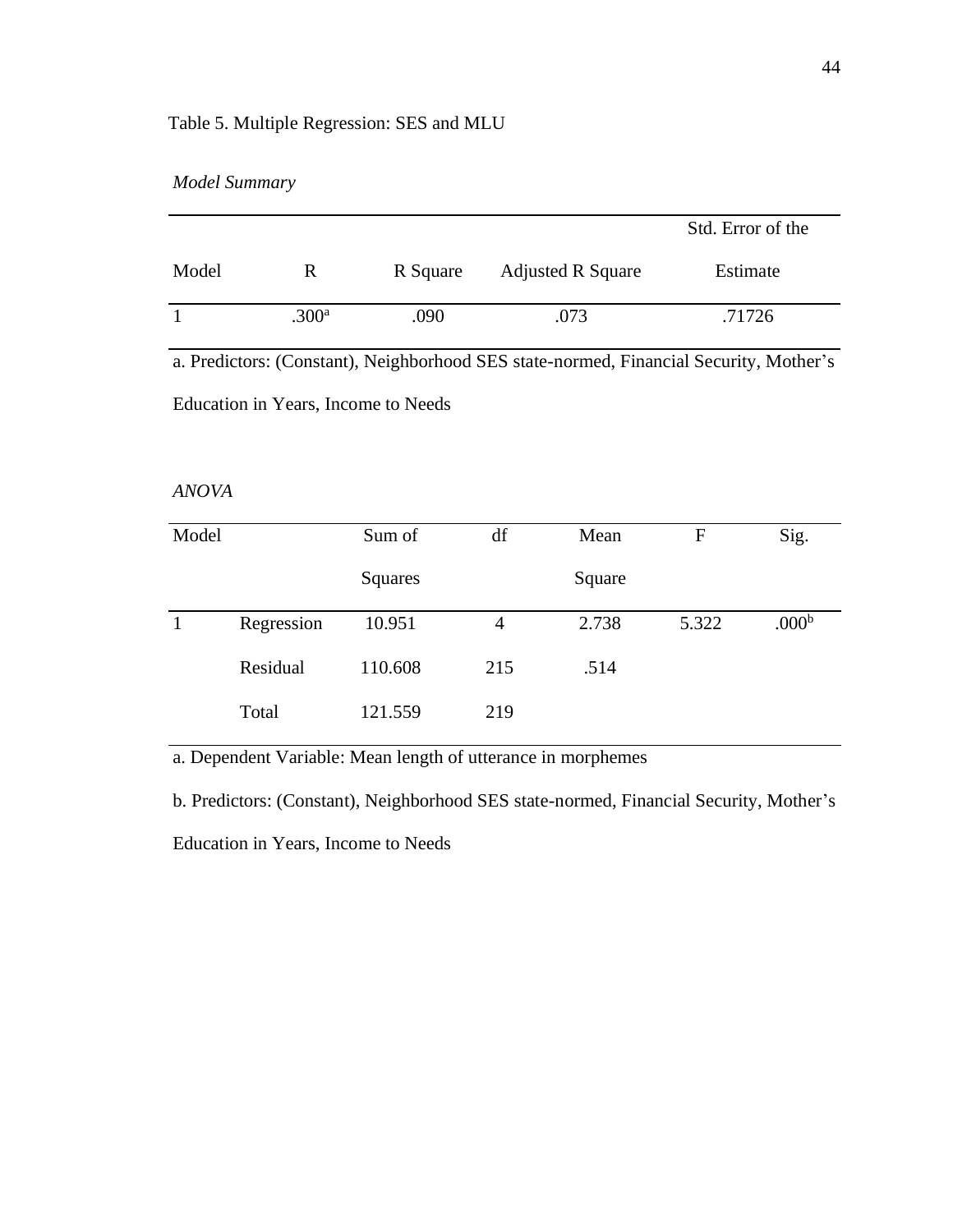# *Coefficients*

|       |                           | Unstandardized |            | Standardized |         |      |
|-------|---------------------------|----------------|------------|--------------|---------|------|
|       |                           | Coefficients   |            | Coefficients |         |      |
| Model |                           | B              | Std. Error | <b>Beta</b>  | t       | Sig. |
| -1    | (Constant)                | 3.441          | .355       |              | 9.682   | .000 |
|       | Mother's Education in     | .085           | .023       | .281         | 3.752   | .000 |
|       | Years                     |                |            |              |         |      |
|       | Income to Needs           | $-.012$        | .030       | $-.031$      | $-.401$ | .689 |
|       | <b>Financial Security</b> | $-.029$        | .059       | $-.035$      | $-.501$ | .617 |
|       | Neighborhood SES          | .003           | .002       | .107         | 1.586   | .114 |

a. Dependent Variable: Mean length of utterance in morphemes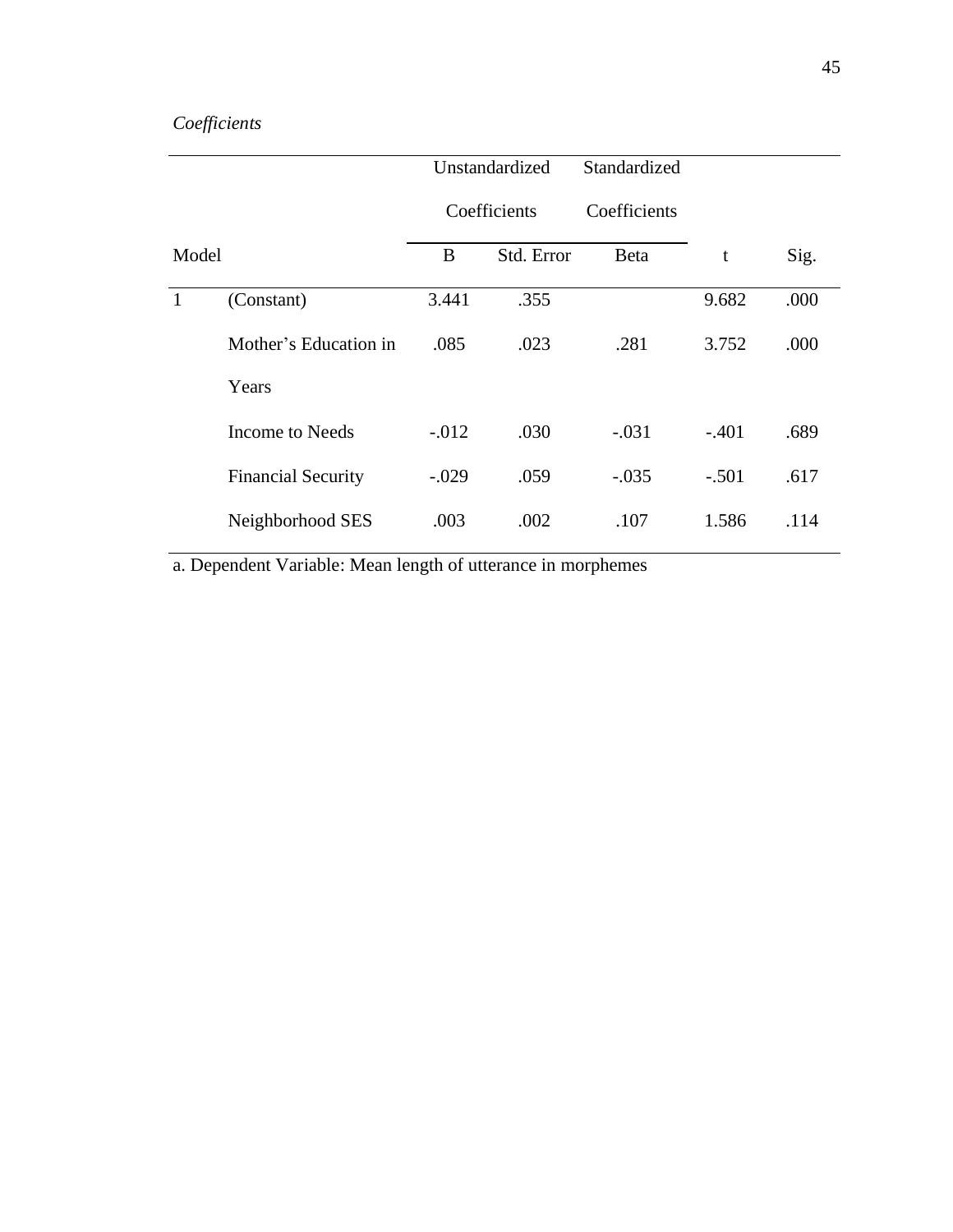## Table 6. Stepwise Regression: SES and MLU

### *Model Summary*

|     |                   | R    |                  | Std. Error |
|-----|-------------------|------|------------------|------------|
| Mod |                   |      | Squar Adjusted R | of the     |
| el  | R                 | e    | Square           | Estimate   |
|     | .279 <sup>a</sup> | .078 | .074             | .71710     |

a. Predictors: (Constant), Mother's Education in Years

#### *ANOVA*

|       |            | Sum of  |              | Mean   |        |                   |
|-------|------------|---------|--------------|--------|--------|-------------------|
| Model |            | Squares | df           | Square | F      | Sig.              |
|       | Regression | 9.457   | $\mathbf{1}$ | 9.457  | 18.391 | .000 <sup>b</sup> |
|       | Residual   | 112.102 | 218          | .514   |        |                   |
|       | Total      | 121.559 | 219          |        |        |                   |

a. Dependent Variable: Mean length of utterance in morphemes

b. Predictors: (Constant), Mother's Education in Years

## **Coefficients**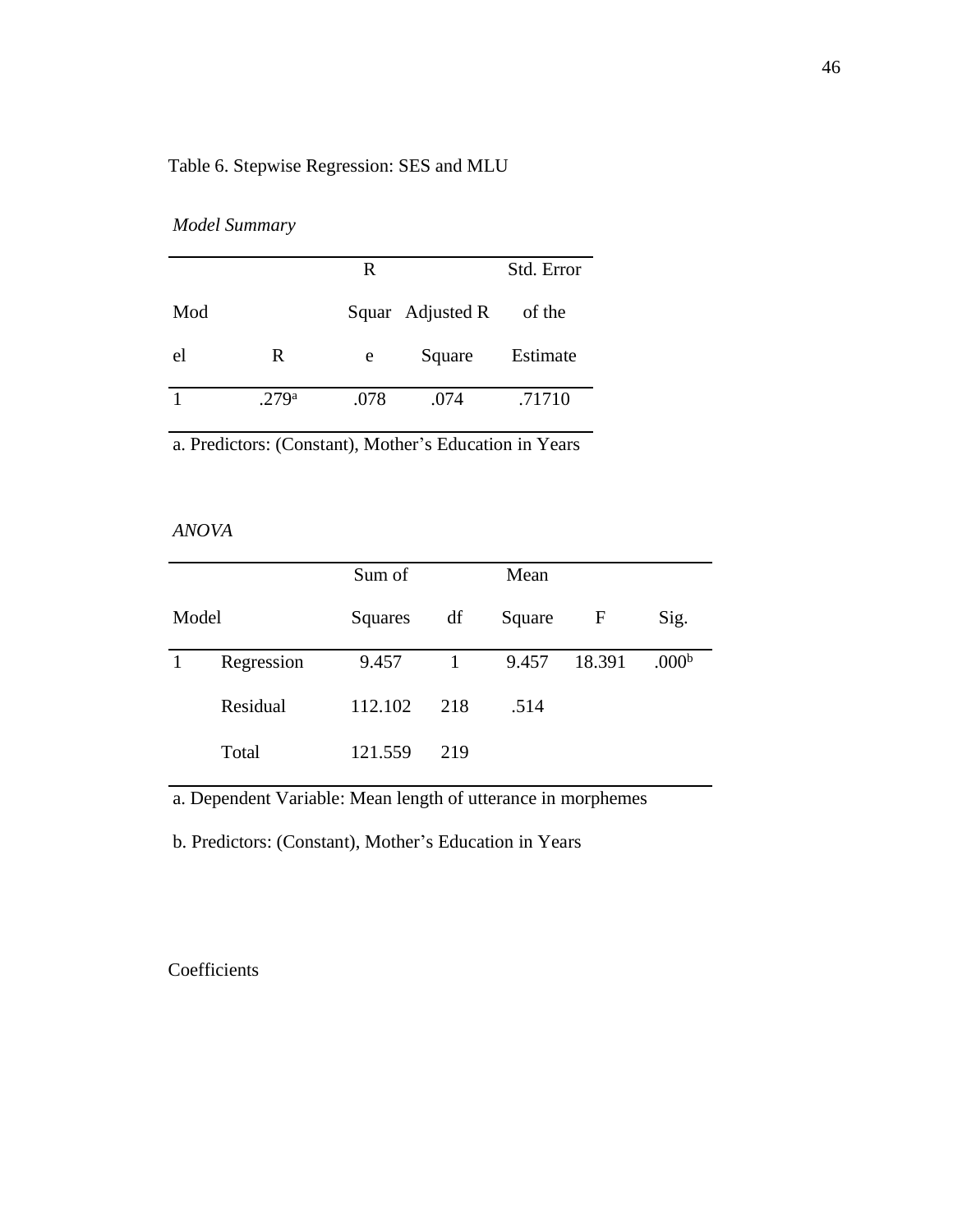|              |                       | Unstandardized |              | Standardized |        |      |
|--------------|-----------------------|----------------|--------------|--------------|--------|------|
|              |                       |                | Coefficients | Coefficients |        |      |
|              |                       | Std.           |              |              |        |      |
| Model        |                       | B              | Error        | <b>Beta</b>  | t      | Sig. |
| $\mathbf{1}$ | (Constant)            | 3.473          | .307         |              | 11.323 | .000 |
|              | Mother's Education in | .085           | .020         | .279         | 4.288  | .000 |
|              | Years                 |                |              |              |        |      |

a. Dependent Variable: Mean length of utterance in morphemes

|       |                           |                   |         |      | Collinearity |                   |
|-------|---------------------------|-------------------|---------|------|--------------|-------------------|
|       |                           |                   |         |      | Partial      | <b>Statistics</b> |
| Model |                           | Beta In           | t       | Sig. | Correlation  | Tolerance         |
|       | Income to Needs           | $-.020b$          | $-.265$ | .791 | $-.018$      | .777              |
|       |                           |                   |         |      |              |                   |
|       | <b>Financial Security</b> | $-.042b$          | $-.613$ | .540 | $-.042$      | .926              |
|       | Neighborhood SES          | .102 <sup>b</sup> | 1.536   | .126 | .104         | .956              |
|       |                           |                   |         |      |              |                   |

a. Dependent Variable: Mean length of utterance in morphemes

b. Predictors in the Model: (Constant), Mother's Education in Years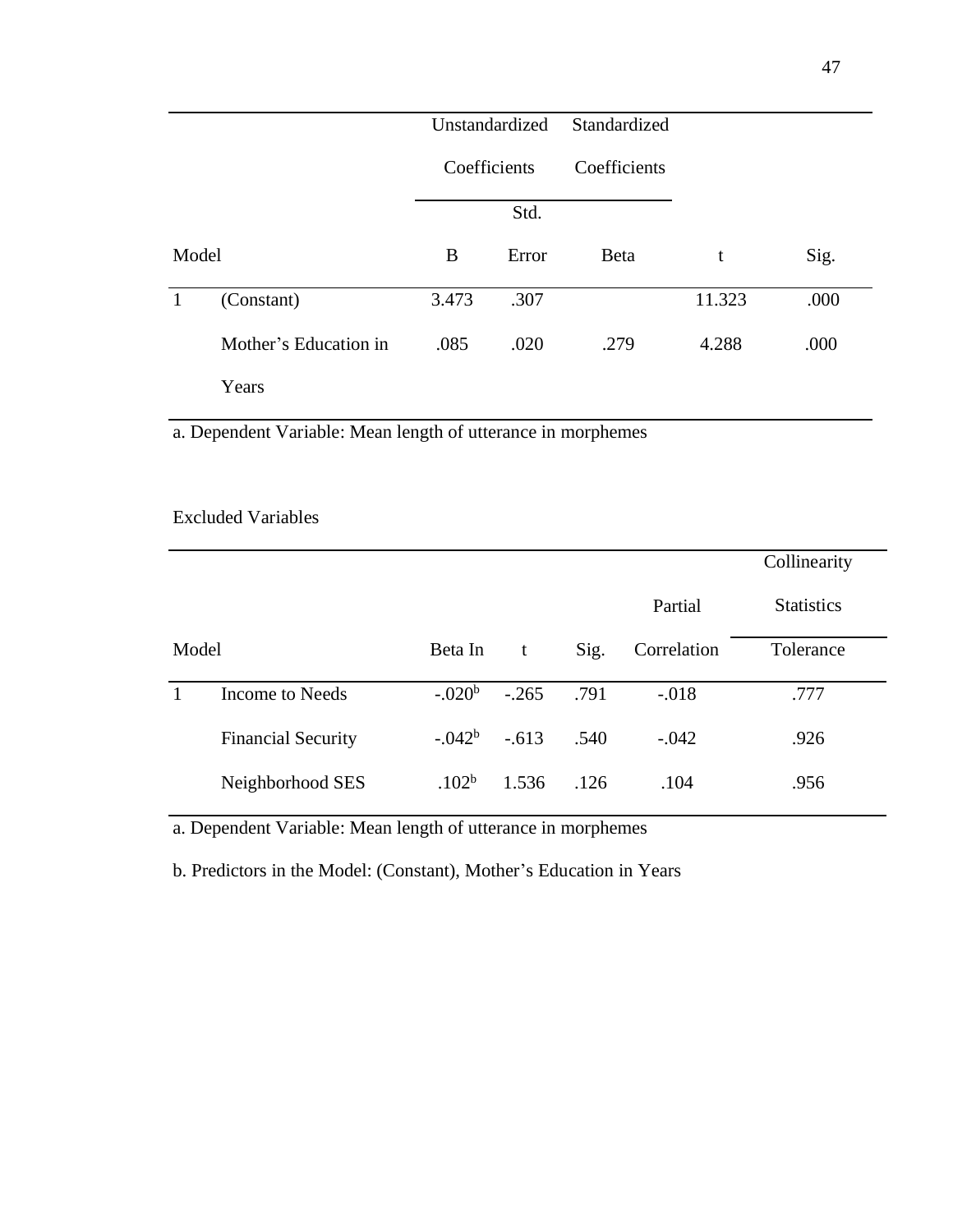## Table 7. Stepwise Regression: SES and Lexical Diversity

|  | <b>Model Summary</b> |
|--|----------------------|
|--|----------------------|

|       |                   |          |                          | Std. Error of the |
|-------|-------------------|----------|--------------------------|-------------------|
| Model | R                 | R Square | <b>Adjusted R Square</b> | Estimate          |
|       | .156 <sup>a</sup> | .024     | .020                     | 6.27206           |

a. Predictors: (Constant), Mother's Education in Years

### *ANOVA*

|       |            | Sum of   |     | Mean    |             |                   |
|-------|------------|----------|-----|---------|-------------|-------------------|
| Model |            | Squares  | df  | Square  | $\mathbf F$ | Sig.              |
|       | Regression | 214.696  |     | 214.696 | 5.458       | .020 <sup>b</sup> |
|       | Residual   | 8575.846 | 218 | 39.339  |             |                   |
|       | Total      | 8790.542 | 219 |         |             |                   |

a. Dependent Variable: Vocabulary Diversity (VOCD)

b. Predictors: (Constant), Mother's Education in Years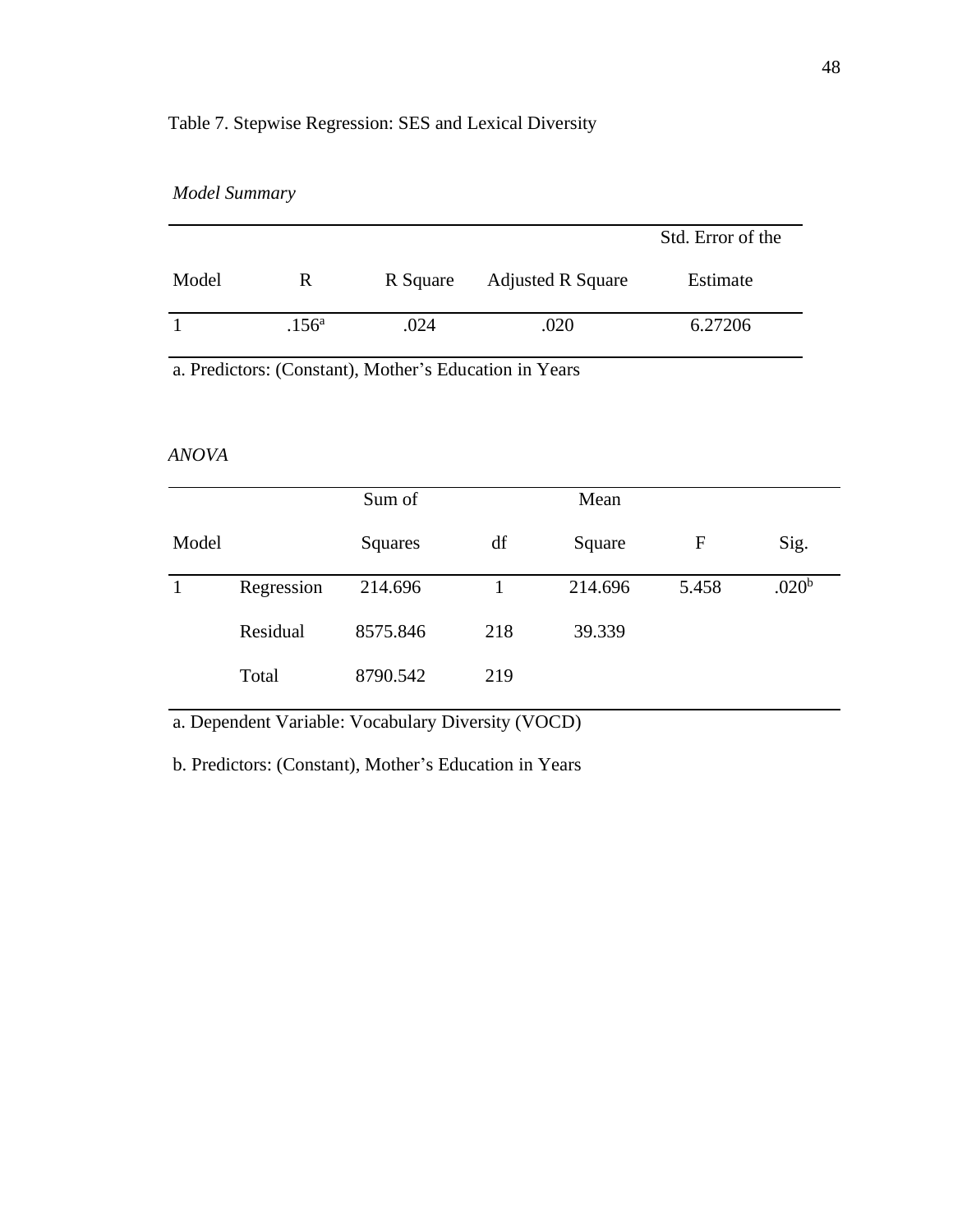# *Coefficients*

|       |                    | Unstandardized |            | Standardized |        |      |
|-------|--------------------|----------------|------------|--------------|--------|------|
|       |                    | Coefficients   |            | Coefficients |        |      |
| Model |                    | B              | Std. Error | <b>B</b> eta | t      | Sig. |
|       | (Constant)         | 46.517         | 2.682      |              | 17.342 | .000 |
|       | Mother's Education | .405           | .173       | .156         | 2.336  | .020 |
|       | in Years           |                |            |              |        |      |

a. Dependent Variable: Vocabulary Diversity (VOCD)

### *Excluded Variables*

|       |                           |                   |         |      |             | Collinearity      |
|-------|---------------------------|-------------------|---------|------|-------------|-------------------|
|       |                           |                   |         |      | Partial     | <b>Statistics</b> |
| Model |                           | Beta In           | t       | Sig. | Correlation | Tolerance         |
| 1     | Income to Needs           | $-.020b$          | $-.265$ | .791 | $-.018$     | .777              |
|       | <b>Financial Security</b> | $-.042b$          | $-.613$ | .540 | $-.042$     | .926              |
|       | Neighborhood SES          | .102 <sup>b</sup> | 1.536   | .126 | .104        | .956              |
|       | state-normed              |                   |         |      |             |                   |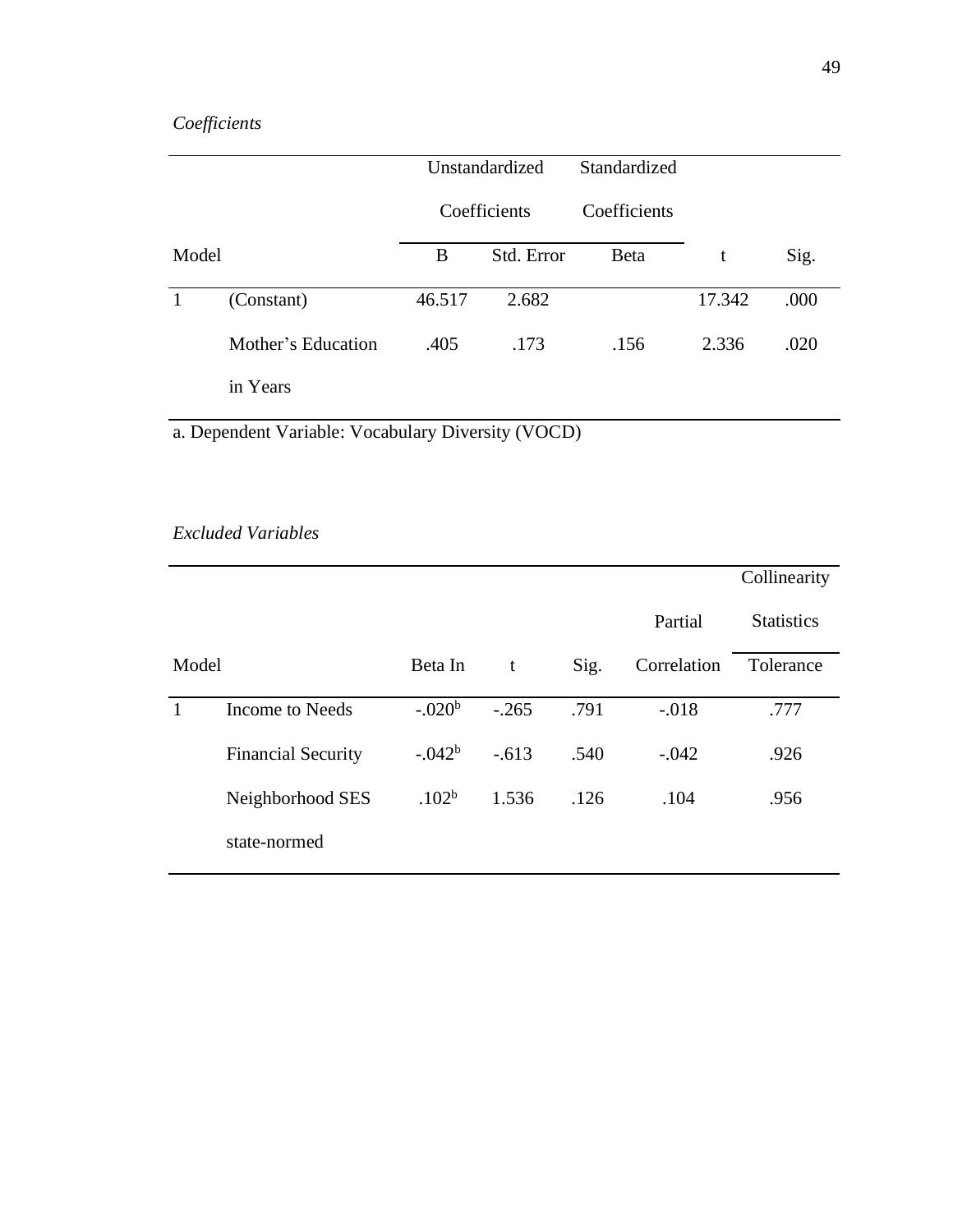|  | <b>Model Summary</b> |
|--|----------------------|
|--|----------------------|

|       |                   |          | Adjusted R | Std. Error of the |
|-------|-------------------|----------|------------|-------------------|
| Model | R                 | R Square | Square     | Estimate          |
|       | .416 <sup>a</sup> | .173     | .164       | 2.520             |

a. Predictors: (Constant), Vocabulary Diversity (VOCD), Tokens

per Minute, Mean length of utterance in morphemes

#### ANOVA

|       |            | Sum of   |     | Mean    |        |                   |
|-------|------------|----------|-----|---------|--------|-------------------|
| Model |            | Squares  | df  | Square  | F      | Sig.              |
|       | Regression | 344.215  | 3   | 114.738 | 18.074 | .000 <sup>b</sup> |
|       | Residual   | 1644.218 | 259 | 6.348   |        |                   |
|       | Total      | 1988.433 | 262 |         |        |                   |

a. Dependent Variable: GO1 Comprehension of Instructions Standard

b. Predictors: (Constant), Vocabulary Diversity (VOCD), Tokens per Minute, Mean

length of utterance in morphemes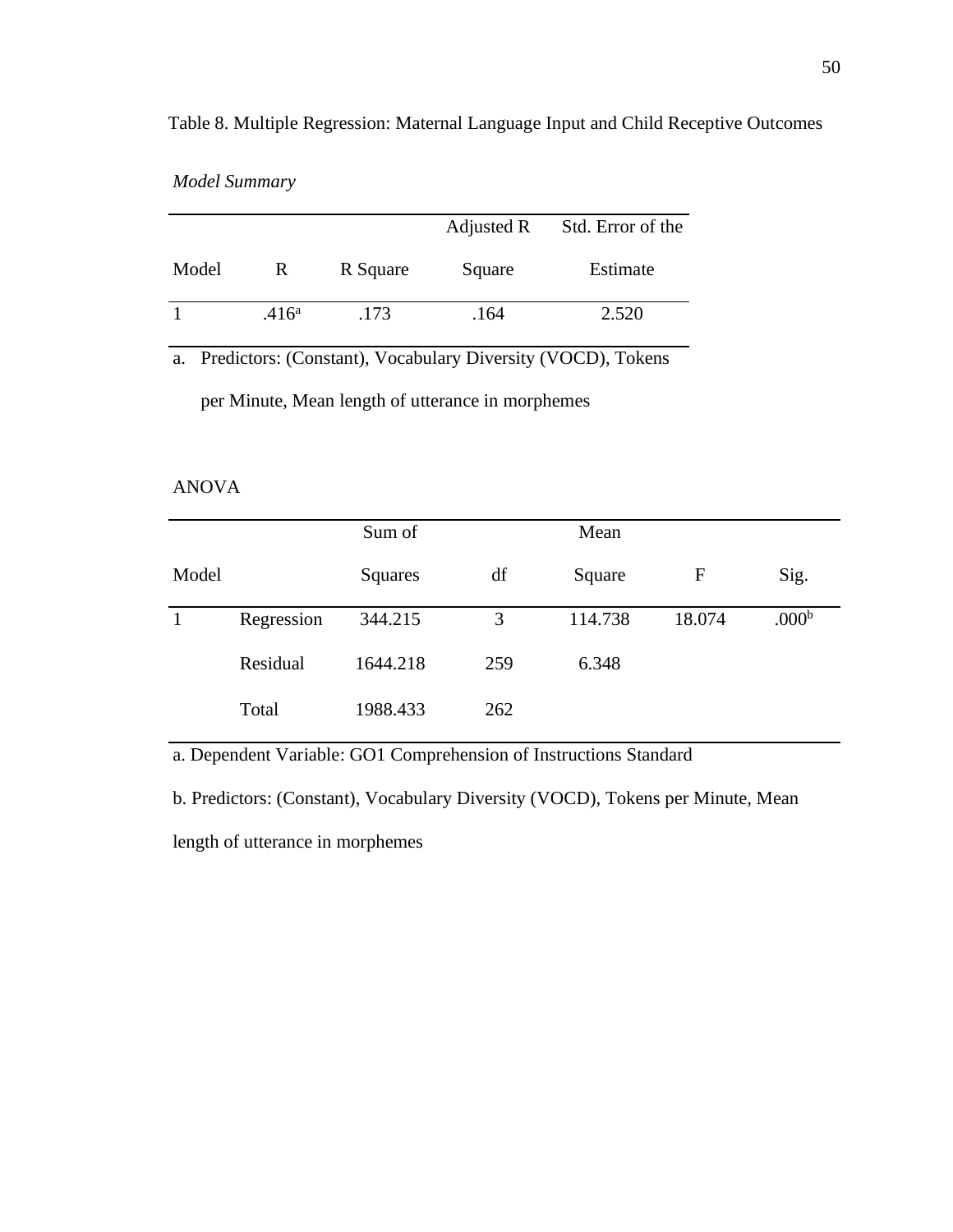# *Coefficients*

|              |                             | Unstandardized |            | Standardized |          |      |
|--------------|-----------------------------|----------------|------------|--------------|----------|------|
|              |                             | Coefficients   |            | Coefficients |          |      |
| Model        |                             | B              | Std. Error | Beta         | t        | Sig. |
| $\mathbf{1}$ | (Constant)                  | 2.059          | 1.441      |              | 1.429    | .154 |
|              | Tokens per Minute           | $-.032$        | .009       | $-.220$      | $-3.424$ | .001 |
|              | Mean length of              | 1.426          | .231       | .403         | 6.164    | .000 |
|              | utterance in                |                |            |              |          |      |
|              | morphemes                   |                |            |              |          |      |
|              | <b>Vocabulary Diversity</b> | .069           | .024       | .167         | 2.870    | .004 |
|              | (VOCD)                      |                |            |              |          |      |

a. Dependent Variable: GO1 Comprehension of Instructions Standard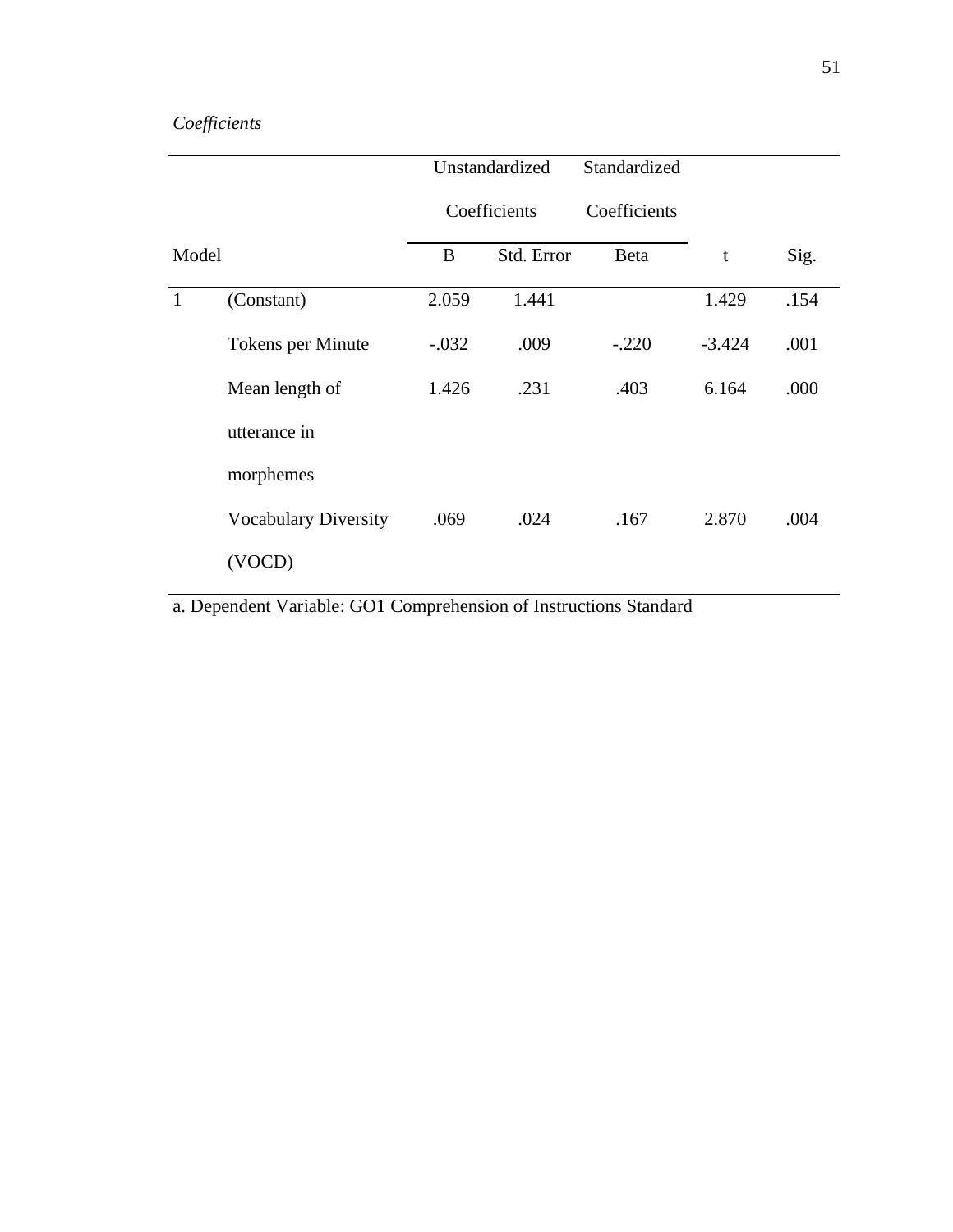# **Figures**

Figure 1. Analytical Mediation Model

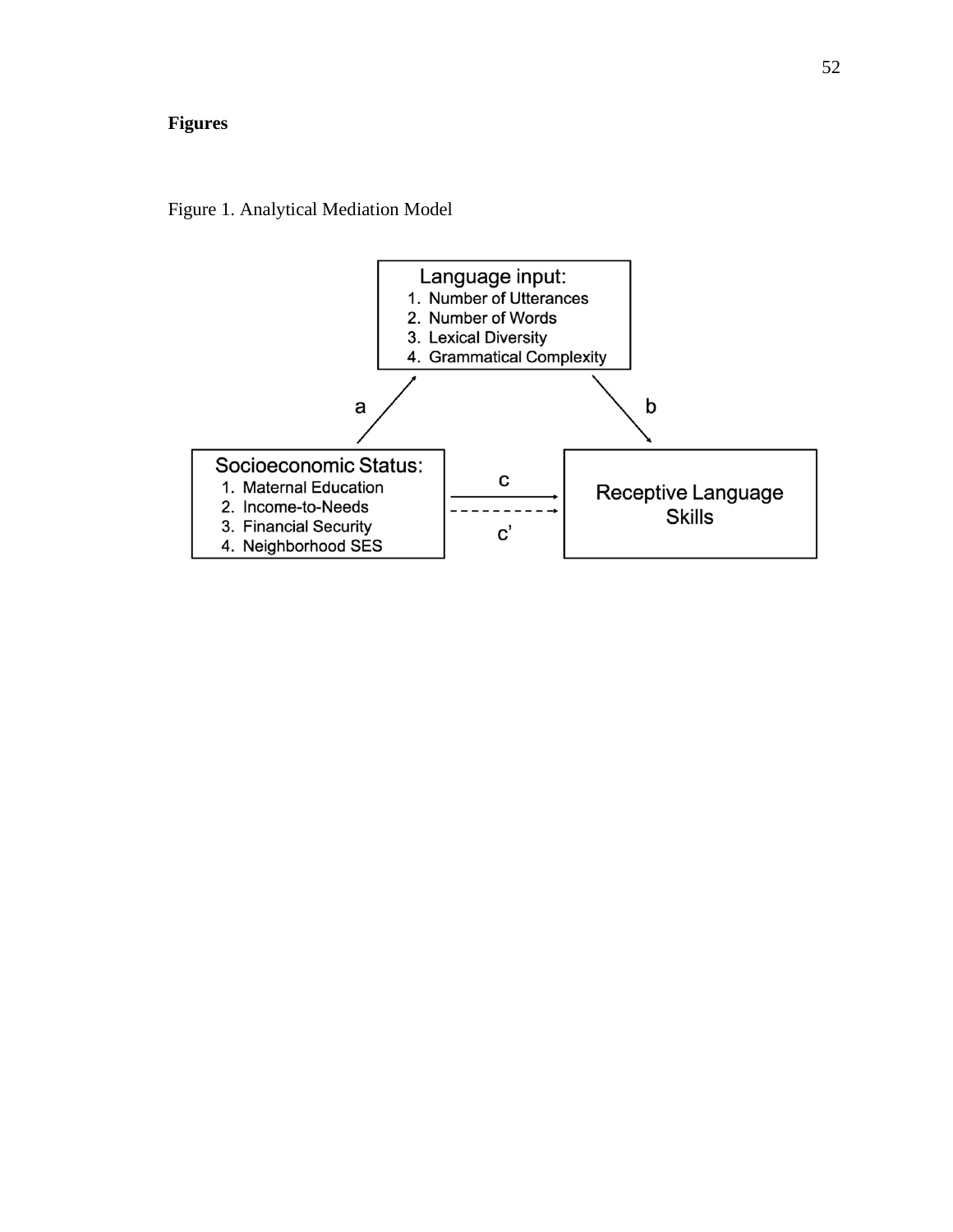Model showing the effect of maternal education on child receptive language skills as mediated by grammatical complexity of maternal linguistic input. Solid arrows represent direct paths, whereas the dotted arrow represents the indirect (mediated) path. Asterisks indicate significant paths,  $***p < .001$ ).

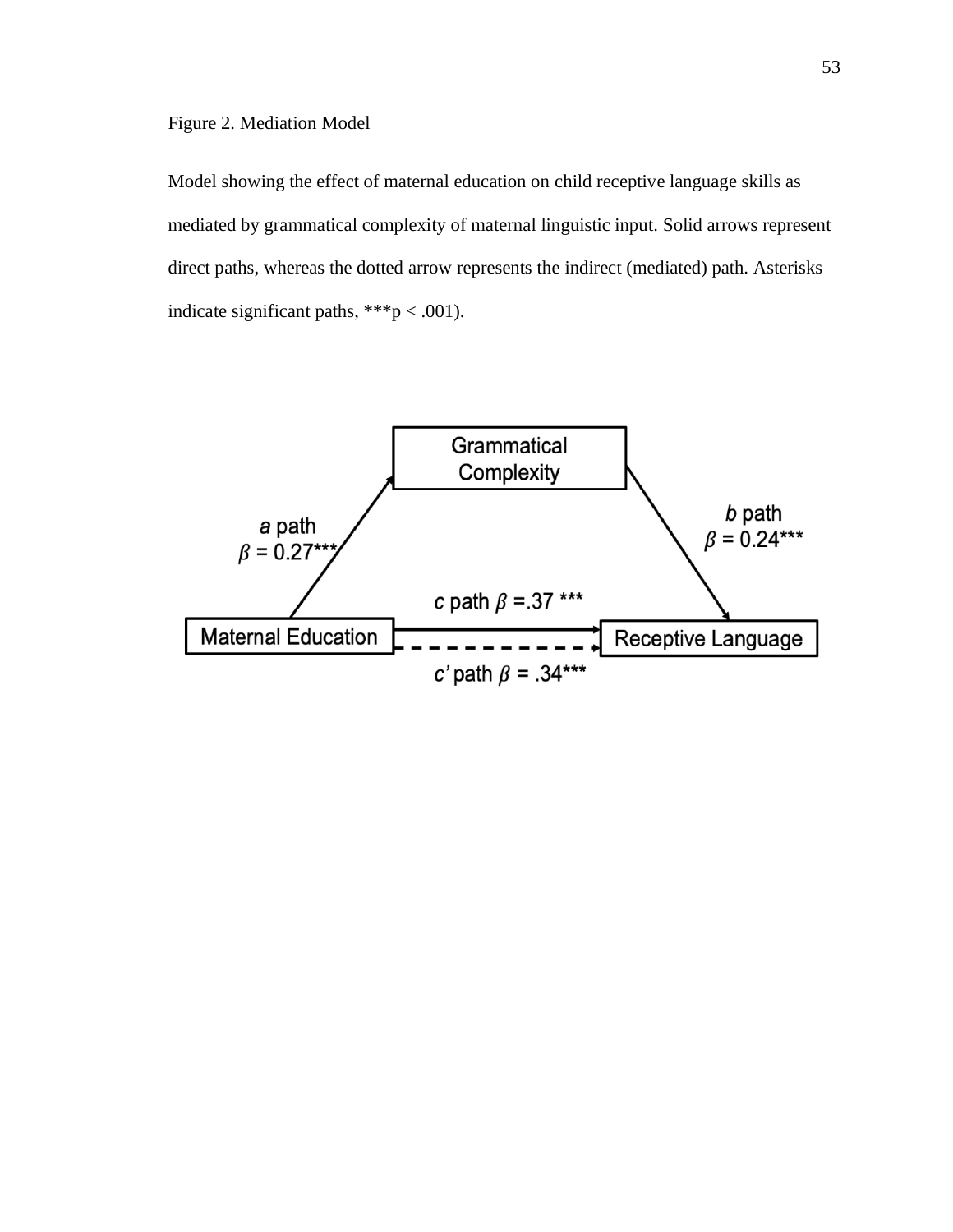Relationship between grammatical complexity of maternal language input and mother's education in years.

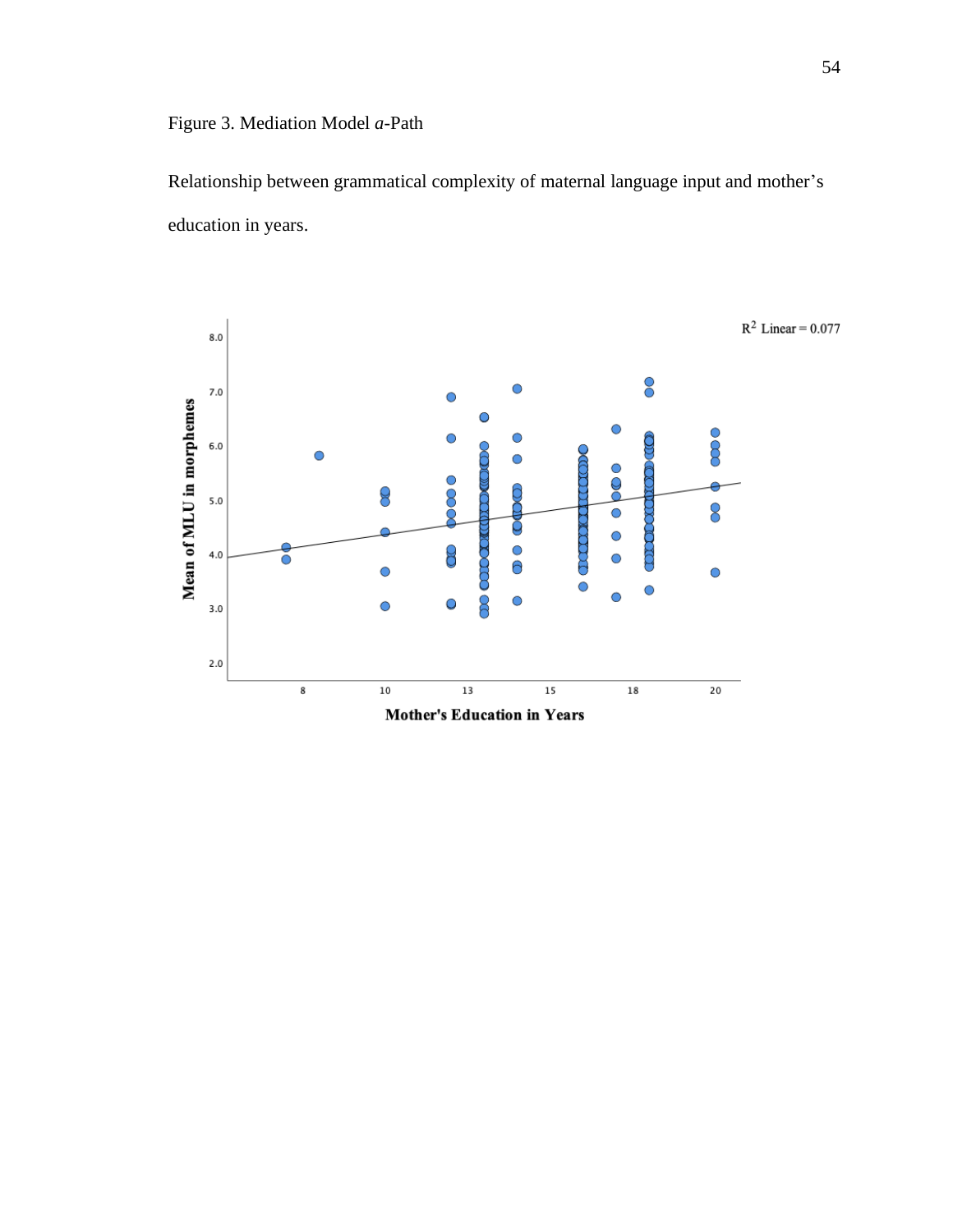# Figure 4. Mediation Model *b*-Path

Relationship between grammatical complexity of maternal language outcome and child receptive language outcomes.

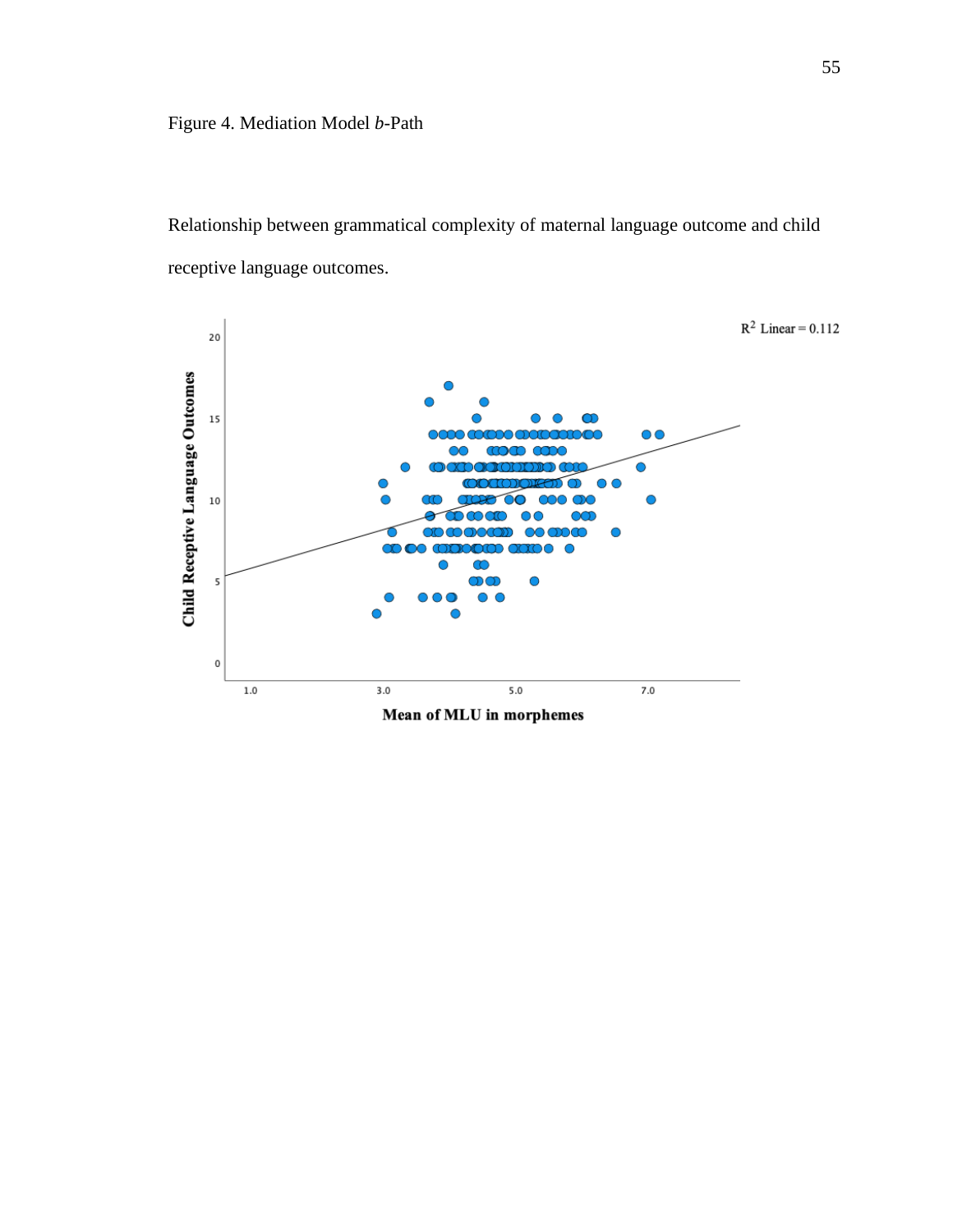Relationship between child receptive language outcomes and mother's education in years.

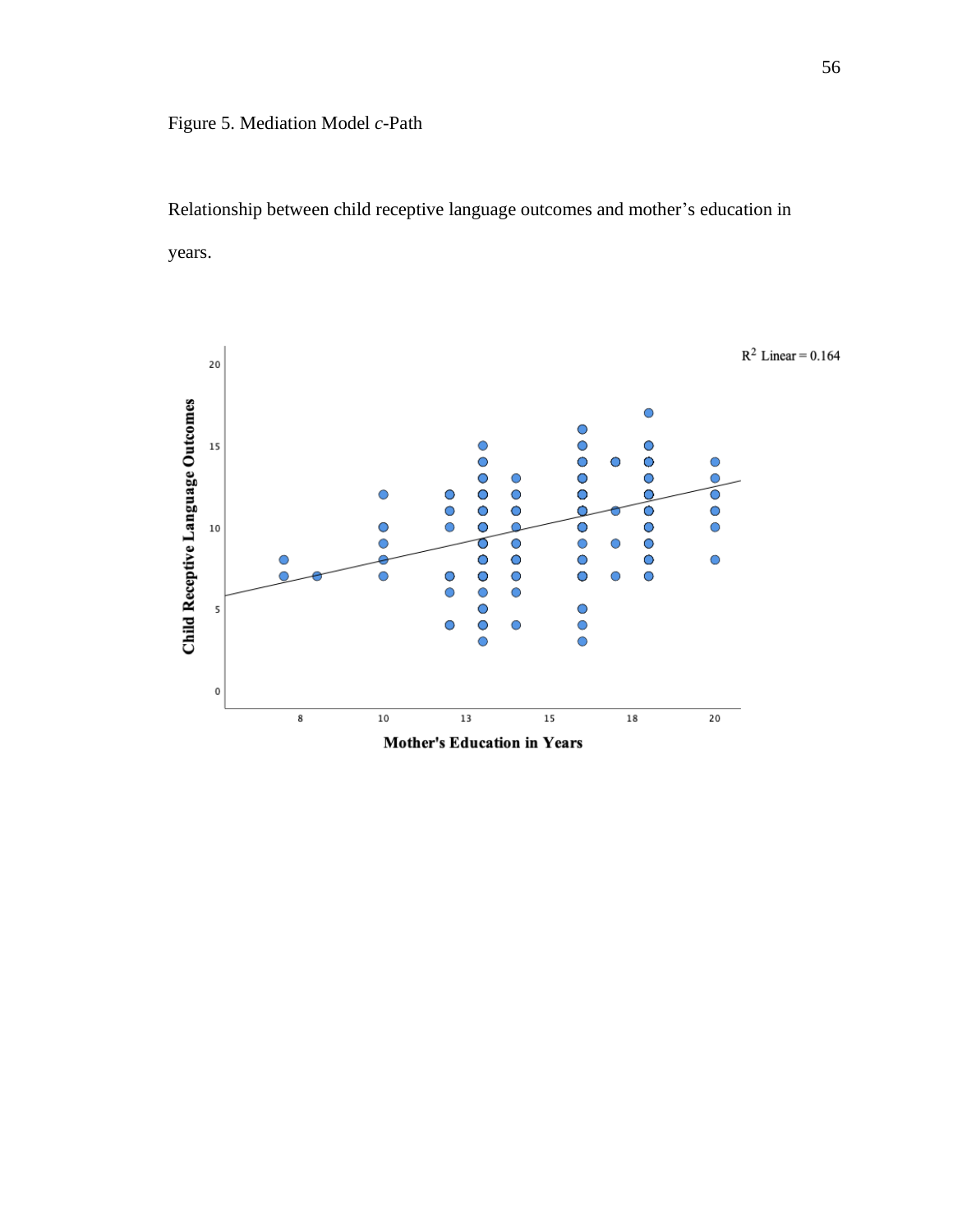#### **Appendix A**

#### **Comprehension of Instructions (Ages 3-16)**

Read each item at a normal rate of speech. Do not cue the child by stressing particular words.

Record requests for repetitions of items on the Record Form, but do not repeat any items. If an item makes reference to order (e.g. *first, after, last),* the sequence of the child's response must be in the correct order to be considered correct.

If an item makes reference to "a" bunny or "a" shape (e.g., "a" little bunny, "a" red shape), and the child points to multiple bunnies or multiple shapes that are the correct response (e.g., "Point to a big bunny" and the child points to all the big bunnies on the page), the response should be considered correct.

If the Item specifically says "Point to *one* bunny," then the child is required to point to exactly one bunny and pointing to multiple bunnies should be considered an incorrect response.

For any item containing words that indicate direction, these words make reference to the first shape in that direction (e.g., "the circle below the white cross" means the circle immediately and directly below the white cross).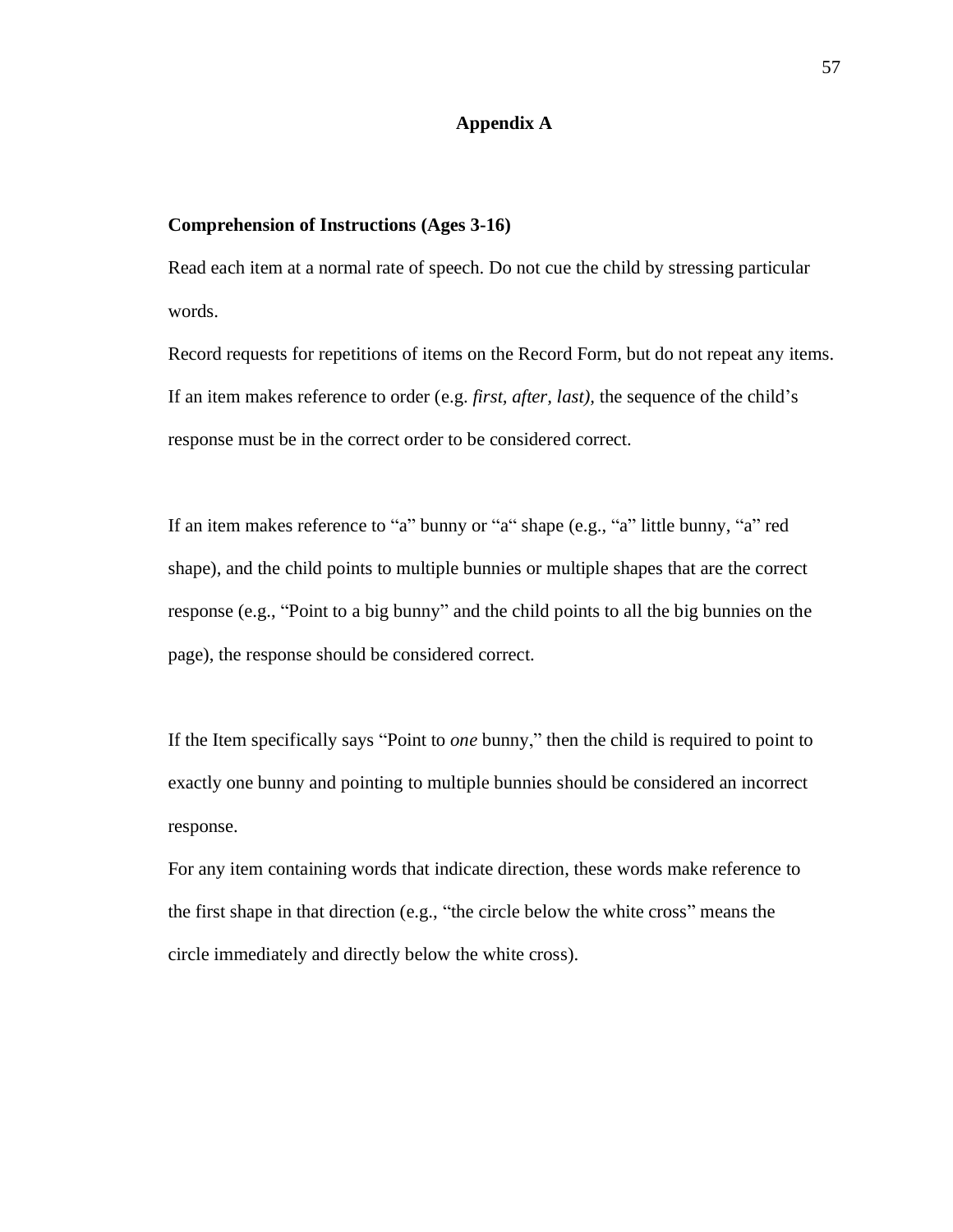For Items 21 and 29, correct responses may be provided using either a "classroom" row or a traditional row. The "classroom" row reflects vertical alignment on the page similar to how desks are aligned front to back in a classroom. Traditional row reflects horizontal alignment on the page. A response using either the "class-room" row or traditional row should be considered correct.

For Item 21, the third shape makes reference to the third shape in the row counting from left to right of the page from the child's perspective for a traditional row and counting from the top to the bottom of the page from the child's perspective for a "classroom" row. The third shape counting from right to left of the page and bottom to top of the page from the child's perspective should be considered incorrect responses.

For Item 29, the first row makes reference to the row at the top of the page from the child's perspective for a traditional row and the row on the left side of the page from the child's perspective for a "classroom" row. The second cross on the row on the bottom of the page and the right side of the page from the child's perspective should be considered incorrect responses.

For item 27, "diagonal" makes reference to the shape that is at a 45° angle from the black and red crosses, which is the red circle and the only correct response. The blue cross should be considered an incorrect response.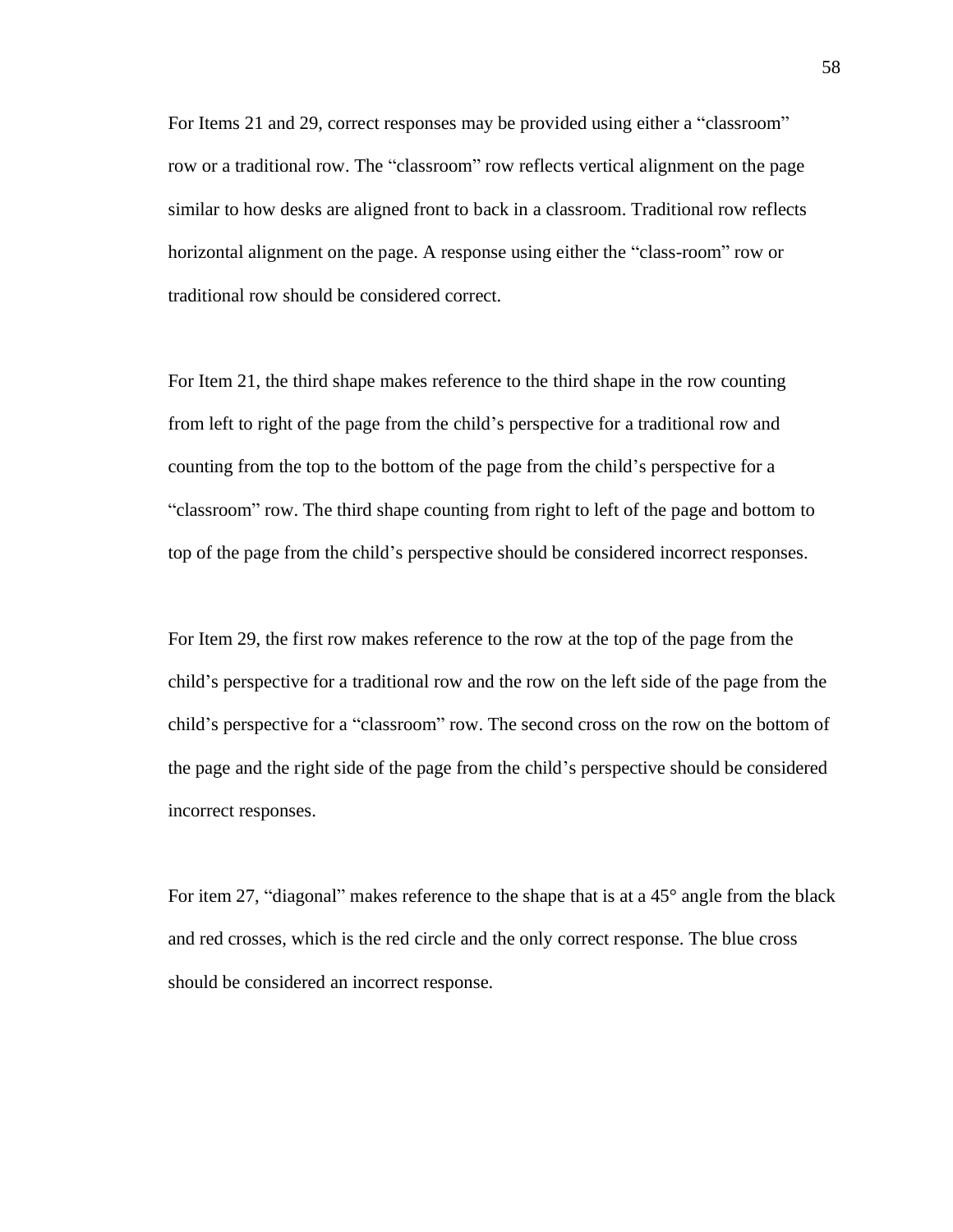For Item 28, the child must provide three distinct responses. The child cannot receive credit for both "a cross" and "the red cross" by only pointing to the red cross. A response consisting of the black circle, the red cross, and a cross that is not red should be considered correct.

Place Stimulus Book flat in front of the child and turn to the age-appropriate start point.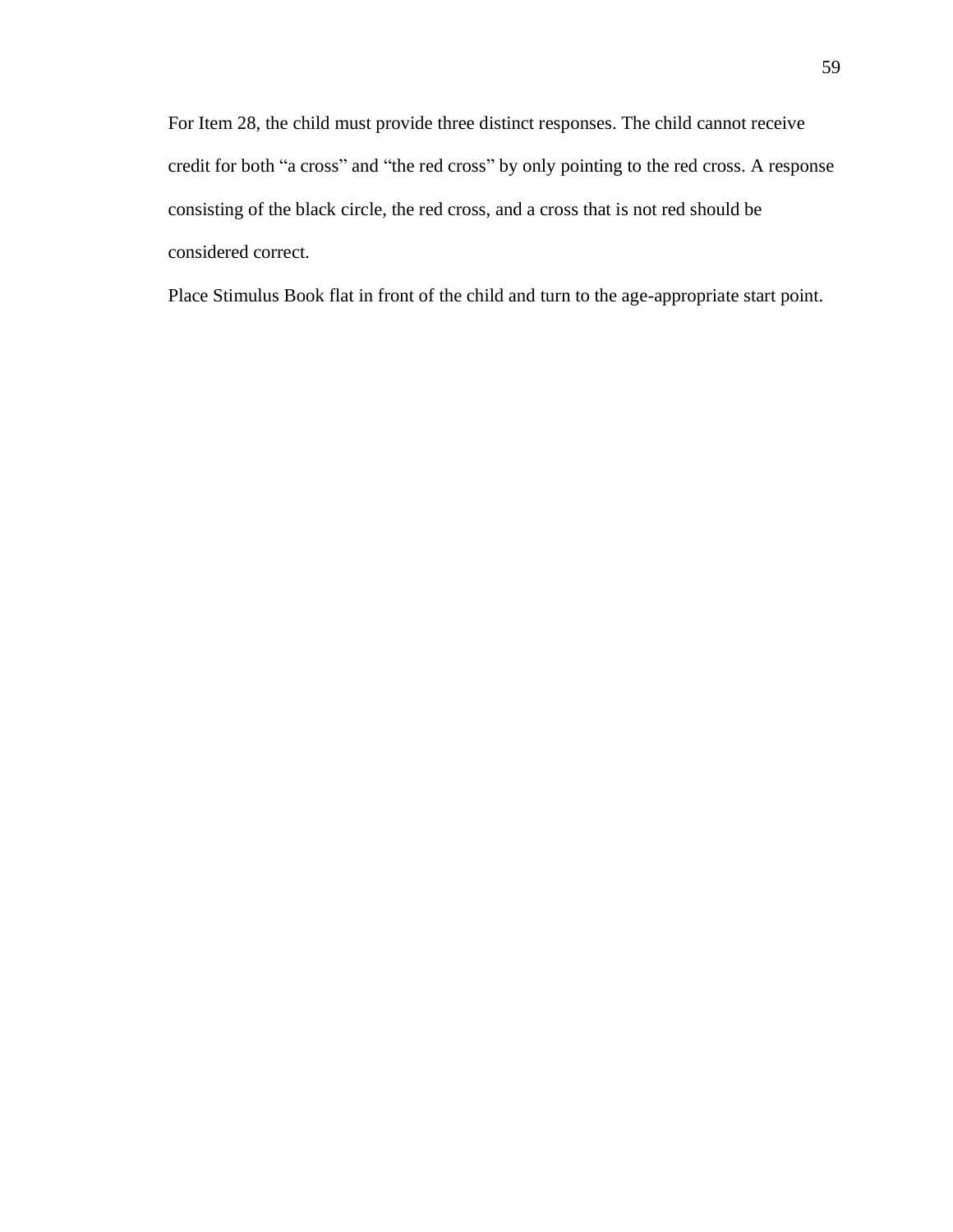

### **Items 1-13**

Point to the stimulus for Items 1-13 and say "I will ask you to point to some pictures. Point as soon as I finish talking. Listen very carefully because I can only say it once." If necessary, remind the child to wait for the whole instruction before pointing. Do not repeat any item.

- 1. Show me a little bunny.
- 2. Show me a big bunny.
- 3. Show me a blue bunny.
- 4. Show me a happy bunny.
- 5. Show me a sad bunny.
- 6. Show me a yellow bunny.
- 7. Show me a bunny that is big and yellow.
- 8. Show me a bunny that is big and blue.
- 9. Show me a little sad bunny.
- 10. Show me a bunny that is little and blue.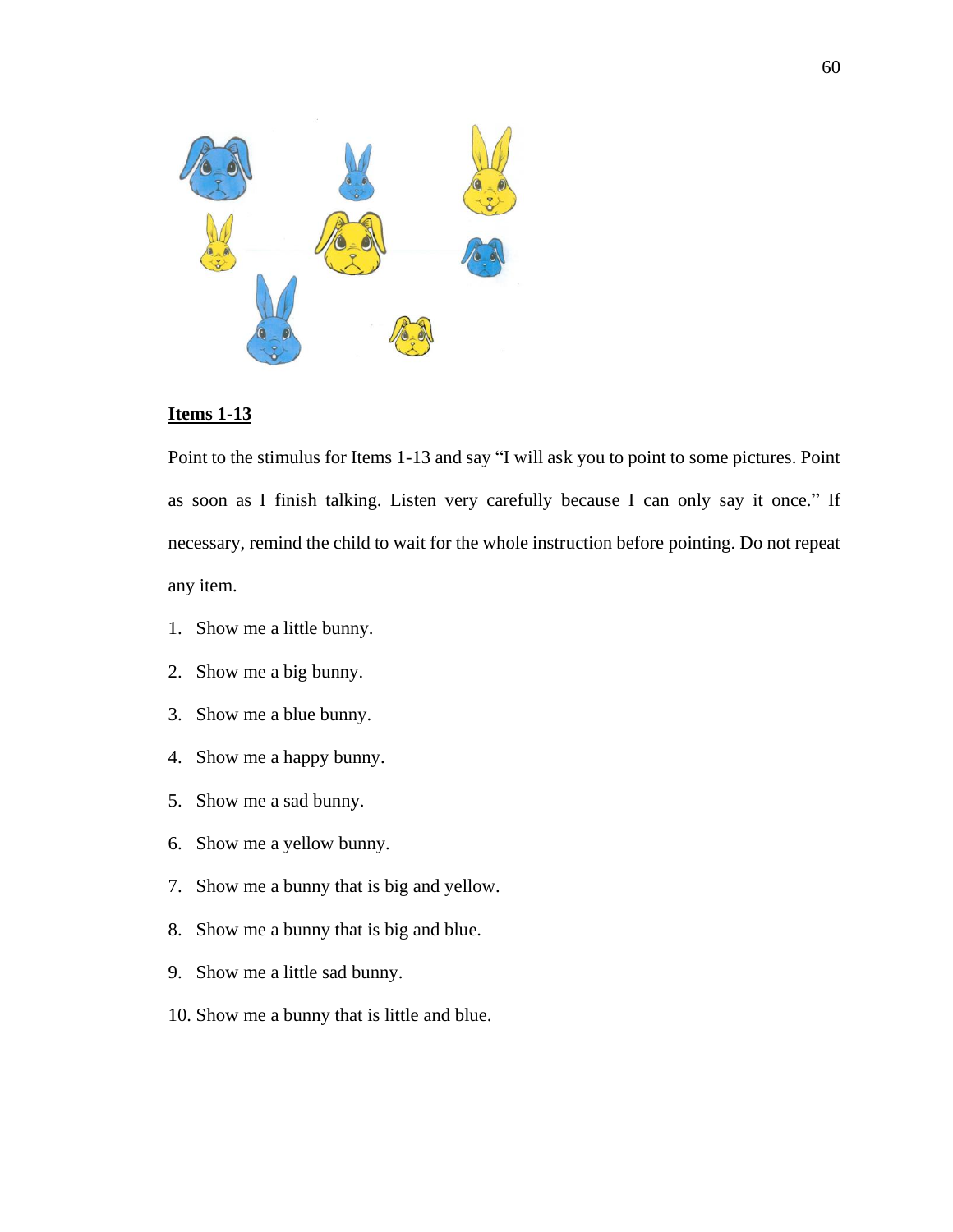- 11. Show me a little happy bunny.
- 12. Show me a bunny that is big and blue and happy.
- 13. Show me a bunny that is little and yellow and sad.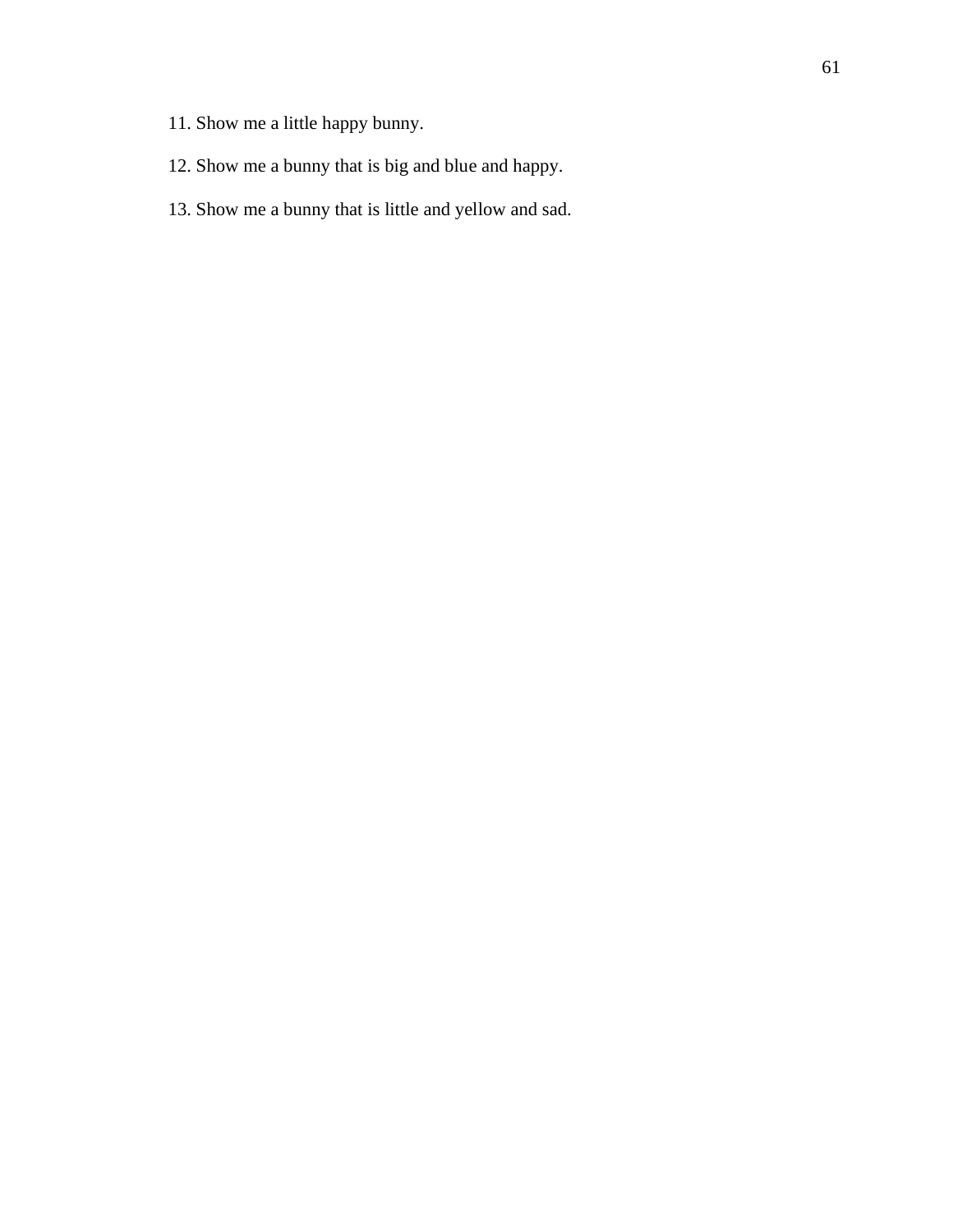

#### **Items 14-33**

Say, "Listen Carefully. See these circles and crosses? Point the ones I name. Point to a circle [pause for child to point]. Point to a cross [pause for the child to point]." Correct any errors.

Regardless of the child's responses to the Prerequisite Items, administer Item 14 and proceed forward until the discontinue rule is met.

Say, "I will ask you to point to some pictures. Listen carefully, because I can only say it once. Wait until I am finished to point." If necessary, remind the child to wait for the whole instruction before pointing. Do not repeat any item.

- 14. Point to the white one and a circle.
- 15. Point to the blue cross and the yellow cross.
- 16. Point to a shape that is not a circle, but is yellow or black.
- 17. Point to one that is not a cross and not blue or yellow.
- 18. Point to a blue circle last and a black cross first.